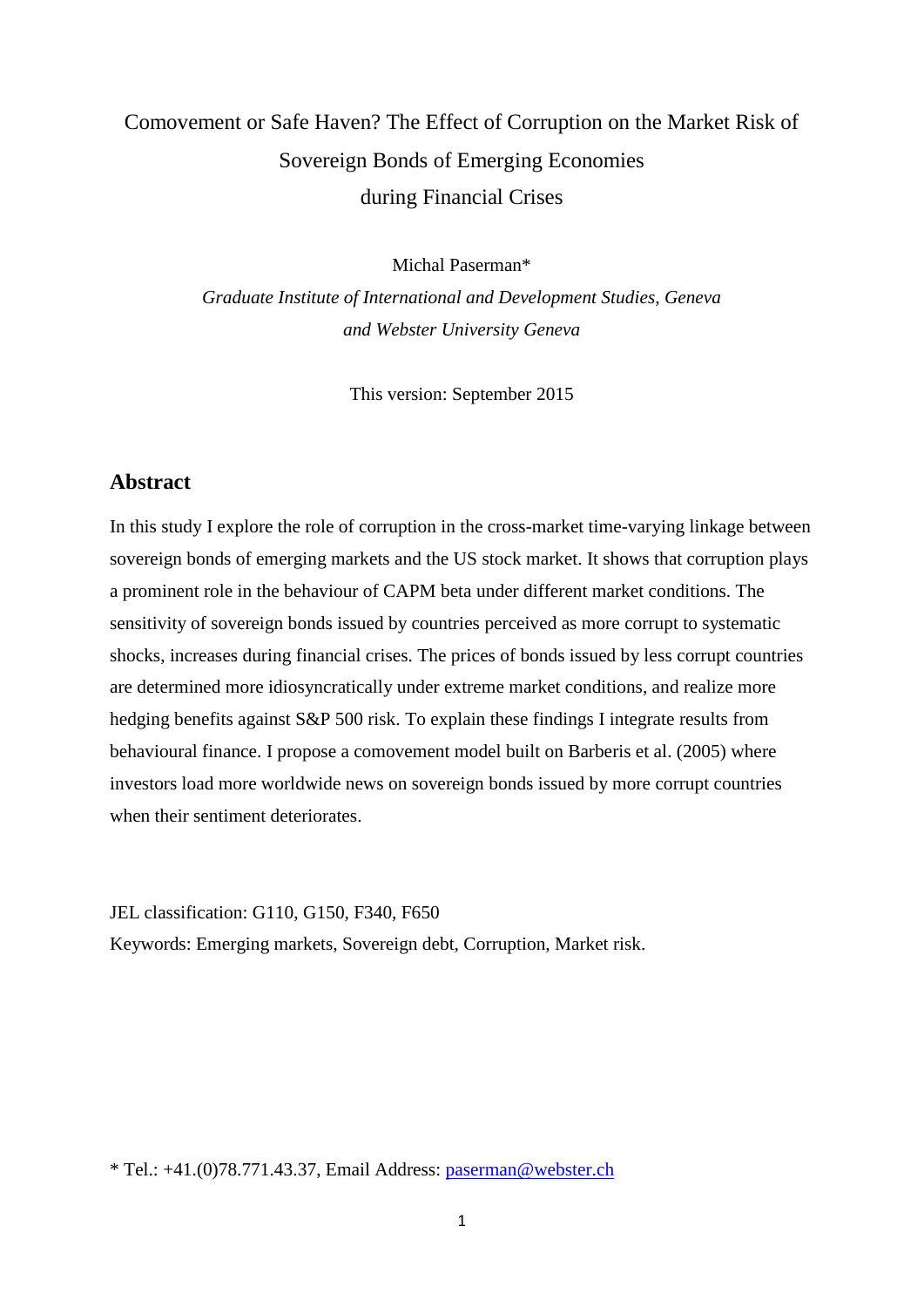### **1. Introduction**

The main hypothesis of this study is that prices of sovereign bonds issued by more corrupt EMs (emerging markets) move more closely with global markets during crises, and are thus more prone to sell-offs when sentiment deteriorates.

Panel data and GARCH estimations provide evidence supporting this hypothesis. I show that under extreme market conditions, returns on more corrupt countries exhibit greater comovement with returns on the S&P 500 index.

Corruption is defined as "the misuse of entrusted authority for private benefit" (Transparency International). It is pervasive in all countries, however on different scales. Debate has been developing on the effects of corruption on investment, development and economic growth of emerging markets (Mauro, 1995 and Shleifer and Vishny, 1993), and it is widely regarded as an important player in financial crises (e.g. Ciocchini, Durbin and Ng, 2003). Sovereign bonds are the main form of finance for sovereign borrowers, and have become an important asset class in portfolios.<sup>1</sup> Many EMs depend on foreign capital for their development and to cover financial needs, and rely on continuous inflows of funds through international bond markets.

Thus, intriguing questions are: Is a country's level of corruption an important determinant in sovereign risk? Furthermore, what role does corruption play for emerging markets cost of capital during periods of financial crises? One recent example of such a possible link is the Greece debt crisis triggered by the Subprime Crisis and the collapse of Lehman Brothers in 2008. The corruption in Greece was regarded by many commentators as a key driver of the spillover<sup>2</sup>.

A sovereign's creditworthiness is linked to corruption through both the sovereign's ability and willingness to repay its debt. Corruption drives unofficial economic activity. Thus, all else being equal, higher corruption decreases tax collection, the sovereign's income, and its ability to repay its debt (Johnson et al., 1997). Corruption is also associated with resource misallocation, which could be harmful to economic growth and affect solvency (Depken et al., 2006). Furthermore, corruption is an immoral and unethical phenomenon of dishonest or illegal behaviour, especially of people in the authority (Seldadyo and Haan, 2006). In the

<u>.</u>

 $1$  For survey of the literature on sovereign debt see Panizza, Sturzenegger, and Zettelmeyer, 2009.

<sup>&</sup>lt;sup>2</sup> See for example Atkins and Hope, 2010.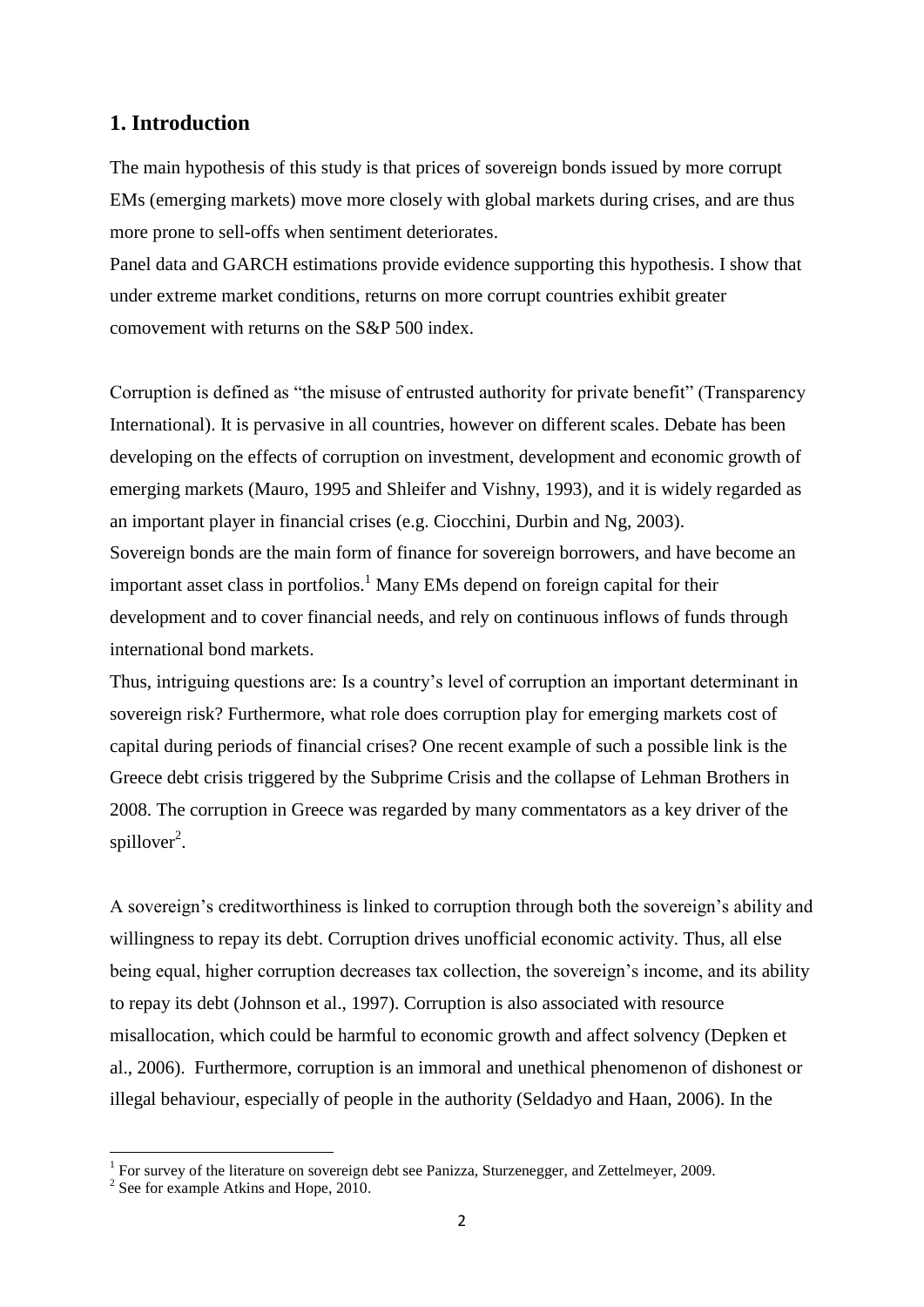absence of direct bankruptcy code to protect sovereign bond holders in the event of default, redeeming a country's debt is largely a political decision and depends on the willingness of the people in power to repay it. More corrupt countries supply less legal protection during normal times, and are more likely to violate investors' rights during crises. Adama (2013) discusses the effect of corruption on debt repayment and default under different market conditions. It shows that the level of corruption affects borrowing and default decisions together with business cycle fluctuations, and that corruption amplifies the effect of negative shocks. Corrupt officials may confiscate loans or other sources of government income, limiting the government's ability to meet debt obligations. Officials may be willing to borrow substantial funds even with high interest rates in order to create room for stealing (Shleifer and Vishny, 1993 and Ciocchini, Durbin and Ng, 2003).

In this study I estimate panel data with fixed effects and GARCH models to study the behaviour of the comovement of returns on sovereign bonds, with these on S&P 500 over different investor sentiments. The literature on contagion highlights the comovement of sovereign bond returns with world equity markets, during times of financial turmoil, as well as in "normal" times. Longstaff et al. (2011) suggest that sovereign CDS spreads of developed and emerging markets are highly correlated, with little or no country-specific credit risk premium. They argue that global liquidity, market sentiments, and contagion account for much of the variation of sovereign spreads (see also Mauro, Sussman and Yafeh, 2002, and Gonzales-Rozada and Levy Yeyati, 2008).

In this work I provide evidence that the behaviour of EM systematic risk under different market conditions is altered by the level of corruption. Bonds issued by countries perceived as more corrupt are found to be significantly more vulnerable to global systemic events, and consequently suffer a greater increase in their relative<sup>3</sup> betas during financial crises. When observing betas ex post, bonds issued by less corrupt EMs, have realized more hedging opportunities during periods of crises over the last three decades.

The explanation I propose to these findings builds on Barberis et al. (2005). It generates bond prices comovement with world markets, based on news on fundamentals and investor sentiments. Beta is altered by the issuing country's level of corruption, postulating that when sentiment deteriorates information uncertainty about more corrupt countries increases more

 $3$  The estimation controls for time fixed effects. Thus, the estimated beta is a relative one, rather than the one originally defined in Sharpe (1964). It focuses on comovement patterns, which is of most direct interest of this study.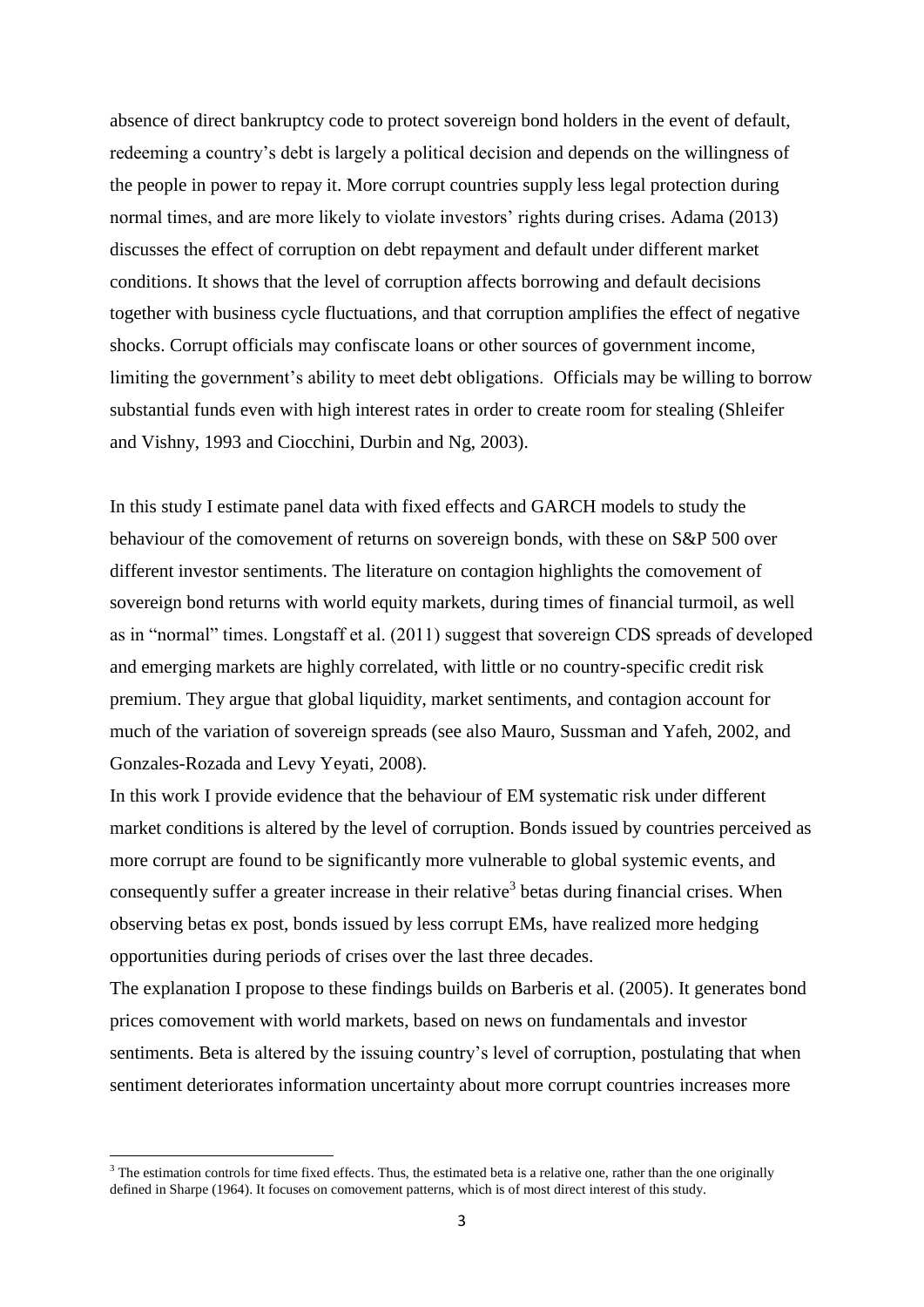than it does for cleaner countries. Then, more world-wide news is capitalized into these bonds' prices, increasing their comovement with global markets.

The cross-market linkage study in the center of this paper sheds light on the relationships between EMs' level of corruption, the borrowing costs they face, and global economic cycles. The findings have important implications for global financial stability and portfolio risk management. Furthermore, this study suggests that by reducing corruption, emerging markets could benefit from global integration while decreasing potential side effects of sudden capital outflows during crises.

The remainder of the paper is organized as follows: I start in section II with the empirical evidence on the way corruption moderates the comovement of bond returns with global markets under different market conditions. Then, section III provides a theoretical framework to explain the empirical findings. In this study, I report the data first, and then provide a theoretical explanation, as the latter was motivated by the observed evidence. Section IV concludes.

### **2. Empirical Tests**

This section documents the effect of corruption on the way bond comovement with global markets behaves under different market conditions. I show that when investor sentiment deteriorates, returns of issuers perceived as more corrupt move more closely with returns on the US market, compared with countries perceived as cleaner.

The sample covers weekly returns on international sovereign bonds of up to 50 EMs, for which J.P. Morgan's EMBI indices are available over the period January 1994-August 2011. These indices track US dollar denominated debt instruments with a requirement of minimum liquidity. This property should help reduce the bias toward zero of calculated betas over relatively high frequency, which could arise when bonds are traded infrequently relative to S&P 500 (the "Epps Effect", Epps, 1979). The market index used is the S&P 500, as in practice it is used more than any other index, such as MSCI World for world equity. Thus, it is most in line with the economic meaning of the CAPM "market portfolio". The main corruption indicator I use for the empirical tests is Corruption Perception Index. This index is produced by Transparency International and measures the perceived levels of public sector corruption. The index is a composite index, which aggregates different sources of corruption-related data produced by a variety of independent institutions (3-13 sources for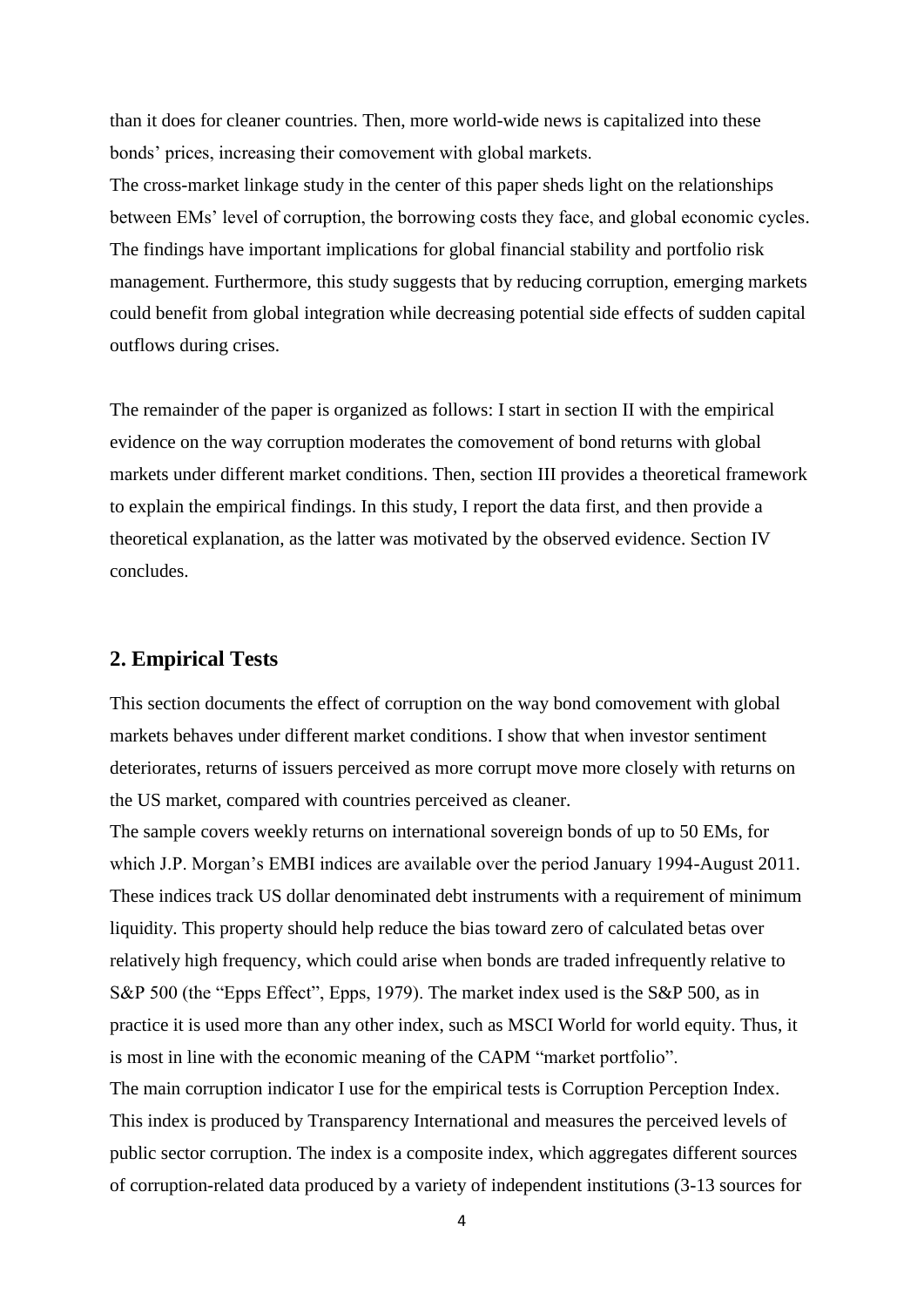each country, for a list of sources see Appendix 1). Consequently, it reconciles different viewpoints on corruption and is more suitable for this work than each source taken separately. The index covers more countries than any of the individual sources alone, and can efficiently differentiate the level of corruption between countries, unlike some sources where a large number of countries is assessed at the same level of corruption. Other advantages of the index for this work are that it is available for the sample period, and more importantly, it reflects financial market participants' perceptions. Thus, it is in line with the hypothesis which focuses on investor behaviour. Most alternative corruption indicators do not reflect investors' perceptions, but are rather facts or analyst opinions, that are less directly related to demand for bonds (for other advantages of the Corruption Perceived Index over other available institutional indicators see Saisana and Saltelli, 2012). <sup>4</sup>

Table 1 shows average corruption levels, as well as other commonly used institutional indicators averages, by split of countries according to the correlation of their returns with returns on S&P 500. EM that realize negative correlation of returns with these on S&P, are characterized by less corruption and more developed institutions on average, as measured by the different indicators. When observing the changes correlations exhibit during crises compared with normal times, it could be seen that countries which realize hedging benefits, are associated with less corruption (and stronger institutions in general).

#### Table 1

1

#### Institution Scores by Correlations during Crises

|                                          | Corruption | Law and | Corruption  |        |             |
|------------------------------------------|------------|---------|-------------|--------|-------------|
|                                          | (TI)       | Order   | Bureaucracy | (ICRG) | <b>SDDS</b> |
| Negative correl. during crises           | 4.1        | 4.0     | 2.6         | 3.7    | 0.6         |
| Positive correl. during crises           | 3.2        | 3.1     | 1.9         | 2.6    | 0.5         |
| Negative change in correl. During crises | 3.6        | 3.4     | 2.1         | 3.0    | 0.7         |
| Positive change in correl. During crises | 3.2        | 3.2     | 2.1         | 2.7    | 0.4         |

*Notes*: Higher values of the indicators imply less corruption and more developed institutions. Countries within sub-group are equally weighted. Corruption (TI) ranges from 1.6-7.2. For definition of the variables see Appendix 1.

Table 2 summarizes average betas and correlations of EM bond returns with these on S&P 500 by different percentiles of corruption levels (see Appendices 2 and 3 for full lists of countries by corruption, correlations, and betas over different market conditions). The table shows that bonds issued by countries perceived as less corrupt seem to benefit from less dependency on global markets. Furthermore, during crises, while more corrupt countries'

<sup>&</sup>lt;sup>4</sup> All results are robust to replacing Correlation (Corruption Perceived Index) by ICRG's Corruption index.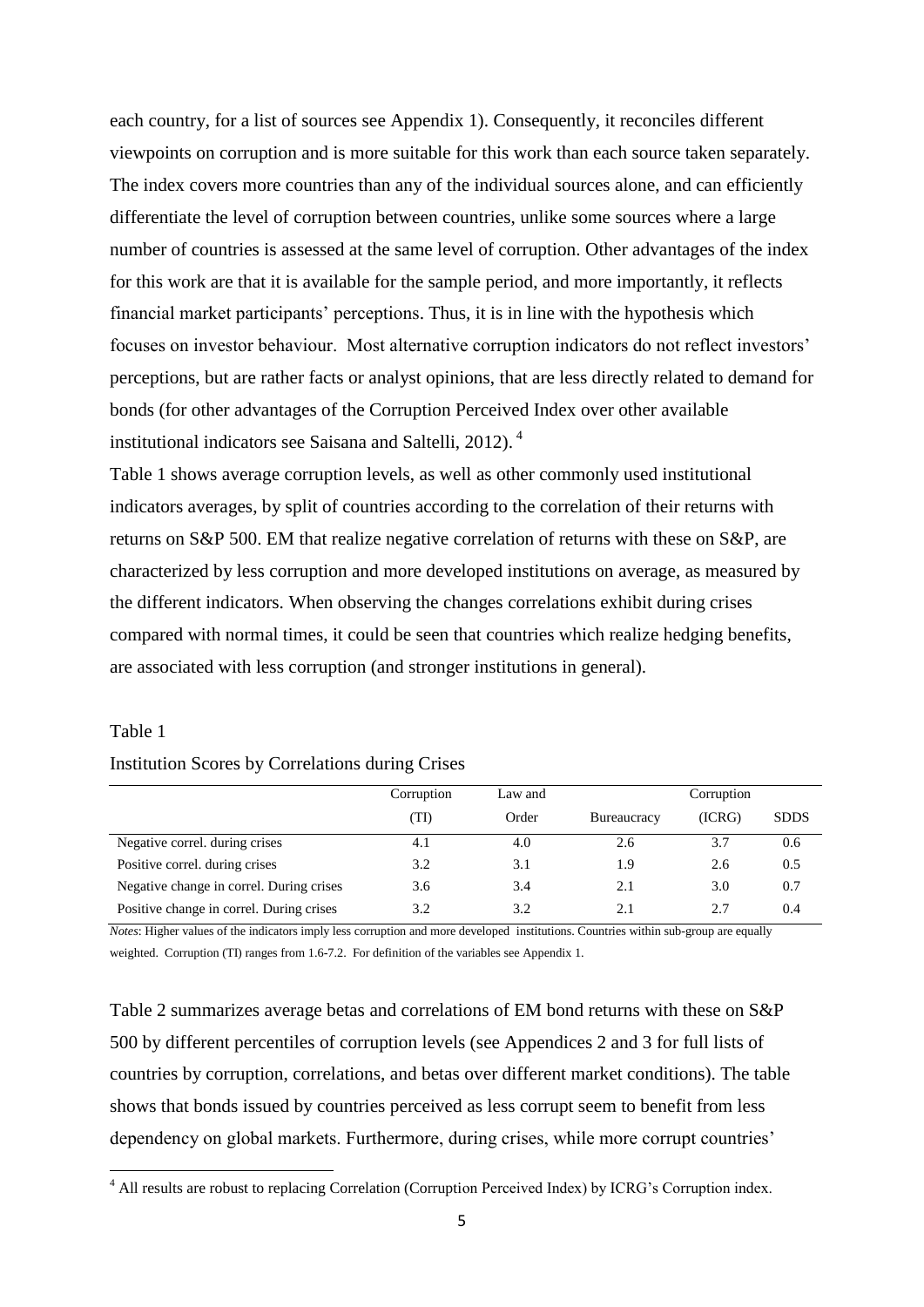comovement with the market increases, less corrupt issuers exhibit decline to even negative correlations and betas. I.e. the prices of bonds issued by cleaner countries are determined more idiosyncratically under extreme market conditions, and realize hedging benefits against S&P 500 risk. The relationship between corruption and the way returns move with the market is shown graphically in figures 1 and 2. The cleaner a country is perceived, the less closely it moves with global markets, and the less the correlation rises during crises.

#### Table 2

Betas and Correlations with S&P, by Corruption Level

|                   |         | beta           |      | crisis beta |                |          | correlation |                |          | crisis correlation |                |          |    |
|-------------------|---------|----------------|------|-------------|----------------|----------|-------------|----------------|----------|--------------------|----------------|----------|----|
|                   |         | 90% confidence |      |             | 90% confidence |          |             | 90% confidence |          |                    | 90% confidence |          |    |
|                   | average | interval       |      | average     |                | interval | average     |                | interval | average            |                | interval | n  |
| full sample       | 0.07    | 0.04           | 0.10 | 0.08        | 0.02           | 0.15     | 0.17        | 0.14           | 0.21     | 0.14               | 0.09           | 0.20     | 46 |
| 10% least corrupt | $-0.01$ | $-0.04$        | 0.03 | $-0.04$     | $-0.12$        | 0.05     | 0.08        | $-0.08$        | 0.24     | $-0.02$            | $-0.14$        | 0.11     | 5  |
| 25% least corrupt | 0.02    | 0.00           | 0.03 | 0.00        | $-0.04$        | 0.04     | 0.11        | 0.04           | 0.18     | 0.03               | $-0.07$        | 0.12     | 12 |
| 50% least corrupt | 0.04    | 0.02           | 0.06 | 0.05        | 0.01           | 0.08     | 0.15        | 0.10           | 0.20     | 0.09               | 0.01           | 0.16     | 23 |
| 50% most corrupt  | 0.10    | 0.05           | 0.16 | 0.12        | 0.00           | 0.25     | 0.20        | 0.15           | 0.25     | 0.20               | 0.12           | 0.28     | 23 |
| 25% most corrupt  | 0.14    | 0.06           | 0.23 | 0.19        | $-0.03$        | 0.41     | 0.26        | 0.18           | 0.34     | 0.28               | 0.18           | 0.39     | 13 |
| 10% most corrupt  | 0.21    | 0.03           | 0.39 | 0.30        | $-0.25$        | 0.85     | 0.22        | 0.15           | 0.29     | 0.23               | 0.14           | 0.32     | 5  |

*Note*: Countries within sub-group are equally weighted. Data are calculated weekly.



Fig. 1. Correlation of Bond Returns with Return on S&P during Crises by Corruption



Fig. 2. Change in Correlation during Crises by Corruption

*Note*: Higher values of Corruption (Corruption Perceived Index) imply less corruption.

#### *2.1. The Empirical Model*

I now regress returns on EM bonds on a set of explanatory variables in a panel regression with time and country fixed effect. I encompass a series of models to study how corruption alters the way EM returns move with the market over different economic periods. The equation estimated is: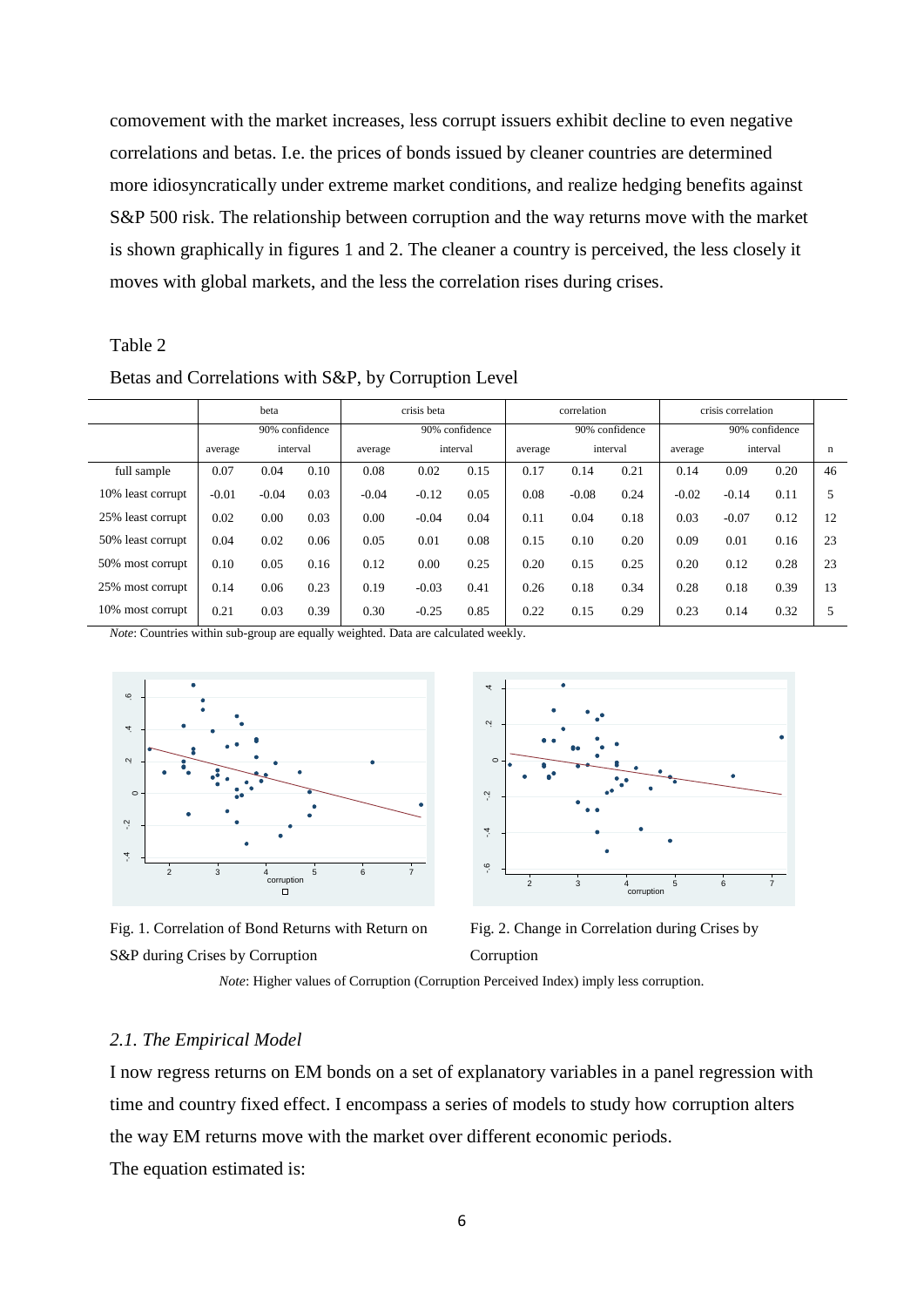$$
r_{i,t} = \alpha_i + \tau_t + \delta' X_{i,t} + S \& P_t * [\eta \text{Corr}_i + \theta' X_{i,t}] + VIX_t * [\mu \text{Corr}_i + \pi' X_{i,t}] \tag{1}
$$

$$
+ S \& P_t * VIX_t * [\varphi + \psi \text{Corr}_i + \omega' X_{i,t}] + \varepsilon_{i,t}
$$

In which  $\alpha_i$  and  $\tau_t$  are country and time fixed effects respectively and  $X_{i,t}$  is a control matrix of determinants of sovereign bond prices (GDP growth, default history, foreign currency reserves, external debt and credit rating). The triple-interacted variable S&P\*VIX\*Corr aims to capture the effect of corruption on the joint comovement of EM returns with these on S&P over different investor sentiments, and is the main interest of this study. (For a discussion on VIX as a measure of investor sentiment, see Whaley, 2000). With respect to the coefficients in equation (1), the main hypothesis of this work is that:

$$
\psi < 0 \tag{2}
$$

A negative  $\psi$  implies that when investor sentiment deteriorates (see Whaley, 2000, for the relation between VIX and fear), bond returns are more tightly related to global markets returns whenever the issuer is perceived as more corrupt. I.e., more corrupt EMs are more vulnerable to decrease in investor sentiments, compared with cleaner issuers. The focus of the empirical analysis in this study is on the correlation component of CAPM beta, as it most directly measures the dependency of the issuer's cost of capital on the market (see Ang and Chen, 2002, for the relationship between stock correlations and betas). Controlling for time fixed effect results in an estimated relation which represents a relative beta, rather than beta as originally defined in Sharpe (1964), which is of most direct importance to the hypothesis of this study on comovement.

The data include weekly returns on EM bonds (the dependent variable), and Corruption. Corruption is calculated as the index average over the whole sample periods, as it evolves only rather slowly. Time and country fixed effects are controlled, as well as a wide range of sovereign risk and return determinants. These include GDP growth rate, the issuer's default history since 1970, foreign currency reserves as % of import and external debt as % of GDP (see Appendix 1 for variable definitions). Other potential determinants of bond returns according to economic theory that were found consistently insignificant in earlier stages are not reported in this work. These variables include development indicators of GDP pc, infrastructure, education and infant mortality, as well as the economy size, and inflation.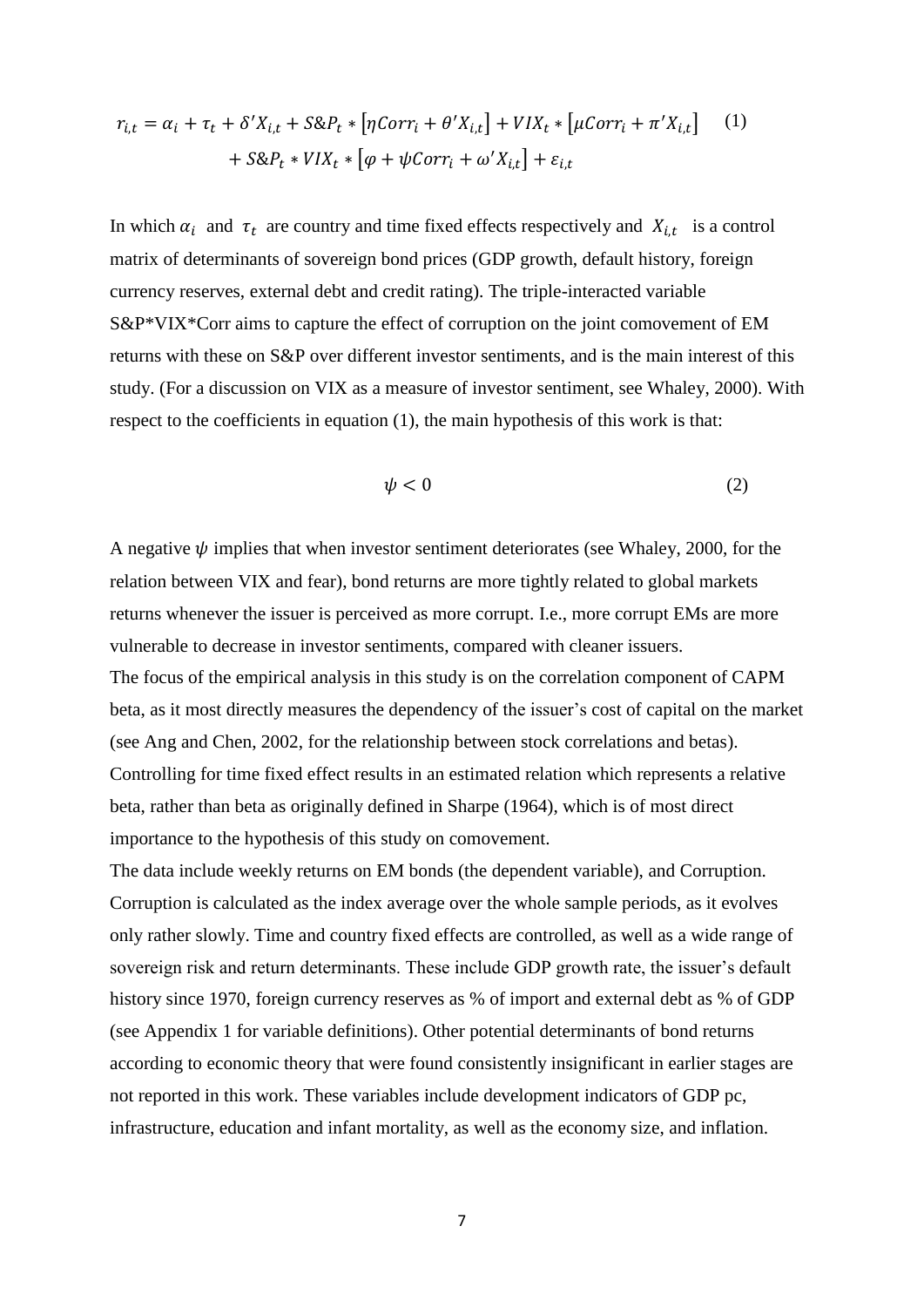Additionally, the RHS of the equation includes sovereign credit rating. One potential concern is multicollinearity generated by the inclusion of both credit rating and its components. As I show hereafter, credit rating affects bond prices beyond the creditworthiness evaluation it provides, which correlate with the other determinants. Its inclusion in the model improves, in fact, the specification.

All variables, excluding dummies, are standardized to have mean zero and standard deviation one. That helps creating comparable scales that enable detecting the relative contributions of the variables. Non-time-varying variables enter only as interacted with S&P and VIX, when the level effect is captured by the country fixed effect.

In Table 3 I summarize the main results based on the model given in equation (1). Columns 1 and 2 employ the full EM data set. The model in column 1 studies the second-order interactions and provides the general impact of corruption on the way returns correlate with S&P and VIX, as a basis for further analysis. The specification is then augmented to include the triple-interactions in Model 2, which enables countries' corruption level modify the interacted terms in column 1. If estimation improves by this modification, such a  $3<sup>rd</sup>$  order interaction does exist. I.e. the behaviour of EM betas during different sentiments is modified by corruption. In variants 3-7 of the model I analyse the effect of corruption on the comovement of returns over various market sentiments within subsamples. Overall, the estimated coefficient  $\psi$  is found consistently negative and significant, in line with the paper main hypothesis. That implies that the comovement of bond prices with world markets during crises depends on the country's level of corruption. The higher the perceived corruption, the more sensitive the country is to global shocks.

The results for column 1 provide evidence, as expected, first, that comovement of EM returns with these of S&P significantly increase when investor sentiments fall. This is indicated by the positive and significant at the 1% level second-order interacted coefficient of S&P\*VIX, and further supports theories of Contagion and Comovement. More specifically, it assesses that for every one z-score increase in VIX, which reflects increase in investor fear, the (standardized) slope of returns on S&P increases by 0.21. The results also suggest that cleanness from corruption decreases the general comovement between EM returns with these on S&P. This is indicated by the negative and significant at the 1% coefficient of S&P\*Corr, and is in line with expectations too. The prominent effects of default history and external debt are noteworthy. With a significant coefficient of 0.55 countries which have defaulted since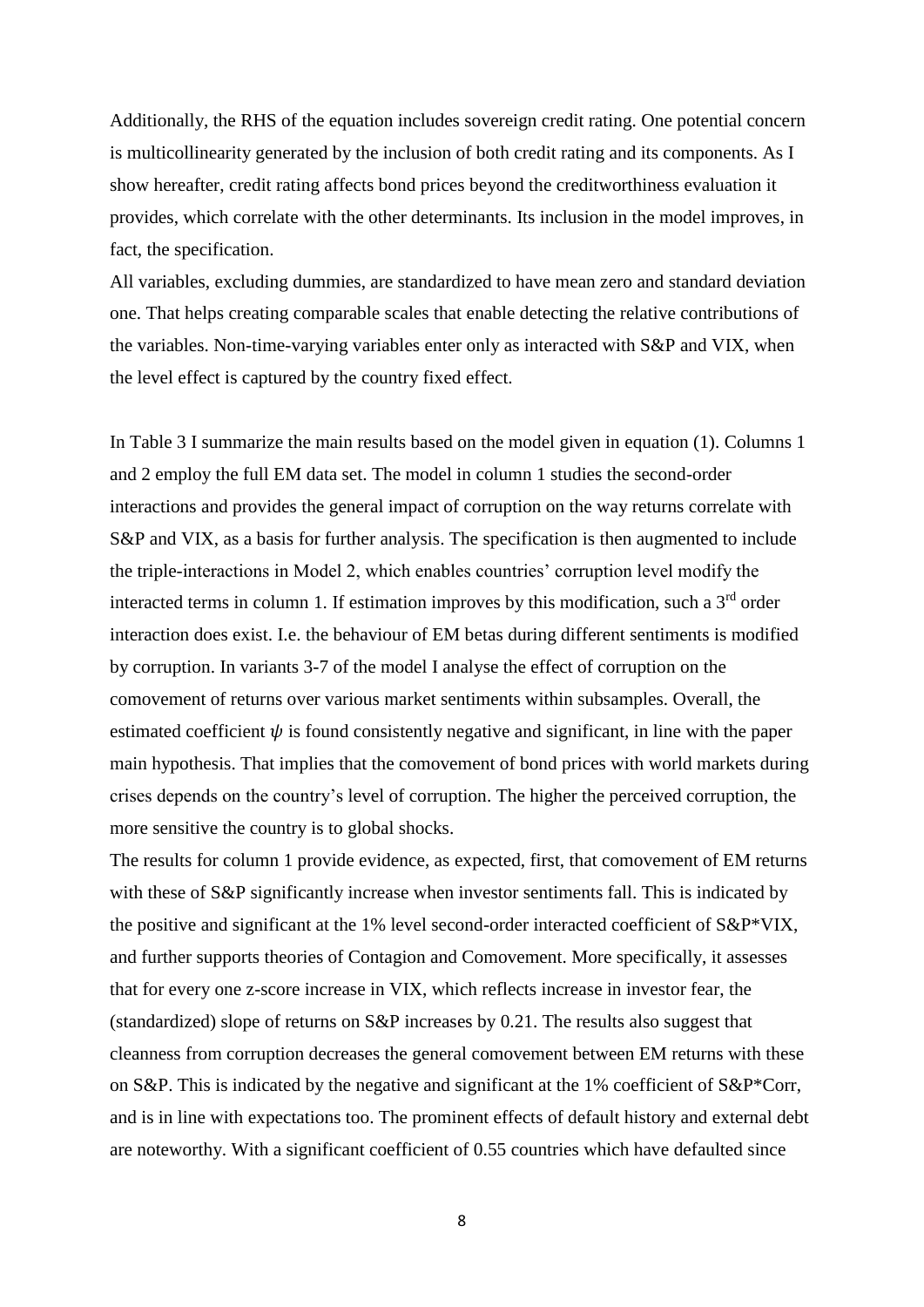1970 comove closer with world markets. This is also the case for high external debt levels, as evident by the significant coefficient of 0.03.

When letting corruption moderate the effect of VIX on return comovement in column 2, the estimation improves. The inclusion of the triple interaction increases r-squared, indicating that column 2 fits the data better than the restricted model, and that the behaviour of bond comovement over different sentiments *does* depend on corruption. The triple coefficient of - 0.23 is negative and significant with a p-value of 0.000, in line with the hypothesis. It implies that cleaner countries are less vulnerable to comovement when sentiments deteriorate. More specifically, an increase of corruption by one z-score, reflecting a cleaner country, reduces the joint increase of returns with S&P and VIX, by 0.23. I.e., betas increase less during crises for less corrupt countries.

While increasing efficiency, the full sample used for the first two estimations might conceal differences between countries and over different periods. Models 3 -7 take a closer look at such sub-samples and assess possible heterogeneity of the comovement within the full dataset. Variables are scaled to have mean zero and standard deviation 1for the full sample, rather at the sub-sample level. Thus, the magnitude of the coefficients is directly comparable. Model 3 refines EM definition, by focusing on countries rated as "speculative" by S&Ps. I.e. it only includes countries that were assigned a credit rating below BBB- on average over the sample period. Issuers not rated by the agency are categorized for this purpose as "speculative" and include Algeria, Cote d'Ivoir and Iraq (for a list of countries by credit rating categories see Appendix 4). The distinction between speculative and investment grade countries is widely used by institutional investors, and might result in two different patterns of demand for bonds. When excluding investment-grade EMs from the sample I lose about 6,000 observations (a third). Nevertheless, both the importance and significance level of the tripleinteracted effect increase. The relative contribution of the interacted variable doubles from (negative) 0.23 to 0.45. EM issuers with lower credit risk ratings are more vulnerable to investor sentiments when perceived as more corrupt.

In variants 4-6 of the model I analyse the effect of corruption on betas during crises periods. A financial crisis is defined for this purpose as a period when VIX level exceeded two standard deviations above the index average for the sample period, i.e. higher than 38.14 (for a list of crises see Appendix 5). Column 4 includes all crises, and in columns 5 and 6 I further split the sample into US originated crises and EM originated crises respectively. The crisis sample is largely dominated by US originated crises, constituting 1,136 observations out of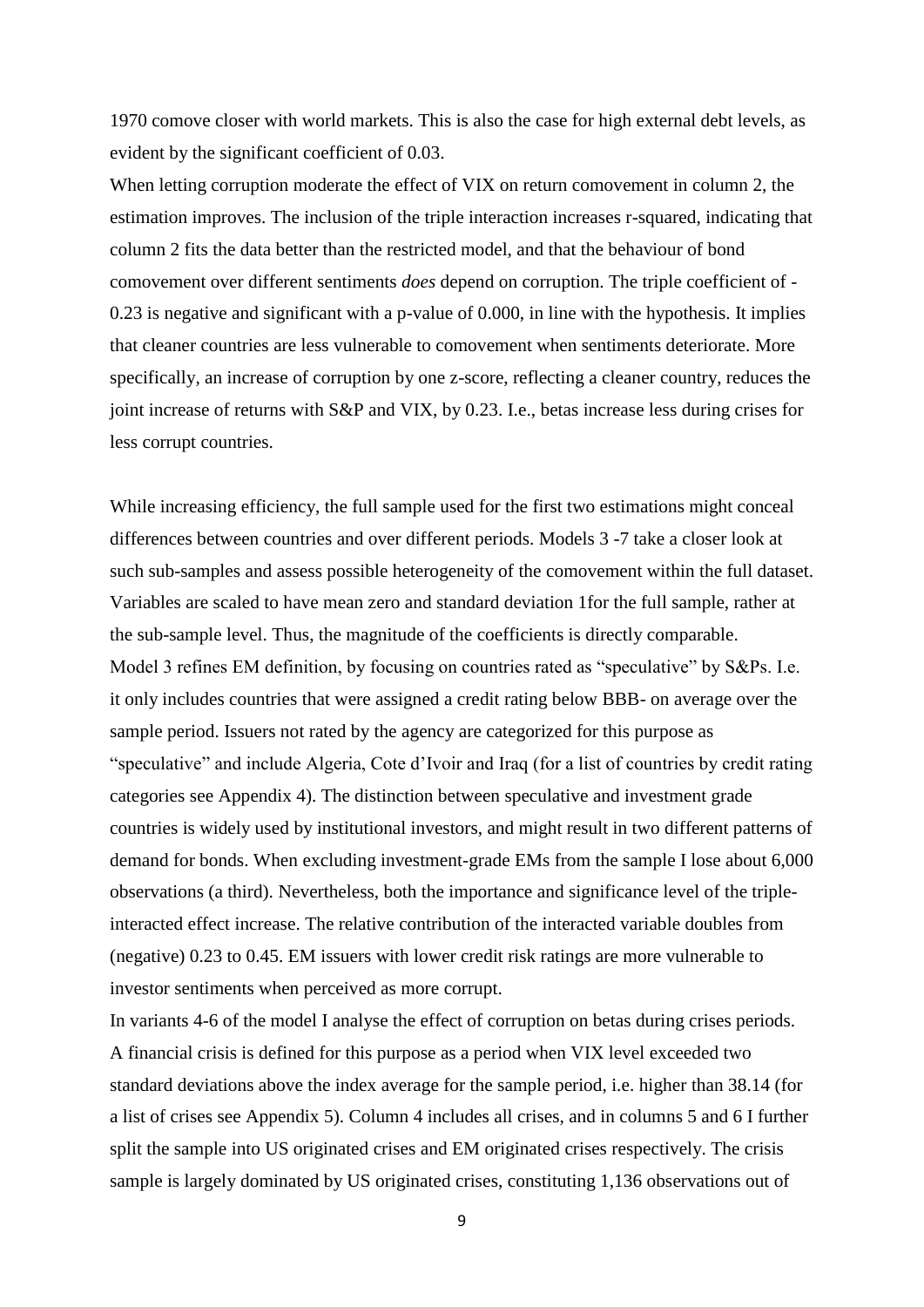the total 1,304. I find that the main result stands and that the effect increases, particularly during EM originated crises. The (negative) effect of corruption increases from 0.23 in the full sample in column 2 to 0.27 during crises periods, and to as high as 3.10, 13 times higher, during EM originated crises. The statistical significance is somewhat attenuated as expected, due to decrease of sample size, as well as to increased volatility, and higher correlations between the variables during crises.<sup>5</sup> Consequently p-value obtained for EM originated crises is 16.7%. The coefficients obtained for the triple interaction during crises suggest that investors attribute more importance to corruption, when making decisions to buy/sell bonds during crises. The results for EM originated crises remain also when excluding from the data set EM that originated the crises themselves (Russia and Argentina) during the crises periods. The coefficient then slightly increases to (negative) 3.28 from 3.10, still with a p-value of 16.7% (not shown in the table). It should be also noted that despite the small sample, the rsquared obtained for EM crises estimation slightly improves, reflecting a better fit of the model to the data during EM crises.

The last split of the sample is geographical. Corruption appears to play a particularly important role for Asian bonds, with a coefficient of -0.53, compared with -0.23 in the full sample and p-value of 0%. Data limitations do not enable similar analysis for other geographical sub samples. The simple correlation coefficients between returns on bonds of other regions with the triple interacted variable though, are negative too: -0.07 in the Middle East, -0.04 in Europe, -0.02 in LA (Latin America) , and -0.02 in Africa. The coefficients of lower-order interactions in this model are not of direct interest. They are conditional ones and merely capture effects at average values of the other variables.

<sup>&</sup>lt;sup>5</sup> Standardized sd increases from 1 for the whole period to 1.9 during crises and to 2.8 during EM originated ones. The correlation coefficient between S&P and VIX increases (in absolute value) from -0.09 to -0.16 during crises and -0.50 during EM originated crises.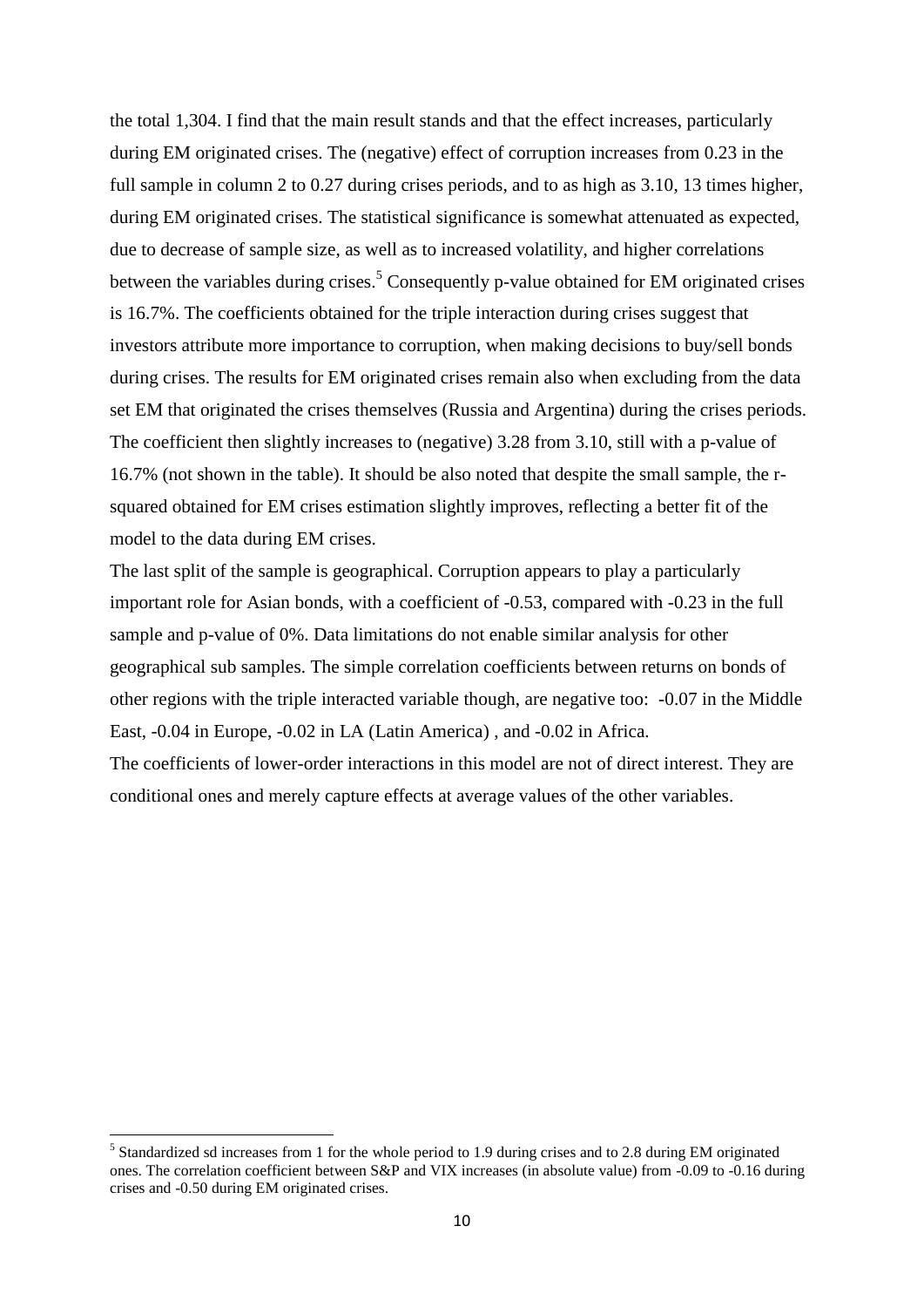## Table 3

#### Panel Regression

|                 | (1)                         | $\overline{(2)}$ | (3)         | (4)         | $\overline{(5)}$ | (6)        | $\overline{(7)}$ |
|-----------------|-----------------------------|------------------|-------------|-------------|------------------|------------|------------------|
|                 | Full sample 2 <sup>nd</sup> | Full             | Speculative | All Crises  | <b>US</b>        | EM         | Asia             |
|                 | order                       | sample 3rd       |             |             | originated       | originated |                  |
|                 |                             | order            |             |             | crises           | crises     |                  |
| S&P*VIX         | $0.205***$                  | $0.149**$        | $-0.128$    | $-0.088$    | $-0.035$         | $-3.935*$  | $-0.234$         |
|                 | (6.460)                     | (2.120)          | $(-0.930)$  | $(-0.460)$  | $(-0.190)$       | $(-1.960)$ | $(-1.600)$       |
| S&P*Corr        | $-0.308***$                 | $-0.055$         | 0.078       | 0.179       | 0.051            | 5.901      | $-0.044$         |
|                 | $(-3.820)$                  | $(-0.970)$       | (0.650)     | (0.620)     | (0.180)          | (1.600)    | $(-0.330)$       |
| S&P*Rating      | $-0.088$                    | $-0.212***$      | $-0.207**$  | $-0.191$    | $-0.011$         | $-2.486$   | $-0.199$         |
|                 | $(-0.920)$                  | $(-2.800)$       | $(-2.020)$  | $(-0.680)$  | $(-0.040)$       | $(-0.730)$ | $(-0.770)$       |
| VIX*Corr        | $-0.016$                    | $-0.028*$        | $-0.036**$  | $-0.043$    | $-0.040$         | $-0.059$   | $-0.033$         |
|                 | $(-0.820)$                  | $(-1.670)$       | $(-2.400)$  | $(-1.480)$  | $(-1.310)$       | $(-0.430)$ | $(-0.700)$       |
| VIX*Rating      | $0.042*$                    | $0.053***$       | $0.062***$  | $0.081***$  | $0.079***$       | $-0.049$   | 0.016            |
|                 | (1.820)                     | (2.720)          | (2.730)     | (3.040)     | (2.850)          | $(-0.380)$ | (0.250)          |
| S&P*VIX*Corr    |                             | $-0.225***$      | $-0.449***$ | $-0.273***$ | $-0.241**$       | $-3.096$   | $-0.525***$      |
|                 |                             | $(-4.740)$       | $(-5.000)$  | $(-2.700)$  | $(-2.500)$       | $(-1.490)$ | $(-4.690)$       |
| S&P*VIX*Rating  |                             | $0.181***$       | $0.199***$  | $0.158**$   | 0.117            | 1.025      | 0.140            |
|                 |                             | (6.020)          | (5.440)     | (2.150)     | (1.440)          | (0.550)    | (1.260)          |
| Reserves        | $-0.004$                    | $-0.004$         | $-0.001$    | $-0.209$    | $-0.247*$        | $-0.479$   | $-0.008$         |
|                 | $(-0.640)$                  | $(-0.680)$       | $(-0.110)$  | $(-1.530)$  | $(-1.690)$       | $(-0.730)$ | $(-0.930)$       |
| S&P*Debt        | $0.034***$                  | $0.224***$       | $0.247***$  | 0.034       | 0.130            | $-0.523$   | $-0.468$         |
|                 | (3.250)                     | (3.950)          | (3.750)     | (0.440)     | (1.420)          | $(-0.430)$ | $(-1.440)$       |
| S&P*GDP         | $-0.002$                    | $-0.080$         | $-0.034$    | $-0.217$    | $-0.171$         | $-4.116**$ | $-0.454***$      |
|                 | $(-0.240)$                  | $(-1.290)$       | $(-0.470)$  | $(-0.910)$  | $(-0.630)$       | $(-2.790)$ | $(-3.750)$       |
| S&P*default     | $0.553***$                  | $0.302***$       | $0.467***$  | 0.068       | 0.458            | 9.279      | 0.334            |
|                 | (4.760)                     | (2.900)          | (3.730)     | (0.110)     | (0.720)          | (1.440)    | (1.230)          |
| S&P*VIX*Debt    |                             | $0.087***$       | $0.096***$  | 0.035       | 0.009            | 0.234      | $-0.212$         |
|                 |                             | (3.490)          | (3.330)     | (1.390)     | (0.330)          | (0.380)    | $(-1.500)$       |
| S&P*VIX*GDP     |                             | $-0.038$         | $-0.018$    | $-0.026$    | $-0.036$         | 1.868*     | $-0.203***$      |
|                 |                             | $(-1.370)$       | $(-0.570)$  | $(-0.240)$  | $(-0.340)$       | (2.060)    | $(-3.830)$       |
| S&P*VIX*default |                             | $0.156**$        | 0.048       | 0.240       | 0.151            | $-4.768$   | 0.025            |
|                 |                             | (1.930)          | (0.660)     | (1.170)     | (0.740)          | $(-1.480)$ | (0.170)          |
| Constant        | $0.012***$                  | $0.008**$        | $0.017**$   | $-0.181***$ | $-0.200***$      | $-1.219$   | 0.018            |
|                 | (3.170)                     | (1.830)          | (2.300)     | $(-3.240)$  | $(-3.660)$       | $(-1.810)$ | (0.700)          |
| ${\bf N}$       | 18,708                      | 18,708           | 12,688      | 1,304       | 1,136            | 168        | 4,426            |
|                 |                             |                  |             |             |                  |            |                  |
| R <sup>2</sup>  | 0.019                       | 0.027            | 0.020       | 0.060       | 0.069            | 0.108      | 0.089            |

*Notes*: The dependent variable is returns on EM bonds. Time and country fixed effects are controlled. The table presents only indicators to which results are significant. Variable definitions are in Appendix 1. T-Statistics are given in parentheses (based on robust standard errors, allowing for clustering by country). \*p<0.10, \*\*p<0.05, \*\*\*p<0.01.

The results obtained for credit rating reveal its additional important impact on bond prices, beyond pricing-relevant information. Rating's coefficients of the triple interaction are positive in all estimates and significant in columns (2)-(4), both statistically and in magnitude. This result means that as investor sentiments deteriorate, betas are altered by credit ratings in a way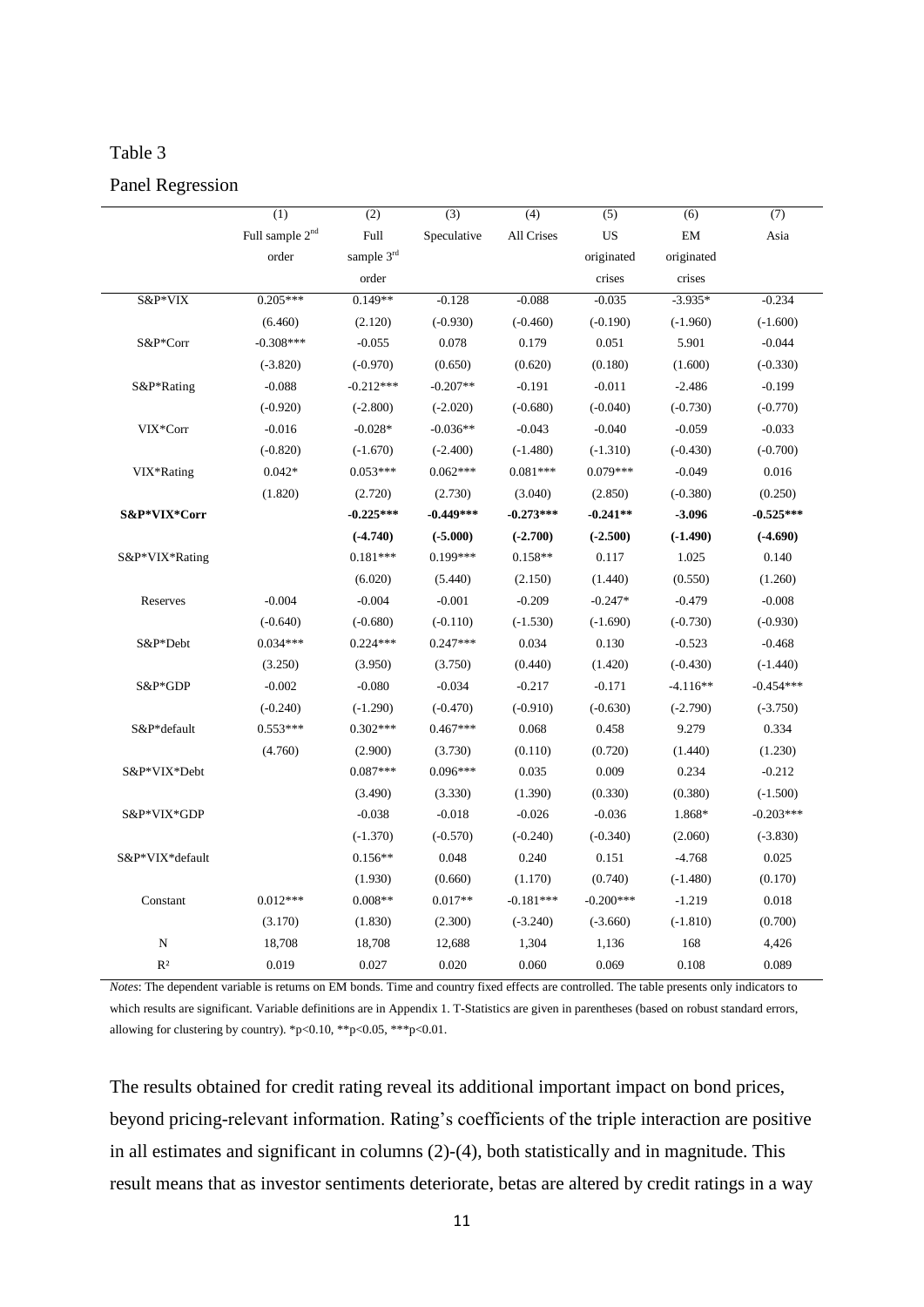that less credit risk is associated with more beta risk. To further understand this pattern I show in figures 3-5 below three dimensions of the correlation between EM returns and S&P, by credit ratings. I start with the general correlations of returns with S&P during crises in figure 3. It shows that better creditworthiness is associated in general with lower betas, as expected, and realizes more negative correlations. The pattern seems to be more polynomial than linear, with the highest correlations for countries rated between B+ to BBB-. The least creditworthy issuers, with rating below B are less correlated, and investment ratings, above BBB, are associated with the lowest, even negative, correlations. Then, in Figure 4 I show the change in correlation from "normal" to crises periods. A clear distinction is apparent between "speculative" (rating of BB+ and less) and "investment" grades. Responsiveness of investors during crises is significantly stronger for investment-graded EMs, with mainly negative changes, reflecting decrease of correlations with the market. Last, to plot figure 5, I estimate a restricted version of column (2) in Table 3, which excludes ratings. I then correlate the residuals with  $S\&P$ .<sup>6</sup> That enables isolating the effect of rating, beyond the effects of its components. A clear structural break is evident in the series around BB. Returns on more creditworthy bonds, higher than BB, comove significantly more tightly with the market, beyond what could be explained by the components comprising the credit rating model. The explanation I suggest for these findings is that more better rated, and particularly investment-grade bonds are held by ETFs and other regulated institutional investors which track EM sovereign bonds and employ style investing approach (Barberis and Shleifer, 2003). These financial institutions have come to dominate financial markets. Better rated bonds classified into "investment grade" benefit from greater allocations by them. Speculative ones tend to be less actively traded. Consequently investment-rated bonds are more liquid and their prices react faster to global news. The style investing generates a comovement return factor which is unrelated to the fundamental cash-flows of the bonds. When an EM is classified into the "investment" style it comoves more with that style and with world markets particularly under extreme conditions. Thereby the correlation of more creditworthy countries such as China, Turkey and Mexico with S&P increases more during crises than that of countries which are not classified into the investment style and are less tracked.

Furthermore, low-rated countries in many cases are associated with idiosyncratic major political or economic issues. Few examples from recent years include Venezuela, Pakistan and Argentina, compared with countries which do not have major idiosyncratic issues such as

 $6$  A similar exercise with VIX does not result in a clear pattern.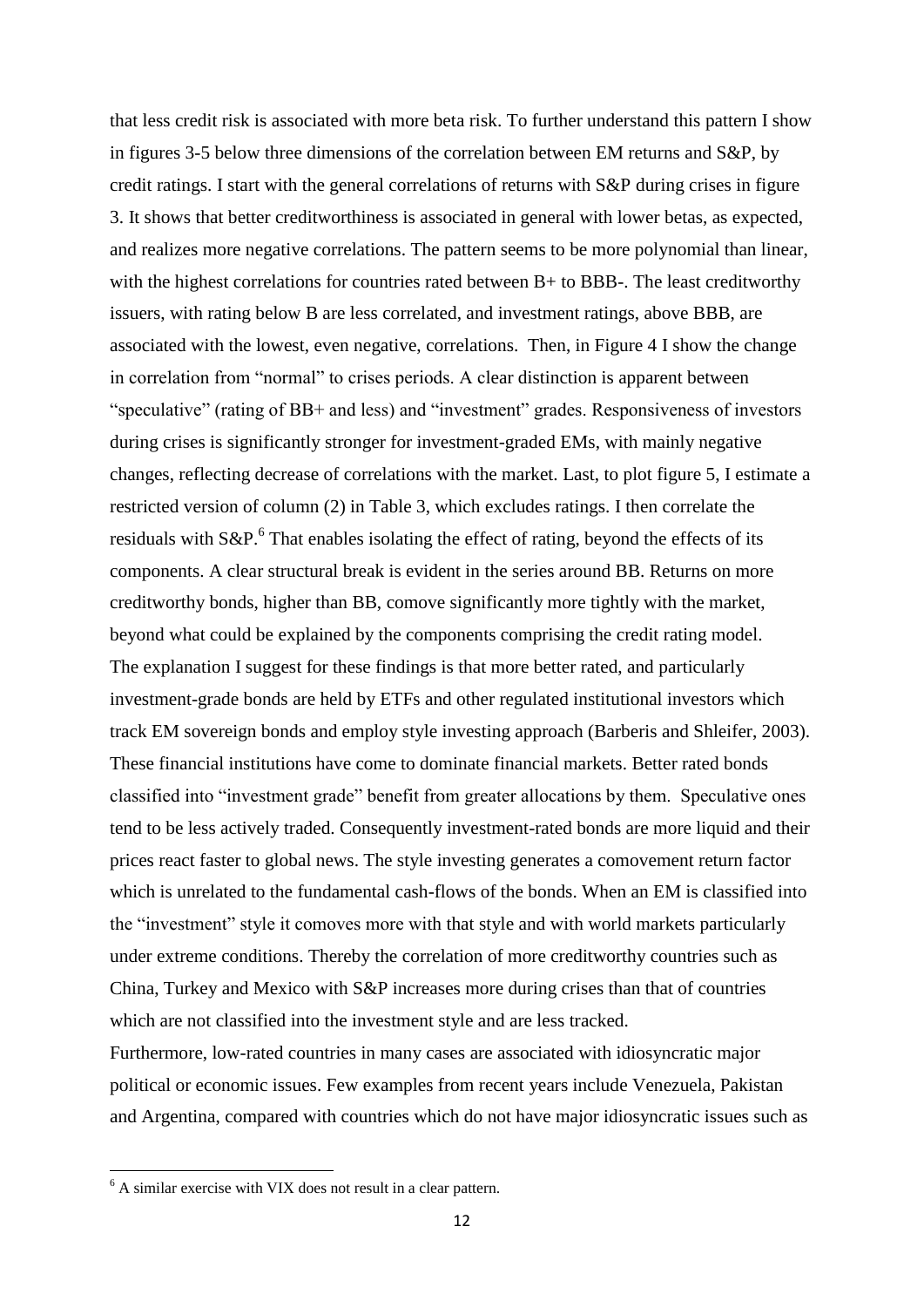Mexico, Brazil, or South Korea. These country-specific aspects are captured by the ratings, and make investors attitude toward these bonds more specific, on a case by case study and in a less categorical manner, particularly during crises.







Fig. 3. Correlation during Crises by Credit Rating

Fig. 4. Change in Correlation during Crises by Credit Rating

Fig. 5. Correlation of Residuals from Restricted Model with S&P by Credit Rating

Another prominent determinant of market risk during crises is external debt. With a significant coefficient of 0.09, it increases the cost of capital heavily-indebted countries face during crises.

#### *2.2. Robustness*

In Table 4 I show the results of a robustness test. One potential concern regarding the results obtained in Table 3 is that the corruption index captures other political risk characteristics of the issuers, rather than the perceived corruption itself. Consequently, the change of betas over different sentiments might not be altered by corruption, but rather by other variables that correlate with the index (for correlations between the variables see Appendix 6). When making investment decisions during crises, investors might increase the weight they attribute to political risk, and increase correlation of returns with these on S&P 500 for countries with less democratic regimes, for example. In order to test for such alternative explanation I introduce "Polity", a political regime indicator (see Appendix 1 for details) into the model in a "horse race" approach. An expected outcome would be increase in standard errors and decrease in the magnitude of Corruption. In column 2 in Table 4 Polity enters into the specification and interacts with S&P, VIX, and as a triple interaction with both, in a similar way to Corruption. I find that the results obtained for corruption remain robust to the inclusion of Polity. The coefficient obtained for the triple interacted variable slightly decreases to -0.21 (from -0.23) and remains significant at the 1%.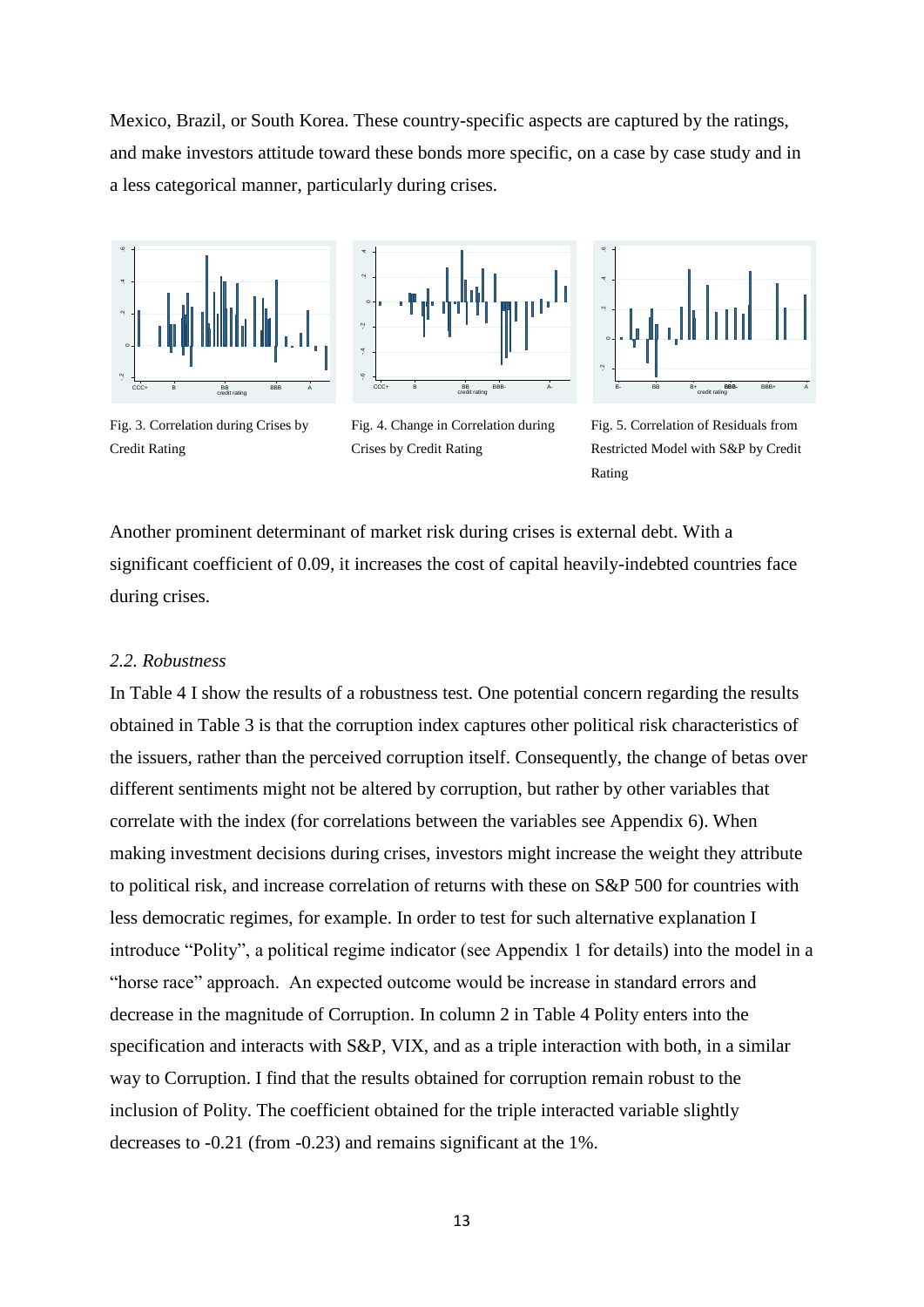#### Table 4

Robustness

|                 | (1)         | (2)         |
|-----------------|-------------|-------------|
|                 | Base model  | With polity |
| S&P*VIX         | $0.149**$   | $0.129*$    |
|                 | (2.120)     | (1.900)     |
| S&P*Corr        | $-0.055$    | $-0.120**$  |
|                 | $(-0.970)$  | $(-2.170)$  |
| S&P*Polity      |             | $0.436***$  |
|                 |             | (6.130)     |
| S&P*Rating      | $-0.212***$ | $-0.215***$ |
|                 | $(-2.800)$  | $(-2.900)$  |
| VIX*Corr        | $-0.028*$   | $-0.023$    |
|                 | $(-1.670)$  | $(-1.340)$  |
| VIX*Polity      |             | $-0.029*$   |
|                 |             | $(-1.890)$  |
| VIX*Rating      | $0.053***$  | $0.052***$  |
|                 | (2.720)     | (2.580)     |
| S&P*VIX*Corr    | $-0.225***$ | $-0.206***$ |
|                 | $(-4.740)$  | $(-4.240)$  |
| S&P*VIX*Polity  |             | $-0.036$    |
|                 |             | $(-1.300)$  |
| S&P*VIX*Rating  | $0.181***$  | $0.173***$  |
|                 | (6.020)     | (5.510)     |
| S&P*Debt        | $0.224***$  | $0.220***$  |
|                 | (3.950)     | (3.840)     |
| S&P*default     | $0.302***$  | 0.160       |
|                 | (2.900)     | (1.470)     |
| S&P*VIX*Debt    | $0.087***$  | $0.085***$  |
|                 | (3.490)     | (3.420)     |
| S&P*VIX*GDP     | $-0.038$    | $-0.020$    |
|                 | $(-1.370)$  | $(-0.690)$  |
| S&P*VIX*default | $0.156**$   | $0.154*$    |
|                 | (1.930)     | (1.850)     |
| Constant        | $0.008**$   | $0.007*$    |
|                 | (1.830)     | (1.730)     |
| N               | 18,708      | 18,490      |
| R <sup>2</sup>  | 0.027       | 0.029       |

The dependent variable is returns on EM bonds. Time and country fixed effects are controlled. The table presents only indicators to which results were significant. Variable definitions are in Appendix 1. T-Statistics are given in parentheses (based on robust standard errors, allowing for clustering by country). \*p<0.10, \*\*p<0.05, \*\*\*p<0.01.

Additional robustness tests introduce into the model other variables of rule of law, development and political regime, which might correlate with corruption. These variables include Law and Order (ICRG), Bureaucracy Quality (ICRG), Rule of Law (ICRG), Quality of Institutions (ICRG), Democratic Accountability (ICRG), Legal Origin (LLSV, 1997),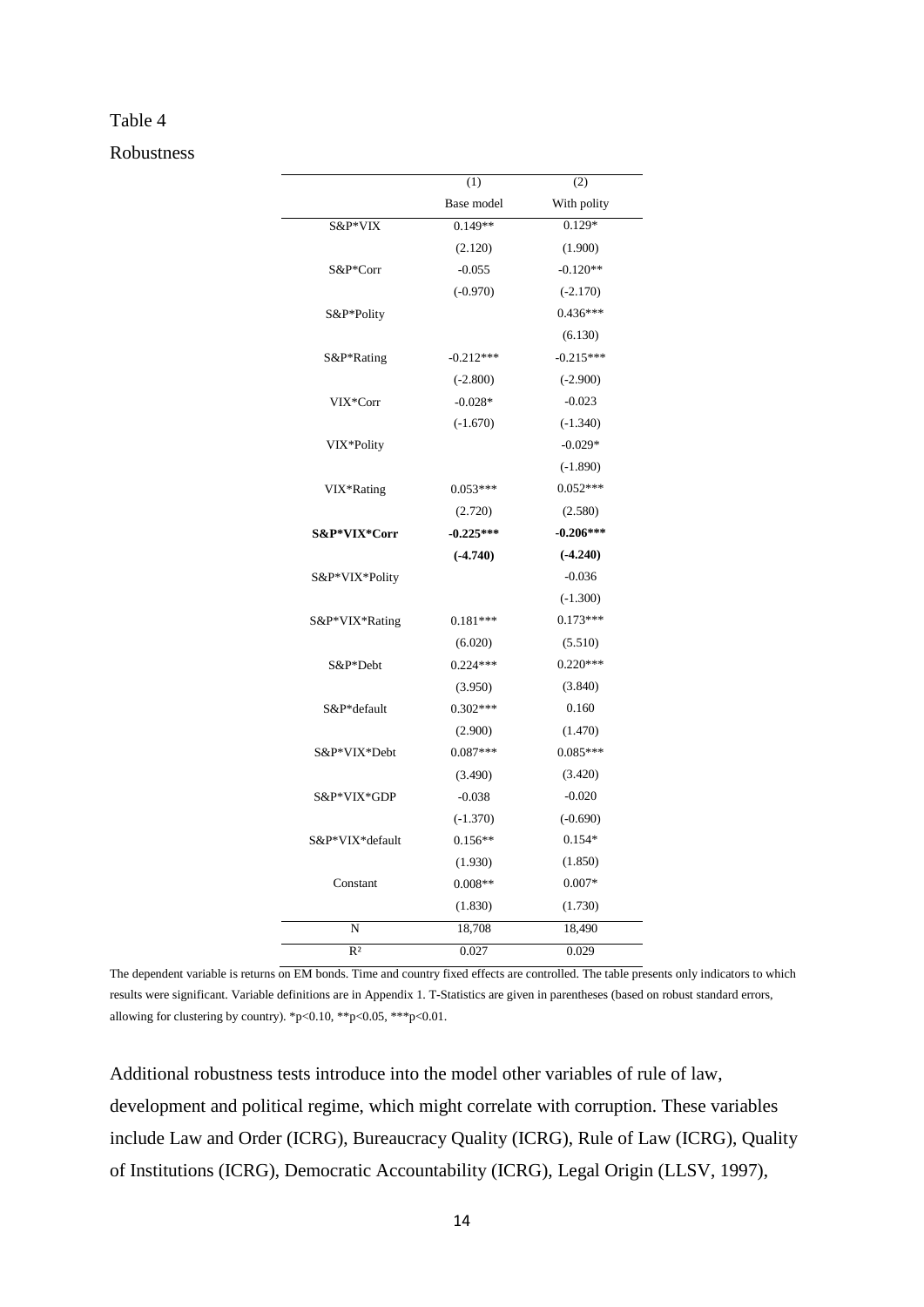Accounting Opacity (LLSV, 1998), Voice and Accountability (WB), Government Effectiveness (WB), Regulatory Quality (WB), Rule of Law (WB), Political Stability and Absence of Violence/Terrorism (the WB), SDDS (IMF), O- Factor Composite (Gelos and Wei, 2005), Macrodata Opacity (Gelos and Wei, 2005), Macropolicy Opacity I (Gelos and Wei, 2005), Macropolicy Opacity II (Gelos and Wei, 2005), Corporate Opacity II (Gelos and Wei, 2005), full range of authority characteristics (Polity IV project<sup>7</sup>), Property rights index (Holmes, Johnson and Krkpatrick, 1997), Business regulation index (Holmes, Johnson and Krkpatrick, 1997), Democracy score (LLSV), Freedom indices for political rights and civil liberties (Freedom House), GDP pc, infrastructure quality (BERI's Operation Risk Index), Adult illiteracy rate (WB), infant mortality rates (WB).

None of these indicators is found statistically significant as a determinant of beta under different market conditions, when introduced into the model in a "horse race" approach with corruption. Full results to be provided upon request.

### *2.3. ARCH Estimation*

<u>.</u>

In this section I employ an alternative approach to testing the hypothesis by estimating an ARCH model. The model now allows for interaction with Corruption in both the mean and the variance of returns.

The following two ARCH(1) equations are jointly estimated:

$$
r_{i,t} = \alpha + \gamma Corr_i + \delta' X_{i,t} + S \& P_t * [\zeta + \eta Corr_i + \theta' X_{i,t}] + VIX_{i,t}
$$
  
\n
$$
* [\vartheta + \mu Corr_i + \pi' X_{i,t}] + S \& P_t * VIX_t * [\varphi + \psi Corr_i + \omega' X_{i,t}]
$$
  
\n
$$
+ \varepsilon_{i,t}
$$
\n(3)

$$
h_{i,t} = a + bCorr_i + S\&P_t * [c + dCorr_i] + VIX_t * [f + gCorr_i]
$$
  
+
$$
S\&P_t * VIX_t * [j + kCorr_i] + lh_{i,t-1}
$$
 (4)

A significant coefficient k in the variance equation (4) would imply that the comovement of return variance with S&P and its dependency on sentiments is altered too by corruption. The expected sign is positive, which means that less corruption reduces the negative effect of S&P

<sup>7</sup> These include flag, fragment, democ, autoc, polity2, durable, xrreg, xrcomp, xropen, xconst, parreg, parcomp, xrec, exconst and polcomp. For indicator description and details see Jaggers and Marshall, 2007.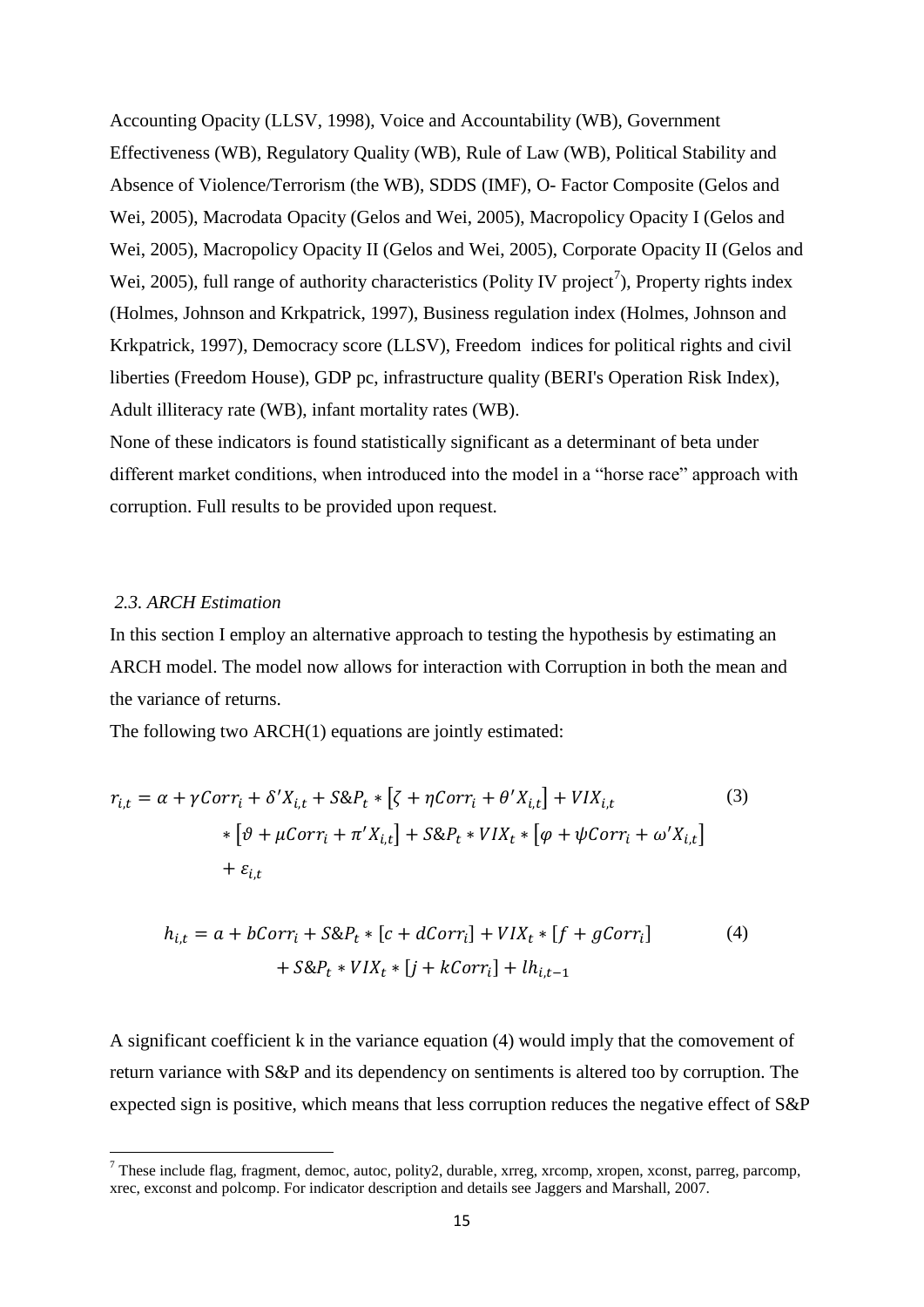on the positive raletion between volatility and VIX. I.e., cleanness reduces the dependency of volatility on the joint (negative) comovement of S&P with sentiments.

The results are summarized in Table 5. The effect of Corruption in the mean equation remains robust over both specifications, and in line with both findings in the previous empirical section and the hypothesis. With consistently significant negative coefficients of 0.05 and 0.08 in columns (2) and (3) respectively, it is apparent that corruption plays a prominent role in the behaviour of beta over different sentiments.

In the variance equation the triple-interacted effect of corruption has the expected sign, but is not statistically significant. The positive coefficient of 0.04 in column (2) indicates that the positive relation between return volatility and VIX increases more when S&P decreases for more corrupt issuers. For a one unit joint increase of VIX with S&P and Corruption, the variance of returns increases by 0.04 on average. P-value, though, is 22%, leaving much room for the null hypothesis that such an effect does not exist.

The ARCH estimation highlights the increasing importance of GDP growth and external debt for bond market risk during crises. The significant and robust coefficients of 0.12 and 0.09 respectively in column (2) in the mean equation imply that when sentiments deteriorate comovement with world markets increases more for heavier-indebted issuers and lower economic growth, as expected.

The most important determinant of return variance response to world markets during crises is credit rating. The negative significant coefficient of -0.12 implies that the (positive) relation between volatility and VIX increases more for more creditworthy issuers when S&P decreases. Here too, I suggest that this is a result of style investing. "Investment"-rated bonds are traded more actively and realize higher volatility during crises. Thus, credit rating has additional effect on bond prices, beyond pricing-relevant information, through both return and variance. Bonds with lower credit risk are exposed to greater market risk and their volatility is more sensitive to investors' sentiments too.

Two other variables that alter the second moment of the comovement are foreign reserves and external debt. The effects of both are significant and robust, with the expected sign. The effect of sentiment on volatility increases when the issuer has less foreign reserves or more external debt.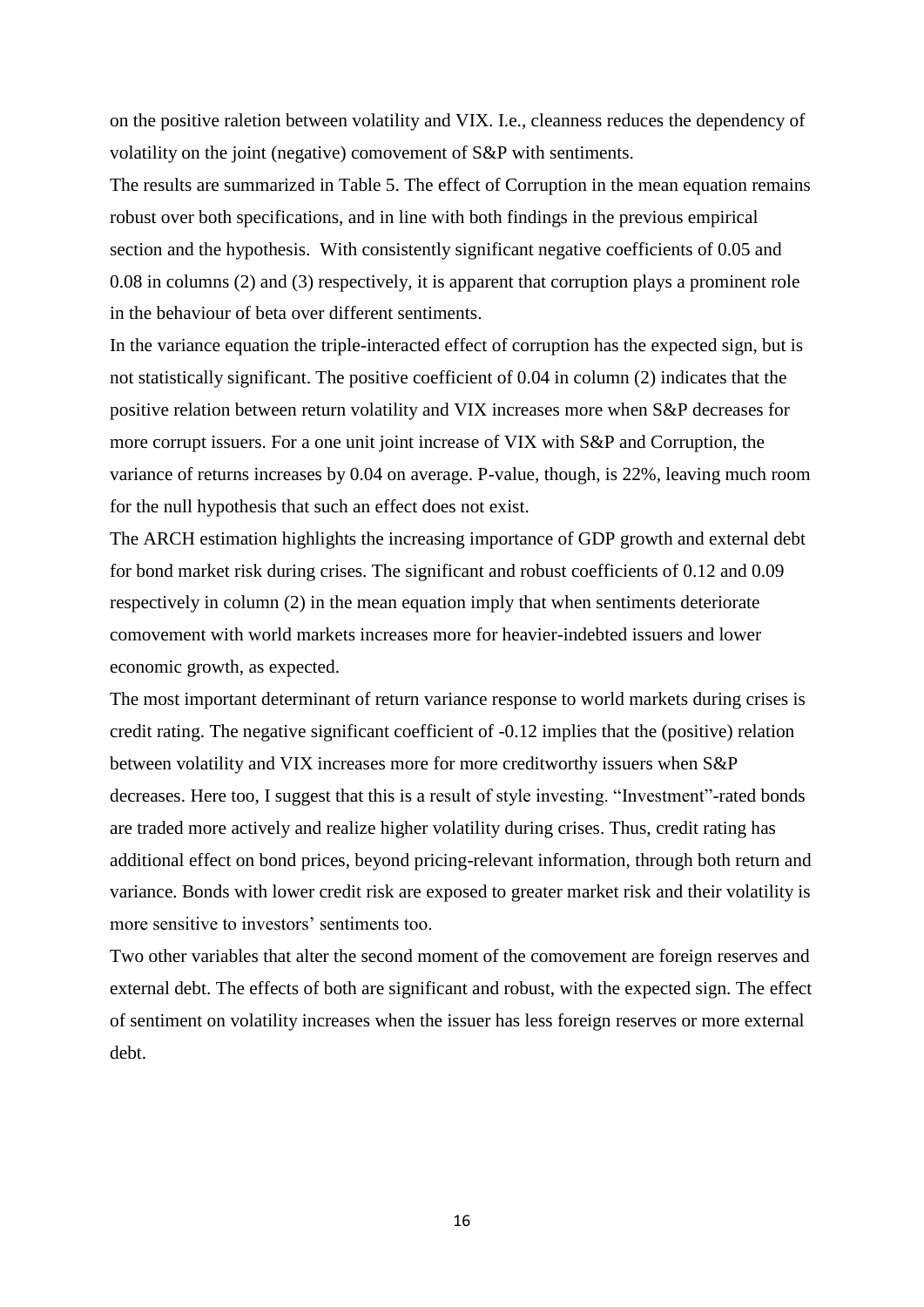## Table 5

## ARCH Estimations

|                | (1)         | (2)                | $\overline{3)}$ | (4)         | (5)         | (6)         |
|----------------|-------------|--------------------|-----------------|-------------|-------------|-------------|
|                | $2nd$ order | $3^{\rm rd}$ order | Speculative     | Crises      | Asia        | With Polity |
| Mean equation  |             |                    |                 |             |             |             |
| S&P            | $0.180***$  | $0.529***$         | $0.620***$      | 0.056       | $0.739***$  | $0.619***$  |
|                | (5.970)     | (13.030)           | (8.430)         | (0.250)     | (4.310)     | (14.590)    |
| ${\rm VIX}$    | $0.019***$  | $0.021***$         | 0.016           | $-0.101**$  | 0.015       | $0.025***$  |
|                | (2.720)     | (3.170)            | (1.200)         | $(-2.420)$  | (0.920)     | (3.370)     |
| Corr           | $-0.014***$ | $-0.015***$        | $-0.026**$      | 0.015       | $-0.015$    | $-0.015***$ |
|                | $(-2.830)$  | $(-3.110)$         | $(-2.270)$      | (0.140)     | $(-1.010)$  | $(-3.320)$  |
| Polity         |             |                    |                 |             |             | 0.007       |
|                |             |                    |                 |             |             | (0.890)     |
| rating         | $-0.008$    | $-0.007$           | $-0.029**$      | $-0.132$    | 0.002       | $-0.008$    |
|                | $(-1.240)$  | $(-1.070)$         | $(-2.480)$      | $(-0.960)$  | (0.100)     | $(-1.380)$  |
| S&P*VIX        | $0.250***$  | $0.223***$         | 0.049           | $0.149*$    | $0.219**$   | $0.248***$  |
|                | (14.230)    | (9.930)            | (0.850)         | (1.880)     | (2.470)     | (9.820)     |
| S&P*Corr       | $-0.275***$ | $-0.345***$        | $-0.123$        | $-0.388$    | $-0.251***$ | $-0.372***$ |
|                | $(-9.840)$  | $(-10.570)$        | $(-1.570)$      | $(-1.190)$  | $(-2.580)$  | $(-11.150)$ |
| S&P*Polity     |             |                    |                 |             |             | $0.344***$  |
|                |             |                    |                 |             |             | (5.540)     |
| S&P*Rating     | $-0.052$    | 0.046              | $-0.284***$     | 0.130       | $-0.059$    | 0.024       |
|                | $(-1.550)$  | (1.070)            | $(-3.140)$      | (0.360)     | $(-0.560)$  | (0.580)     |
| VIX*Corr       | 0.007       | 0.004              | $-0.024$        | $-0.027$    | 0.001       | 0.005       |
|                | (1.090)     | (0.620)            | $(-1.390)$      | $(-0.510)$  | (0.070)     | (0.810)     |
| VIX*Polity     |             |                    |                 |             |             | $-0.007$    |
|                |             |                    |                 |             |             | $(-0.670)$  |
| VIX*Rating     | $-0.009$    | $-0.011$           | $-0.006$        | 0.059       | $-0.042**$  | $-0.011$    |
|                | $(-1.040)$  | $(-1.240)$         | $(-0.390)$      | (0.870)     | $(-2.450)$  | $(-1.370)$  |
| S&P*VIX*Corr   |             | $-0.082***$        | $-0.576***$     | $-0.022$    | $-0.135$    | $-0.054**$  |
|                |             | $(-3.140)$         | $(-6.850)$      | $(-0.180)$  | $(-1.420)$  | $(-2.180)$  |
| S&P*VIX*Polity |             |                    |                 |             |             | 0.006       |
|                |             |                    |                 |             |             | (0.180)     |
| S&P*VIX*Rating |             | $-0.046*$          | $0.135*$        | $-0.025$    | $-0.089$    | $-0.068***$ |
|                |             | $(-1.780)$         | (1.800)         | $(-0.180)$  | $(-1.250)$  | $(-2.870)$  |
| Debt           | 0.009       | $0.014**$          | $0.017**$       | $-0.180$    | 0.009       | $0.016***$  |
|                | (1.470)     | (2.400)            | (2.340)         | $(-1.500)$  | (0.500)     | (2.730)     |
| <b>GDP</b>     | $-0.017***$ | $-5.800***$        | $-0.026***$     | $-0.219*$   | $-0.028***$ | $-0.022***$ |
|                | $(-4.360)$  | $(-5.800)$         | $(-3.870)$      | $(-1.650)$  | $(-3.180)$  | $(-5.430)$  |
| Default        | $0.016*$    | 0.009              | 0.004           | $-0.166$    | 0.018       | 0.005       |
|                | (1.820)     | (1.050)            | (0.330)         | $(-0.890)$  | (0.720)     | (0.490)     |
| S&P*Reserves   | $-0.044***$ | 0.014              | $-0.023$        | $0.193*$    | $0.001\,$   | $0.053***$  |
|                | $(-4.160)$  | (0.790)            | $(-0.590)$      | (1.920)     | (0.040)     | (2.860)     |
| S&P*Debt       | $0.041***$  | $0.218***$         | $0.406***$      | $-0.064$    | 0.107       | $0.227***$  |
|                | (3.930)     | (6.020)            | (8.180)         | $(-0.550)$  | (0.870)     | (6.310)     |
| S&P*GDP        | $-0.025***$ | $-0.284***$        | $-0.136***$     | $-0.771***$ | $-0.322***$ | $-0.240***$ |
|                | $(-3.840)$  | $(-11.170)$        | $(-2.910)$      | $(-3.580)$  | $(-5.820)$  | $(-9.220)$  |
| S&P*default    | $0.664***$  | $0.451***$         | 0.395***        | 0.106       | 0.239       | $0.296***$  |
|                | (11.350)    | (7.330)            | (4.160)         | (0.200)     | (1.540)     | (4.540)     |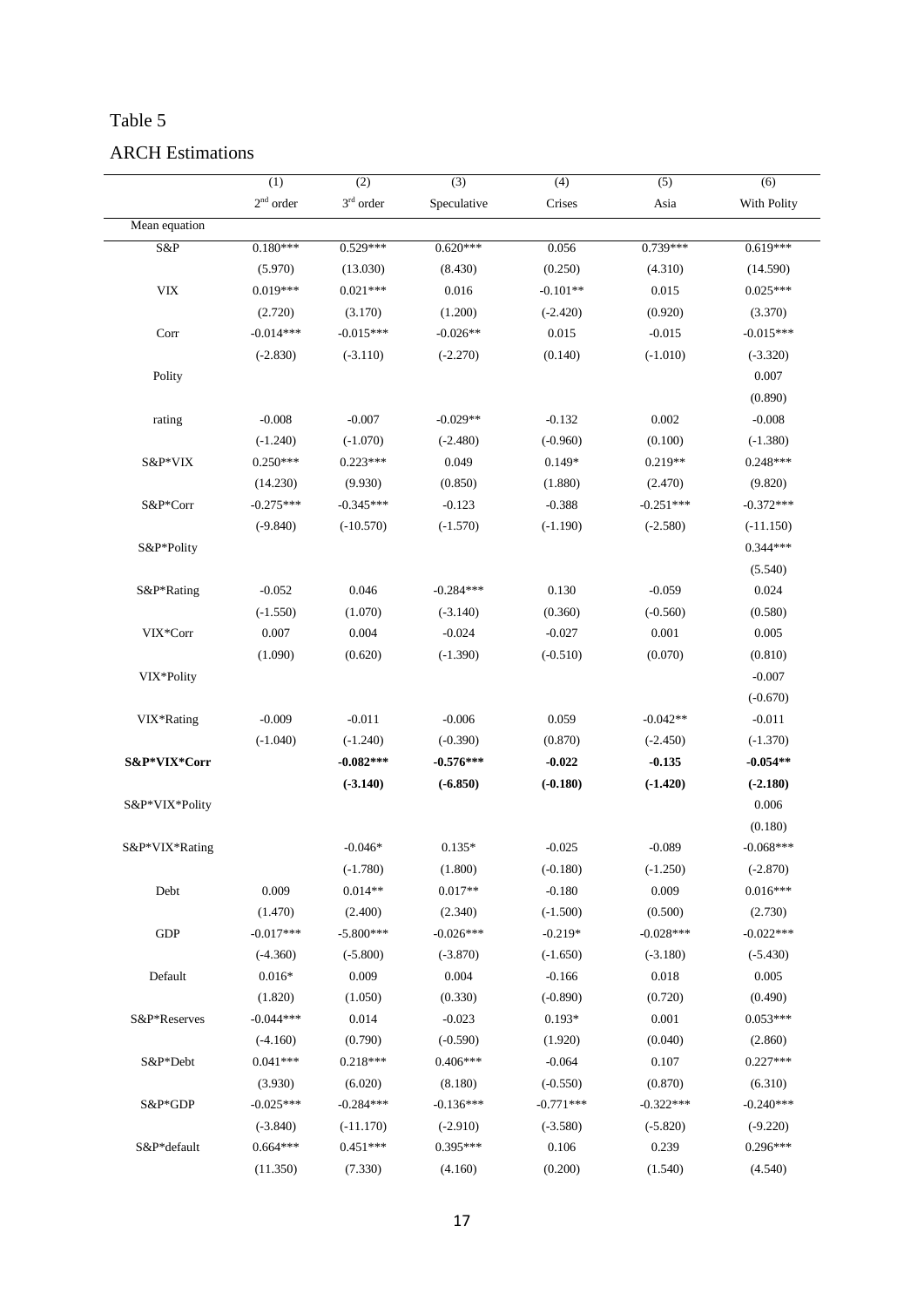| VIX*Reserves      | 0.005       | 0.006       | $0.017**$   | $-0.047$    | 0.008       | 0.004       |
|-------------------|-------------|-------------|-------------|-------------|-------------|-------------|
|                   | (1.250)     | (1.570)     | (1.980)     | $(-1.460)$  | (1.310)     | (1.030)     |
| VIX*Debt          | $-0.017**$  | $-0.014*$   | $-0.013$    | 0.045       | $-0.044**$  | $-0.012$    |
|                   | $(-2.260)$  | $(-1.800)$  | $(-1.400)$  | (0.770)     | $(-2.370)$  | $(-1.530)$  |
| VIX*GDP           | $-0.008$    | $-0.013**$  | $-0.013$    | 0.086       | $-0.013$    | $-0.014***$ |
|                   | $(-1.420)$  | $(-2.490)$  | $(-1.410)$  | (1.310)     | $(-1.060)$  | $(-2.580)$  |
| S&P*VIX*Reserves  |             | 0.012       | $-0.007$    | $-0.068*$   | 0.006       | $0.026***$  |
|                   |             | (1.300)     | $(-0.410)$  | $(-1.650)$  | (0.380)     | (2.680)     |
| S&P*VIX*Debt      |             | $0.090***$  | $0.174***$  | 0.006       | 0.043       | $0.096***$  |
|                   |             | (5.550)     | (7.910)     | (0.120)     | (0.800)     | (5.970)     |
| S&P*VIX*GDP       |             | $-0.123***$ | $-0.060***$ | 0.086       | $-0.139***$ | $-0.105***$ |
|                   |             | $(-10.840)$ | $(-2.940)$  | (0.920)     | $(-5.710)$  | $(-9.040)$  |
| S&P*VIX*default   |             | $-0.046$    | $-0.076$    | 0.189       | $-0.139$    | $-0.097*$   |
|                   |             | $(-0.840)$  | $(-1.050)$  | (0.910)     | $(-1.300)$  | $(-1.670)$  |
| Constant          | $0.017**$   | $0.025***$  | 0.016       | $0.240**$   | 0.015       | $0.030***$  |
|                   | (2.350)     | (3.530)     | (1.620)     | (2.360)     | (0.610)     | (4.140)     |
| Variance equation |             |             |             |             |             |             |
| S&P               | $-0.104**$  | $-0.088$    | $-0.798***$ | $-1.217**$  | $-1.726***$ | 0.043       |
|                   | $(-2.190)$  | $(-1.280)$  | $(-6.580)$  | $(-2.330)$  | $(-3.120)$  | (0.580)     |
| ${\rm VIX}$       | $0.557***$  | $0.563***$  | $0.662***$  | $0.505***$  | 1.302***    | $0.588***$  |
|                   | (56.990)    | (59.380)    | (45.550)    | (8.420)     | (19.860)    | (55.920)    |
| Corr              | $-0.326***$ | $-0.330***$ | $-0.538***$ | $0.538**$   | $-0.803***$ | $-0.403***$ |
|                   | $(-33.620)$ | $(-34.650)$ | $(-35.950)$ | (2.550)     | $(-7.650)$  | $(-38.430)$ |
| Polity            |             | $-0.226***$ |             |             |             | $0.238***$  |
|                   |             | $(-24.710)$ |             |             |             | (13.200)    |
| Rating            | $-0.214***$ |             | $-0.492***$ | $-1.364***$ | $-0.249***$ | $-0.150***$ |
|                   | $(-23.740)$ |             | $(-35.300)$ | $(-6.540)$  | $(-2.860)$  | $(-14.620)$ |
| S&P*VIX           | $0.063***$  | 0.034       | $0.210***$  | $0.279*$    | 0.238       | 0.031       |
|                   | (3.270)     | (1.180)     | (3.530)     | (1.790)     | (1.060)     | (0.910)     |
| S&P*Corr          | $0.298***$  | $0.210**$   | 0.011       | $1.273*$    | $-0.734$    | $0.150*$    |
|                   | (4.170)     | (2.490)     | (0.080)     | (1.860)     | $(-1.260)$  | (1.690)     |
| S&P*Polity        |             |             |             |             |             | $0.364**$   |
|                   |             |             |             |             |             | (2.480)     |
| S&P*Rating        | $-0.342***$ | $-0.311***$ | $-0.799***$ | $-0.980$    | $-0.082$    | $-0.264***$ |
|                   | $(-5.310)$  | $(-4.040)$  | $(-6.360)$  | $(-1.530)$  | $(-0.170)$  | $(-3.320)$  |
| VIX*Corr          | $0.048***$  | $0.062***$  | $0.144***$  | $-0.308***$ | $0.354***$  | $-0.009$    |
|                   | (5.180)     | (6.580)     | (8.520)     | $(-4.010)$  | (5.090)     | $(-0.790)$  |
| VIX*Polity        |             |             |             |             |             | $0.272***$  |
|                   |             |             |             |             |             | (14.020)    |
| VIX*Rating        | $-0.106***$ | $-0.117***$ | $-0.117***$ | $0.292***$  | $0.309***$  | $-0.057***$ |
|                   | $(-14.960)$ | $(-16.260)$ | $(-7.520)$  | (4.130)     | (5.600)     | $(-6.630)$  |
| S&P*VIX*Corr      |             | 0.043       | $-0.104$    | $-0.334$    | 0.214       | 0.047       |
|                   |             | (1.230)     | $(-1.230)$  | $(-1.610)$  | (1.020)     | (1.170)     |
| S&P*VIX*Polity    |             |             |             |             |             | $-0.036$    |
|                   |             |             |             |             |             | $(-0.440)$  |
| S&P*VIX*Rating    |             | $-0.117***$ | $0.117*$    | 0.177       | $0.322*$    | $-0.123***$ |
|                   |             | $(-3.570)$  | (1.690)     | (0.930)     | (1.840)     | $(-3.300)$  |
| Reserves          | $-0.302***$ | $-0.299***$ | $-0.271***$ | $-0.658***$ | $-1.655***$ | $-0.282***$ |
|                   | $(-52.940)$ | $(-51.250)$ | $(-30.020)$ | $(-4.860)$  | $(-23.650)$ | $(-45.580)$ |
| Debt              | $0.839***$  | $0.828***$  | $0.854***$  | $0.778***$  | $0.752***$  | $0.840***$  |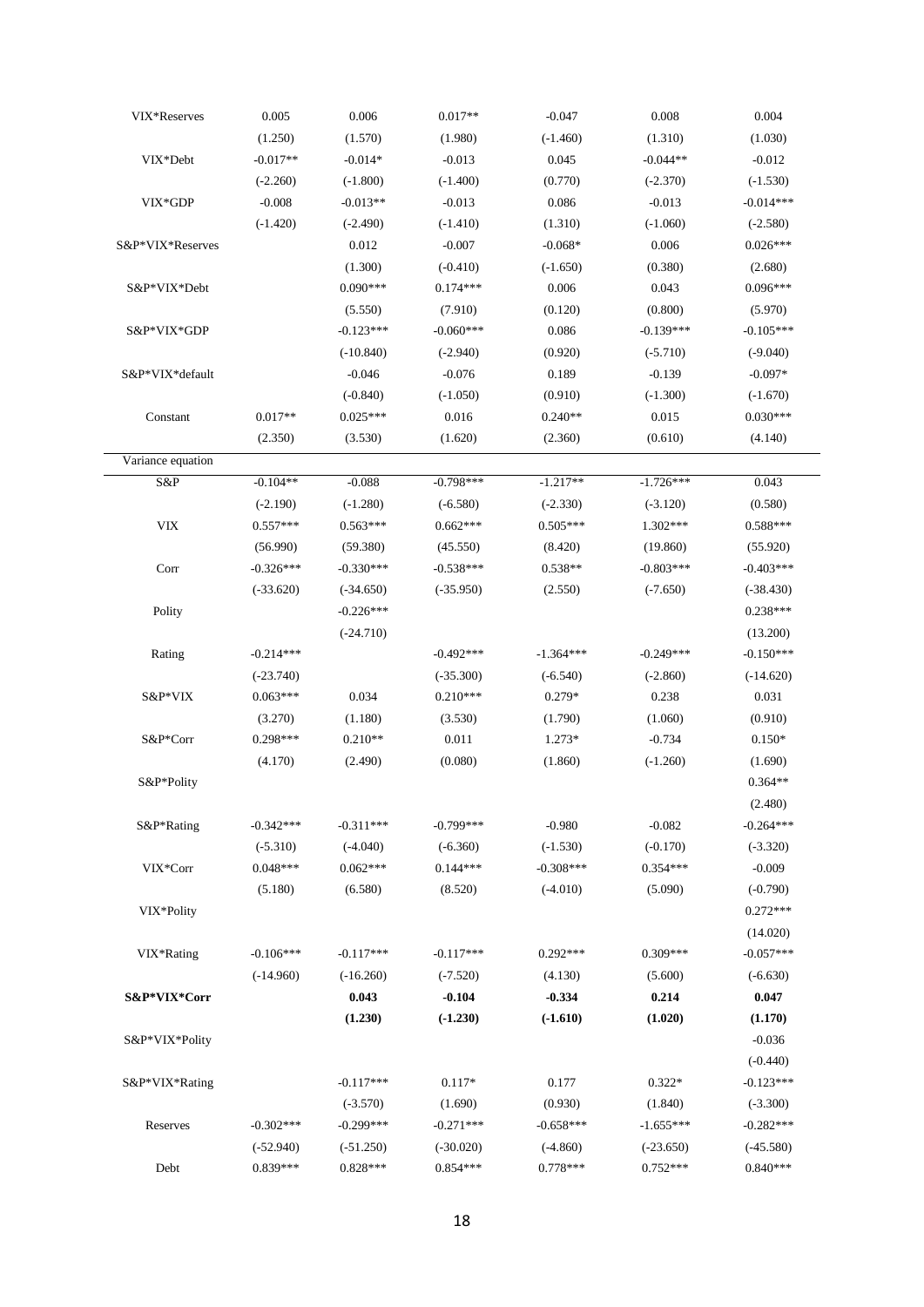|                  | (130.540)    | (122.130)    | (96.250)     | (5.820)     | (10.270)    | (121.410)    |  |
|------------------|--------------|--------------|--------------|-------------|-------------|--------------|--|
| <b>GDP</b>       | $-0.318***$  | $-0.309***$  | $-0.220***$  | $-0.585***$ | $-1.082***$ | $-0.277***$  |  |
|                  | $(-50.960)$  | $(-49.430)$  | $(-24.520)$  | $(-3.820)$  | $(-27.700)$ | $(-38.840)$  |  |
| Default          | $0.140***$   | $0.155***$   | $0.216***$   | $-0.831***$ | $-0.794***$ | $0.139***$   |  |
|                  | (11.070)     | (12.140)     | (12.910)     | $(-3.290)$  | $(-9.740)$  | (9.250)      |  |
| S&P*Reserves     | $-0.181***$  | $-0.032$     | $-0.027$     | $-0.452**$  | $-0.188$    | $-0.016$     |  |
|                  | $(-7.240)$   | $(-0.950)$   | $(-0.640)$   | $(-2.210)$  | $(-1.040)$  | $(-0.450)$   |  |
| S&P*Debt         | $-0.029$     | $-0.180***$  | $-0.042$     | $-0.055$    | $-0.140$    | $-0.197***$  |  |
|                  | $(-1.370)$   | $(-5.000)$   | $(-0.830)$   | $(-0.360)$  | $(-0.520)$  | $(-5.490)$   |  |
| S&P*GDP          | $-0.037**$   | $-0.080**$   | $-0.204***$  | $-1.927***$ | $-0.010$    | 0.001        |  |
|                  | $(-2.120)$   | $(-2.270)$   | $(-4.360)$   | $(-4.720)$  | $(-0.080)$  | (0.020)      |  |
| S&P*default      | $-0.374***$  | $-0.463***$  | $-0.546***$  | 1.058       | 0.371       | $-0.625***$  |  |
|                  | $(-4.630)$   | $(-4.590)$   | $(-4.200)$   | (1.470)     | (1.080)     | $(-5.370)$   |  |
| VIX*Reserves     | $0.118***$   | $0.118***$   | $0.151***$   | 0.074       | $0.259***$  | $0.142***$   |  |
|                  | (18.510)     | (17.810)     | (16.340)     | (1.510)     | (6.550)     | (20.620)     |  |
| VIX*Debt         | $-0.319***$  | $-0.320***$  | $-0.315***$  | $-0.088$    | $0.316***$  | $-0.313***$  |  |
|                  | $(-45.020)$  | $(-43.750)$  | $(-33.840)$  | $(-1.510)$  | (6.850)     | $(-42.490)$  |  |
| VIX*GDP          | $0.044***$   | $0.039***$   | $0.059***$   | $0.194***$  | $0.474***$  | $0.082***$   |  |
|                  | (6.730)      | (5.860)      | (6.400)      | (3.050)     | (13.750)    | (10.850)     |  |
| VIX*default      | $0.118***$   | $0.110***$   | $0.047***$   | $0.334***$  | $0.169***$  | $0.027*$     |  |
|                  | (10.600)     | (9.820)      | (3.000)      | (3.420)     | (2.810)     | (1.810)      |  |
| S&P*VIX*Reserves |              | $0.104***$   | $0.087***$   | 0.070       | $-0.123$    | $0.101***$   |  |
|                  |              | (6.200)      | (4.290)      | (0.970)     | $(-1.570)$  | (5.840)      |  |
| S&P*VIX*Debt     |              | $-0.075***$  | $-0.001$     | $-0.090$    | $-0.063$    | $-0.079***$  |  |
|                  |              | $(-4.250)$   | $(-0.020)$   | $(-1.480)$  | $(-0.540)$  | $(-4.520)$   |  |
| S&P*VIX*GDP      |              | $-0.036**$   | $-0.087***$  | $0.510***$  | 0.005       | 0.001        |  |
|                  |              | $(-2.240)$   | $(-4.230)$   | (3.600)     | (0.100)     | (0.040)      |  |
| constant         | $-1.701***$  | $-1.722$     | $-2.072***$  | $-1.308***$ | $-2.596***$ | $-1.744***$  |  |
|                  | $(-157.680)$ | $(-161.040)$ | $(-134.580)$ | $(-7.320)$  | $(-21.460)$ | $(-143.950)$ |  |
| ARCH1            | $0.119***$   | $0.116***$   | $0.063***$   | $0.177***$  | $0.131***$  | $0.112***$   |  |
|                  | (58.120)     | (57.520)     | (30.630)     | (11.360)    | (30.810)    | (57.390)     |  |
| N                | 18,708       | 18,708       |              |             |             | 18,490       |  |
| $\chi^2$         | 829          | 1.055        |              |             |             | 1,101        |  |
|                  |              |              |              |             |             |              |  |

*Notes*: The dependent variable is returns on EM bonds. The table presents only indicators to which results were significant. Z-Statistics are given in parentheses. \*p<0.10, \*\*p<0.05, \*\*\*p<0.01

## **3. Theoretical Framework**

In this section I integrate theories and evidence from behavioural finance to explain the empirical findings. I suggest a comovement model, where bonds' systematic risk is moderated by corruption.

Building on Barberis et al. (2005), I consider an economy with riskless asset in perfectly elastic supply and with zero rate of return. There are then 2n risky assets in fixed supply in two categories, X and Y. Assets 1 through n are stocks issued by companies in developed countries, and constitute category X. This class represents the market as in CAPM (Sharpe,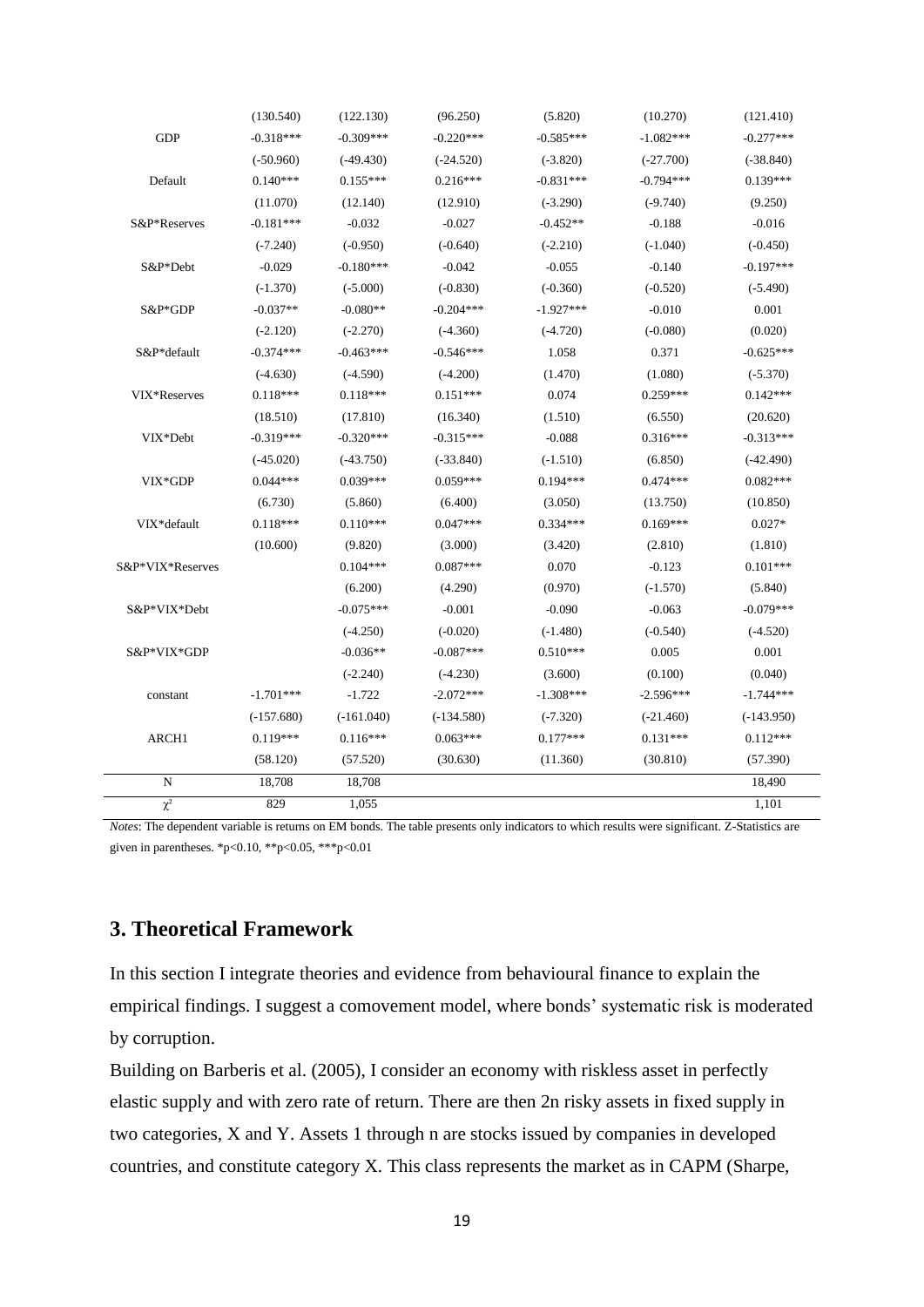1964), and is a bellwether of business cycles such as the S&P index. Assets n+1 through 2n are sovereign bonds issued by EM in category Y. Risky assets i and j are claims to single liquidating dividend  $D_{i,T}$  in category X, and a single liquidating bond value  $C_{j,T}$  in group Y to be paid at time T. These eventual cash-flows equal:

$$
D_{i,T} = D_{i,0} + \varepsilon_{i,1} + \dots + \varepsilon_{i,T}
$$
\n<sup>(5)</sup>

$$
C_{j,T} = C_{j,0} + \varepsilon_{j,1} + \dots + \varepsilon_{j,T}
$$
 (6)

In which  $D_{i,0}$  and  $C_{j,0}$  are announced at time 0,  $\varepsilon_{i,t}$  and  $\varepsilon_{j,t}$  are announced at time t, and  $\varepsilon_t = (\varepsilon_{1,t}, ... \varepsilon_{2n,t})' \sim N(0, \Sigma_R)$ , i.i.d. over time. (7)

The price of any risky asset k, share i or bond j, at time t is  $P_{k,t}$ , and for simplicity, the returns on these assets between t-1 and t are the changes in their prices:

$$
\Delta P_{k,t} \equiv P_{k,t} - P_{k,t-1} \tag{8}
$$

I assume that categories X and Y are used by some investors to simplify their investment decision-making by allocating funds at the category level, rather than at the asset level. These categories are also adopted by noise traders, who channel funds depending on their sentiments. The returns are then

$$
\Delta P_{i,t} = \varepsilon_{i,t} + \Delta u_{Xt} \quad i \in X \tag{9}
$$

$$
\Delta P_{j,t} = \varepsilon_{j,t} + \Delta u_{Xt} \quad j \in Y \tag{10}
$$

in which

$$
u_{Xt} \sim N(0, \sigma_u^2), \text{ i.i.d. over time}
$$
 (11)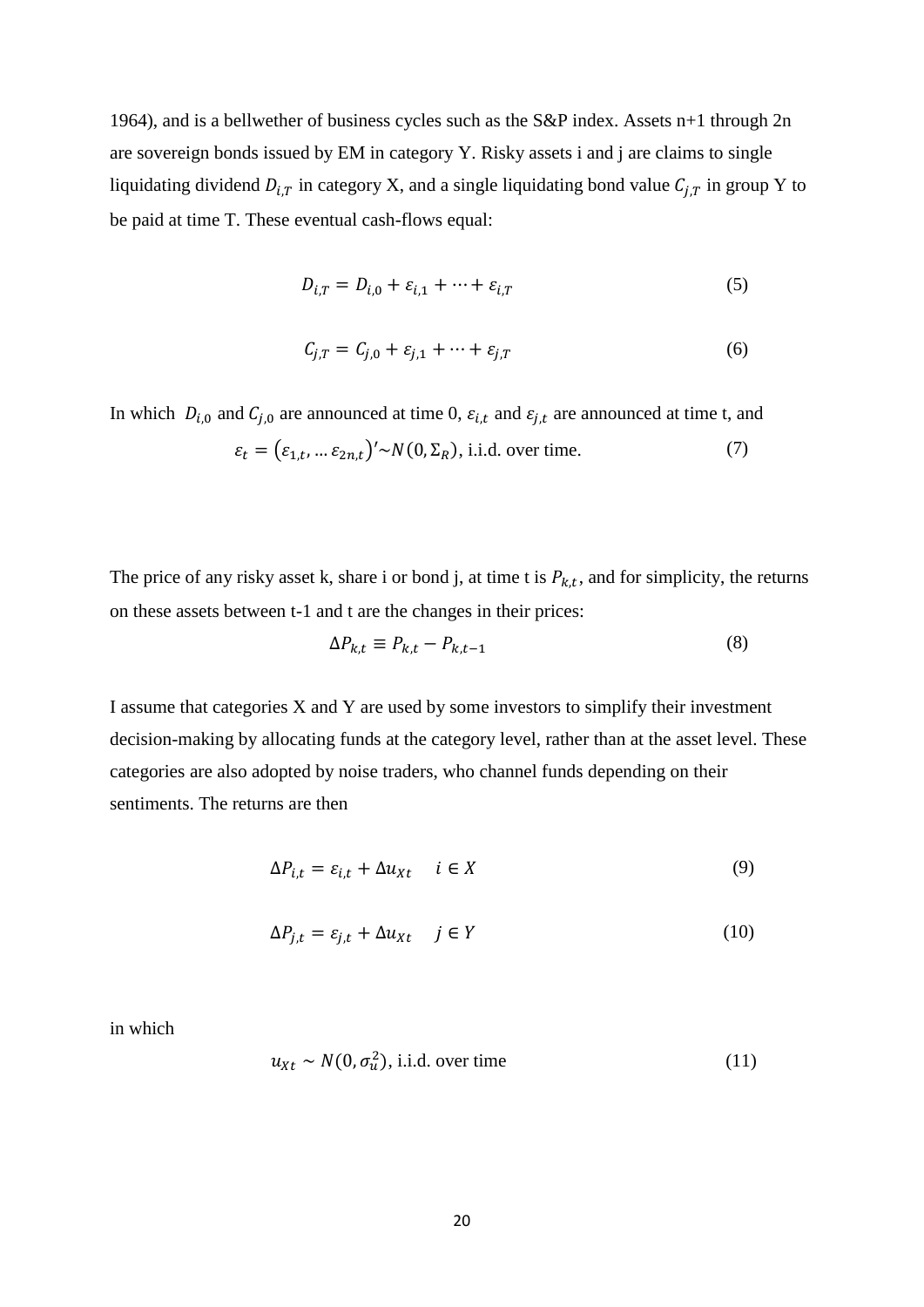$u_{xt}$  is a variable which tracks sentiments and risk-aversion of noise traders who invest in X and Y. Therefore, the returns on bonds in Y are affected by both news about fundamentals,  $\varepsilon_{j,t}$ , and by change in sentiment about the market,  $u_{xt}$ . When noise traders become more bearish during financial crises, sentiment is negative and returns on EM bonds decrease. As in Barberis et al., I further assume that the cash-flow shock to a sovereign bond has three components: a market-wide shock, a category-specific cash-flow shock and an idiosyncratic country shock. So that for an individual bond  $j \in Y$ 

$$
\varepsilon_{j,t} = \psi_{M,j,i} f_{M,t} + \psi_{S,j} f_{Y,t} + \sqrt{(1 - \psi_{M,j,i}^2 - \psi_{S,j}^2)} f_{j,t}
$$
(12)

in which  $f_{M,t}$  is the market-wide shock,  $f_{Y,t}$  is an EM-group shock and  $f_{j,t}$  is a countryspecific shock. Each shock has unit variance and is orthogonal to the other shocks.  $\psi_{M,j,i}$  and  $\psi_{S,j}$  control the relative importance of the three components and reflects the load of worldwide news and category news on cash-flow shock to an EM bond respectively. These weights could be thought as falling between zero and 1. Then, given the way the model is set up,  $0 \leq \psi_M + \psi_S \leq 1$ .

Using the formula for regression coefficients and several assumptions in a similar way to Barberis et al., the OLS estimate of  $\beta_{j,i}$  of an individual bond in the regression

$$
\Delta P_{j,t} = \alpha_j + \beta_{j,i} \Delta P_{X,t} + v_{j,t} \tag{13}
$$

in which

$$
\Delta P_{X,t} = \frac{1}{n} \sum_{l \in X} \Delta P_{l,t} \tag{14}
$$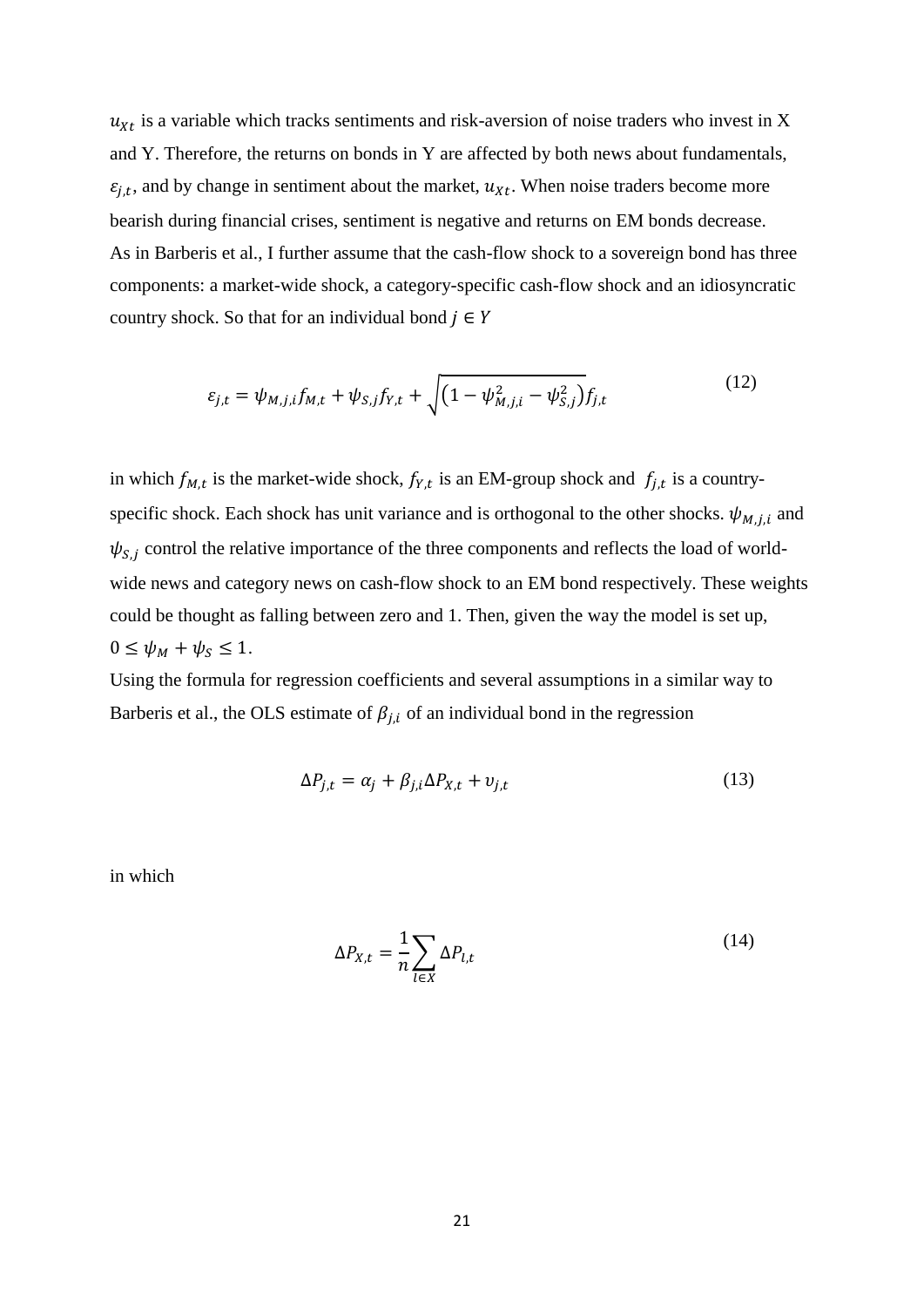is given by

$$
\beta_{j,i} = \frac{\psi_{M,j,i}^2 + 2\sigma_u^2}{\psi_{M,j,i}^2 + \psi_{S,j}^2 + 2\sigma_u^2}
$$
\n(15)

In order to generate the variation of beta over different periods, I relax  $\psi_{M,j}$ , the load of world-wide news, from being constant for an individual country. It could get one of two values for different market conditions. For  $\psi_{M,j,i}$ , i could be either "Normal", during "normal" market conditions, or "Crisis" when investor sentiment deteriorates during crisis, i.e. i=(N,C). The relative importance of the components of news about fundamentals changes during crises. The relaxation of  $\psi_{M,j}$  from being constant generates a link between  $\psi_{M,j,i}$  and  $u_t$ , which incorporates sentiment into the news component of returns. I suggest that during periods of crises, when  $f_M$ , the market-wide shock, is negative and sentiment decreases (negative  $\Delta u_{\chi}$ ), the load of world-wide news on cash-flow shock to an EM bond,  $\psi_{M,j}$ , increases, so that  $\psi_{M,j,c} > \psi_{M,j,N}$ . Then,  $\beta_{j,i}$  increases with  $\psi_{M,j}$ , when sentiment deteriorates. As could be seen:

$$
\frac{d\beta_{j,i}}{d\psi_{M,j}} = \frac{2\psi_{M,j,i}\psi_{S,j}^2}{\left(\psi_{M,j,i}^2 + \psi_{S,j}^2 + 2\sigma_u^2\right)^2} > 0
$$
\n(16)

I further propose that the increase from  $\psi_{M,i,N}$  to  $\psi_{M,i,C}$  is moderated by corruption in a way that the load of world-wide news on cash-flow shock during crises, raises with the sovereign's level of corruption. Consequently, a relatively greater increase in the country's market risk is evident. Idiosyncratic shock's load decreases accordingly, while the weight of EM groupshock is assumed to remain constant.

One possible explanation of the role corruption plays in the differential increase in  $\psi_{M,j}$ , could be based on the link between corruption and the perceived completeness of information disseminated by the issuers.

Expected Utility theory assumes that all possible outcomes and their probabilities are known. Yet, in real life bond investors occasionally miss information required for the calculation of probabilities and face uncertainty about expected utility when rebalancing portfolios. The IMF emphasizes the importance of data's integrity and the transparency in the compilation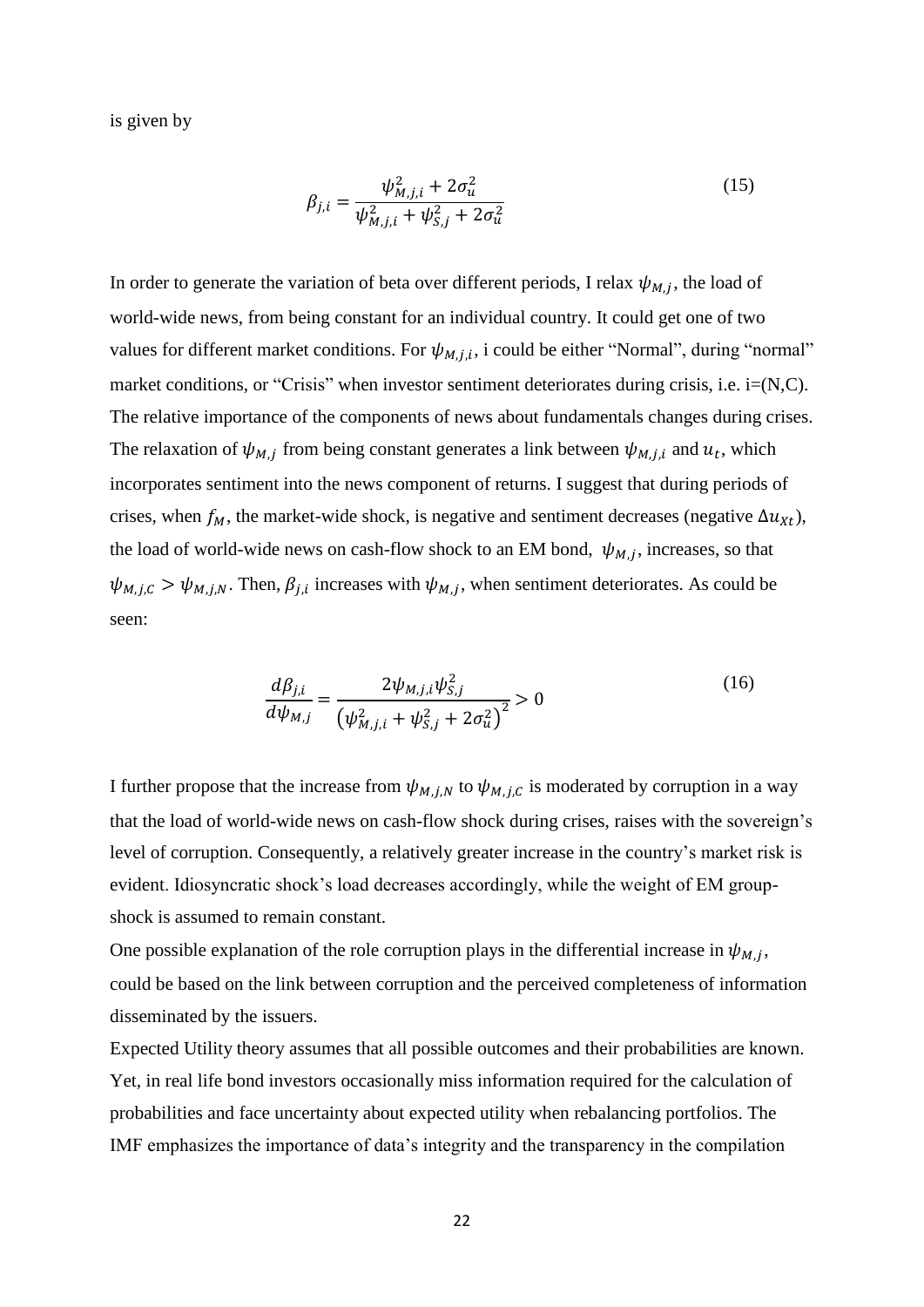and dissemination of statistics. $8 \text{ In order to be complete, information released by a country}$ needs to be accessible, frequently and consistently updated, and with wide coverage. It also has to be valid, accurate, precise and reliable. Therefore, EMs with more developed institutions, such as central banks and national statistical agencies, are more likely to disseminate more complete information.

Financial crises are periods of high volatility and sharp decrease of asset prices, when investors are required to respond fast in readjusting portfolios. Updated data are only disseminated within a time lag, and relevant information might not be available for investors soon enough. This results in ambiguity. Ellsberg (1961) defines Ambiguity as the "quality depending on the amount, type, reliability, and 'unanimity' of information". Ambiguity here refers to information uncertainty with respect to the implications of new information for a bond's value.

The existence of corruption is conditional on weak institutions too. Seldadyo and Haan (2006) shows that regulatory capacity of the country is the most robust determinant of corruption (see Appendix 7 for correlations between corruption and other institutional indicators). Both corruption and incomplete information are results of lack of transparency. Thus, it makes sense that corruption correlates with the completeness of information.<sup>9</sup> Goel and Ram (2013) find sizable and significant positive association between economic uncertainty and corruption. Therefore, corruption is associated with weaker institutions, less complete information and greater ambiguity.

When markets are in turmoil the completeness of information is difficult to evaluate given its multiplicity and complex nature. Investors then face more "unknown unknowns" than "known unknowns"<sup>10</sup> about the creditworthiness of EMs than they do during "normal" times. In Ellsberg's (1961) experiment, subjects are explicitly informed when the odds are known and when they are not. I.e. the experimenters provide the subjects with full information about how complete the information is about the probabilities of drawing balls of different colours from the urn. Yet, in real life, such experimenters do not exist. Even when an issuer does disseminate the information needed to evaluate the implications of news for the bond's value, investors might still doubt its reliability, validity, preciseness and accuracy. The controversies over the figures of Greek debt in 2002 and Chinese economic growth in 2015 are two such

<sup>8</sup> Special Data Dissemination Standard.

<sup>&</sup>lt;sup>9</sup> SDDS, the only indicator which exists for the completeness of information to my best knowledge, does not succeed to capture that. It does not capture any link between information and any other institutional indicator either. I suggest that the reason for that is the complexity in evaluation the completeness of information (its reliability, validity, accuracy, preciseness etc.).

<sup>&</sup>lt;sup>10</sup> Based on a phrase from Donald Rumsfeld, United States Secretary of Defense (2002).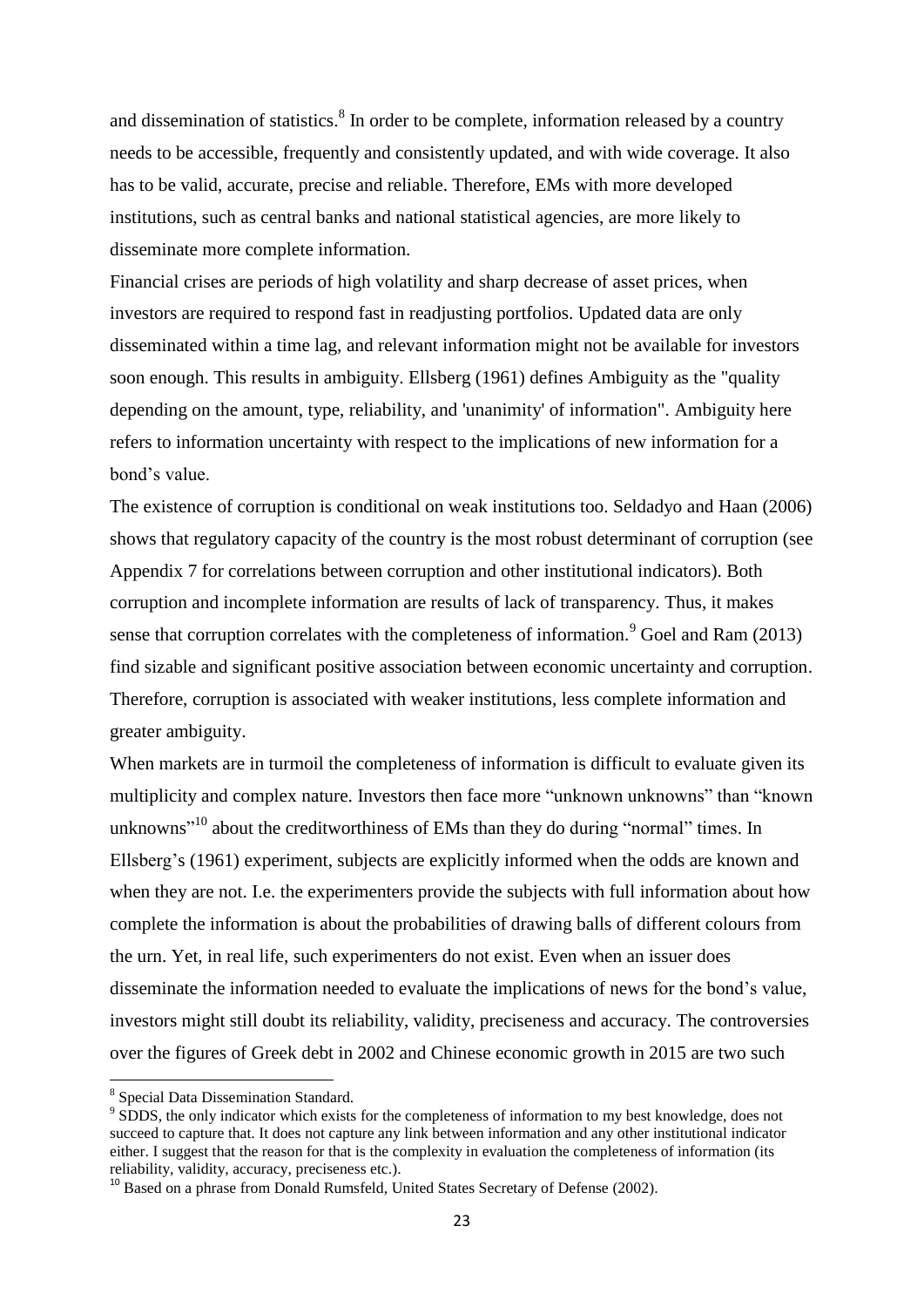examples (see Rauch et al., 2011 and Chang, 2014, respectively). Thus, investors might be uncertain about how complete the information is for each issuer. Corruption, compared with the completeness of information, is perceived as "known", or at least a "known unknown", given its illegality and need for secrecy (Shleifer and Vishny, 1993). It is a simple indicator, stable over time, easy to explain and justify in terms of a priority ordering defined on the bonds, and provides notable difference between EMs. Its close correlation with institutional development makes it a proxy for the unobservable and immeasurable completeness of information. During crises, an issuer's corruption level which had been hard-coded by investors over the years is used as a signal to the unknown completeness of information $11$  (and possibly as a proxy for additional unobservable institutional, cultural and development indicators). Information disseminated by more corrupt countries is perceived as less complete, driving greater load of world-wide news on the cash-flow shock of these bonds. They experience higher increase in  $\psi_{M,i}$  when sentiment deteriorates, more sell-offs and greater increase in comovement, as exhibited in the empirical findings.

The conceptual link between corruption and information uncertainty suggests ambiguity aversion as an additional factor enhancing corruption-dependent comovement. Ellsberg (1961) shows that people persistently prefer betting on events whose likelihoods they know more about. Camerer and Weber (1992) review evidence from experimental studies which shows that people are reluctant to bet on events on which they miss information<sup>12</sup>. These suggest "ambiguity aversion". Given the "unknown" and immeasurable nature of the completeness of information disseminated by EMs, corruption might act as a mediatory proxy to bridge the gap. Investors are then averse to more corrupt countries when bad world-wide news arrives and require higher risk premium. Their reluctance to keep these bonds capitalizes into their prices more world-wide news and amplifies comovement.

The idea of corruption acting as an anchor when ambiguity increases, is supported by the findings in Paserman (2015). Paserman employs experimental methods to study the way financial professionals adjust investment strategies when rebalancing portfolios of EM sovereign bond during crises. It finds that while under crisis treatment, investors consistently decrease information search in an attribute-based way. They then focus on corruption when acquiring information to make decisions to sell bonds. At the same time they neglect other

 $11$  As reported in the previous section, a robustness test that introduces SDDS into the model in a "horse race" approach with corruption, results in an insignificant coefficient of SDDS, while the coefficient of corruption is significant.

 $^{12}$  For the effect of ambiguity on stock returns see Zhang, 2006.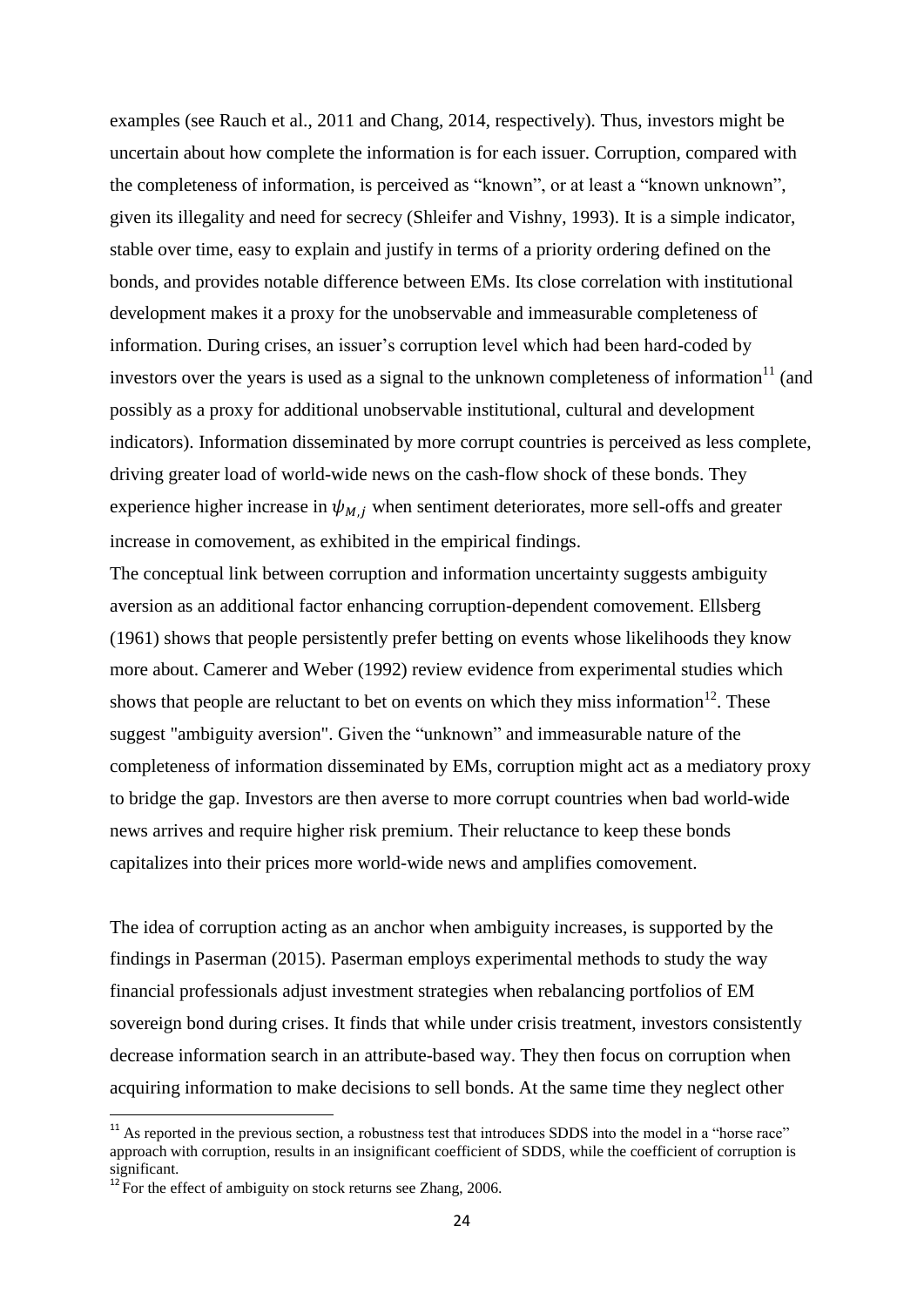aspects of the issuer which they consider relevant at baseline (during "normal" times), such as the country's forecasted economic growth. The increase in the weight of corruption during crises could reflect rational behaviour. I.e. the importance of corruption as a default-risk determinant objectively increases during market turmoil (this mechanism is discussed in the next section). Yet, the fact that financial professionals consistently neglect the only two return-related indicators (economic growth and coupon) and focus on corruption implies a bias. The various country indicators are generally correlated. Acquiring a random sub-sample of information would merely introduce noise. However, for corrupt issuers, corruption is a negative aspect, while the coupon they pay and economic growth are typically positive ones. Increasing the importance of negative information consistently when rebalancing portfolio, results in a bias from what fundamentals would "justify", disfavouring more corrupt countries.

#### *3.1. Additional Explanations*

I now propose that additional mechanisms could generate the observations reported in section 2. This section discusses two such channels which provide different angles of the effect of corruption. These two channels, together with the main comovement model developed above, could complement each other and are not necessarily mutually exclusive. They could be combined to create a synergistic and fuller description of investors' systematic aggregate behaviour under extreme market conditions. I provide here intuitions and a conceptual discussion that could be a basis for further research. Technical details, the way the three mechanisms interact, and controversies between the different approaches are beyond the scope of this study. (For literature suggesting that rationality in decision-making and behavioural phenomena are complementary rather than antithetical, and for discussion on their synthesis see Lo, 2004, Camerer and Weber, 1992, Camerer et al., 2005, and Gigerenzer, and Goldstein, 1996).

#### *3.1.1. State-Dependent Probability Distributions*

One additional explanation of the evidence reported in section 2 is in line with Expected Utility (von Neumann and Morgenstern, 1947). It suggests that the probability distribution is time-varying conditionally on market conditions. Investors are assumed to have full information about the probabilities of different possible outcomes, based on which they maximize their expected utility. The probability distribution, however, has two states, one for "normal" times and another for crises. Financial crises take market participants by surprise.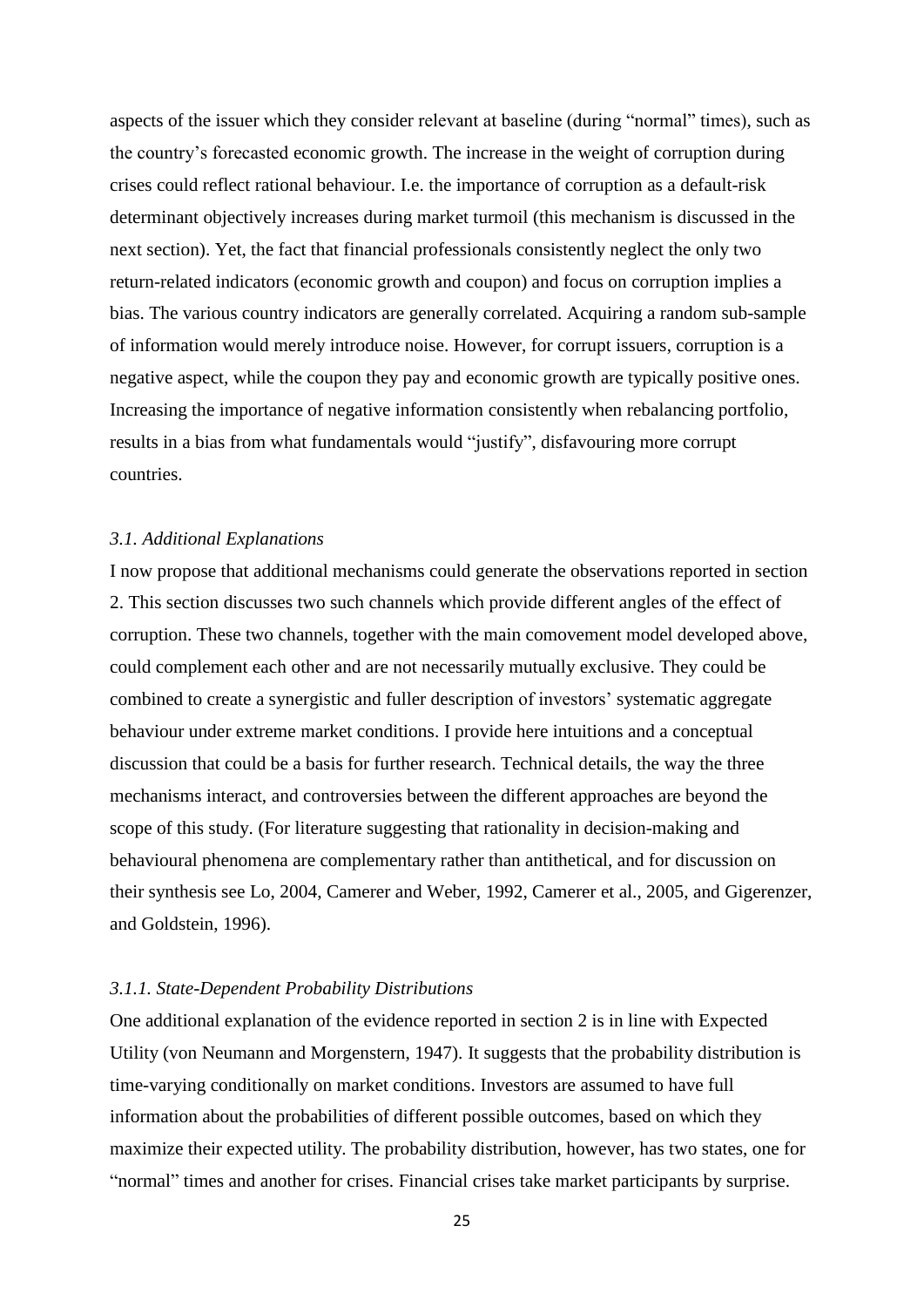They have major impacts on economies, and when they erupt, investors face a different state of nature and revise their risk assessments and expectations. When evaluating creditworthiness during crises, corruption becomes an objectively more important aspect and is assigned greater weight in the model than during normal times. Other determinants become objectively less important under this state of nature. Consequently, the default probability during "crisis" increases with corruption, resulting in lower demand and greater comovement with world markets. Adama (2013) shows that a country's level of corruption affects its borrowing and default decisions and amplifies the effect of negative shocks. When sentiment deteriorates, corrupt policy makers may be willing to borrow substantial funds even with high interest rates in order to create room for stealing (Ciocchini, Durbin and Ng, 2003). Moreover, corrupt officials may confiscate loans or other support packages given to a country during crises, limiting the government's ability to meet debt obligations. As a result, corruption may lead to a higher probability of loss during crises, decreasing demand for these bonds. A greater comovement of bond prices will be then observed with world markets.

Figure 6 demonstrates the difference between the ambiguity aversion mechanism proposed in section 3.1. and the conditional Expected Utility approach. It illustrates the probability distributions of utility from investing in bonds issued by two countries, a corrupt and a clean one. I assume that possible bond returns and their utilities  $u(f(r_i))$  are known, and focus on probabilities  $p(r_i)$ . For simplicity, the base "normal" state probability distribution is assumed to be equal for both the clean and corrupt countries. The solid line shows the probability distribution during normal times and the dashed during crises. In 6a and 6b investors do not know which return will be realized, but they do know the precise probabilities of different outcomes. During crises, the default probability of the corrupt country as assessed by investors increases more than that of the clean one for the reasons mentioned in this section. The probability of low utility associated with low returns raises accordingly. In figures 6c and 6d investors know possible outcomes, but do not know which return will be realized. Now, however, they are uncertain about the probabilities too. The ambiguity in these graphs is expressed by a set of probability distributions. The number of possible distributions depends on the amount and nature of the missing information (Camerer and Weber, 1992).

The clean country has stronger institutions and could release information of higher quality during crises. Consequently investors are less ambiguous about it.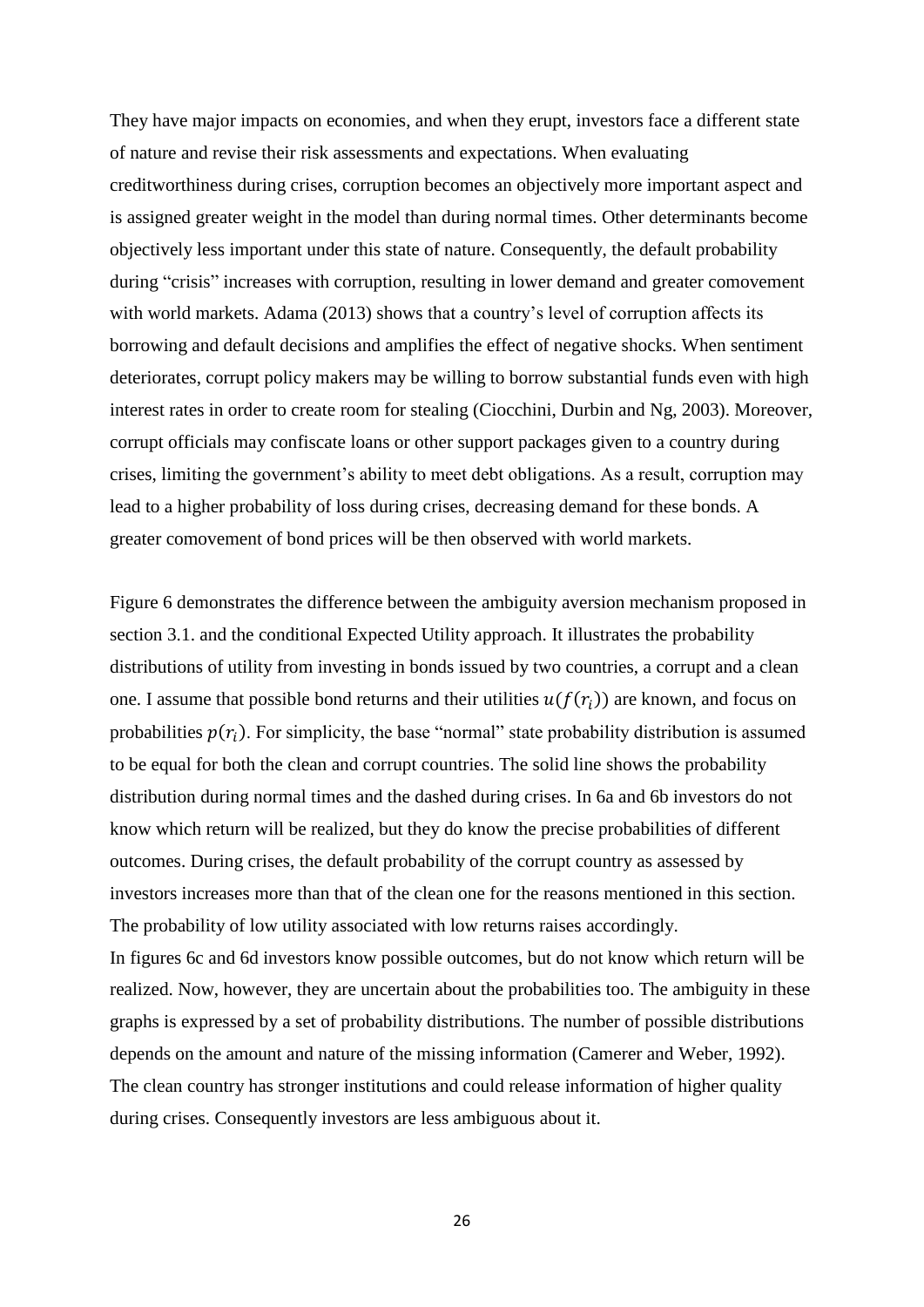

Fig. 6: Probability Distributions (solid="normal" times, dash=crises)

#### *3.1.2. Adaptive Decision-Making under Pressure*

1

An additional strand of literature that could explain the observed effect of corruption on beta during crises is that of adaptive decision-making. It assumes that investors' processing of information may not be stable under different conditions, and that they adapt decisionmaking<sup>13</sup> strategies under pressure. Even though largely relying on computation, investment activity still remains mainly a human decision-making. It is therefore helpful to account for the human aspect involved, in order to better understand and predict bond prices (for research about markets' ability to eliminate individual investors' irrationality and biases see Gode and Sunder, 1993 and Camerer and Fehr, 2006). I conjecture that when faced with a complex environment of a crisis, given human limited cognitive capacity, investors shift strategy from expected utility maximization. They then process only part of the relevant data, where corruption acts as a bond aspect, on which investors focus under pressure.

<sup>&</sup>lt;sup>13</sup> Decision-making is defined as "the ability to react to information in the environment, and to take one of a few different action alternatives in order ultimately to better the decision maker" (Arieli and Zakai, 2001).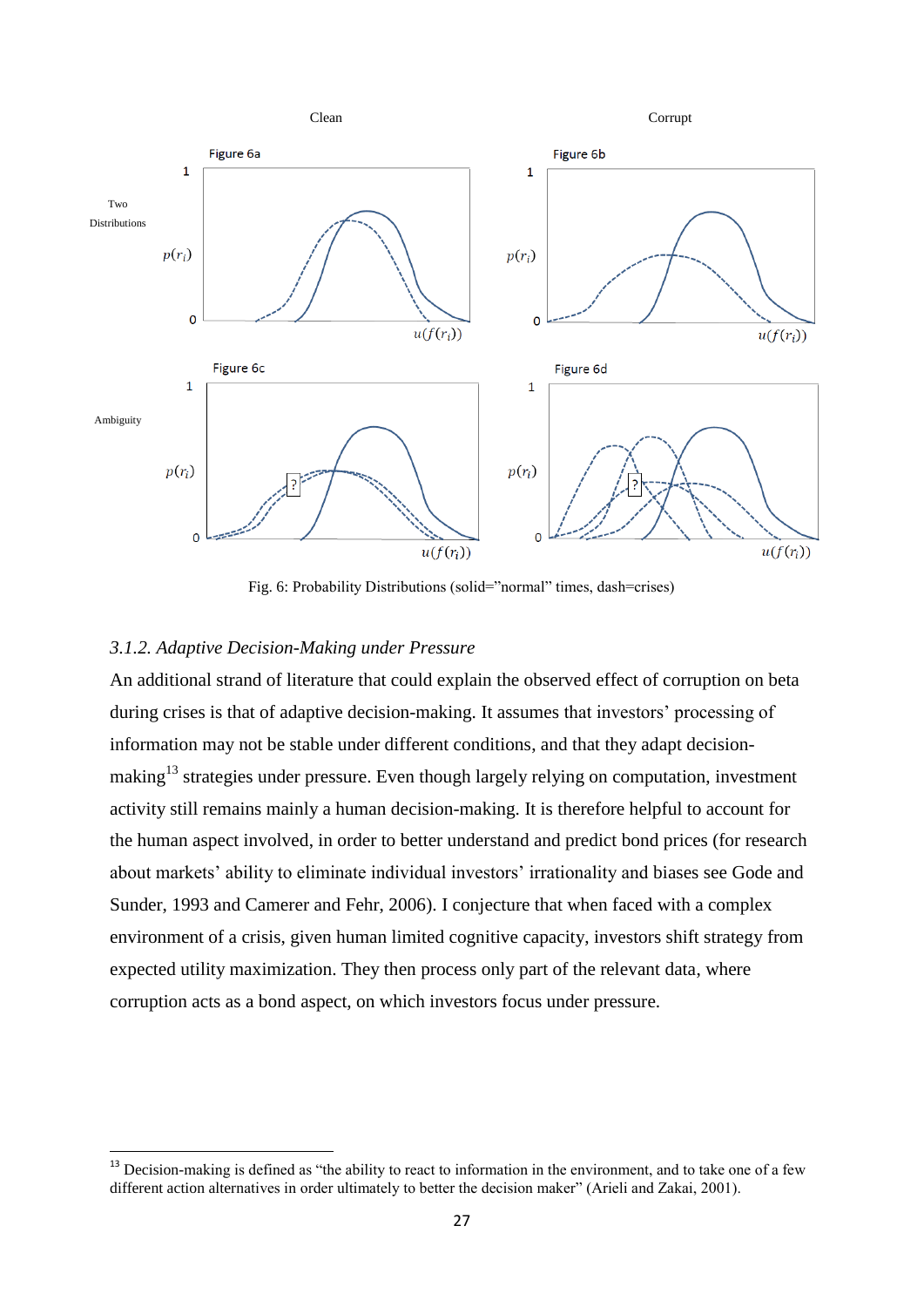Decision-making literature proposes that when making choices, individuals employ multiple different strategies under different conditions (Payne et al., 1993).<sup>14</sup> One of the factors on which the adaptation of strategy is contingent is the complexity of the task. Environmental stressors, such as time pressure and task load, affect the complexity of the task and could drive a shift in decision strategy. Stress may result in cognitive effects such as narrowed attention, decreased search behaviour, tunnel vision and degraded problem solving (Salas et al. 1996). Given the cognitive limitations of the mind, the adaptation enables humans to cope with the requirement to make choices in complex environments (Simon, 1955). Individuals then shift decision strategies in a way which is often systematic. Strategies individuals employ to process information range from careful and reasoned calculation of all attributes of all alternatives to various simplified heuristic methods. An individual sometimes uses a compensatory strategy, where all relevant information is processed and the good and bad aspects of all alternatives are traded-off (Payne et al., 1993). Expected utility maximization (von Neumann and Morgenstern, 1947), is consistent with this normative strategy, where all relevant information is processed. In other cases the same person might employ noncompensatory strategies. Then he might avoid trade-offs by processing only part of the relevant information. Some strategies explicitly ignore potentially relevant information (Payne et al., 1993). When faced with time pressure, individuals adapt by reducing information search, processing, and the range of alternatives and dimensions that are considered. They ignore parts of the information ("filtration" and "omission", Miller, 1960). Newell and Simon (1972) suggest that when performing particularly complex tasks, individuals utilize different heuristics that keep the information processing demands of the situation within the bounds of their limited capacity, in a kind of cognitive shortcut. One such judgemental heuristic is the Anchoring-and-Adjustment, which refers to a tendency for judgements to be biased towards an initial value arrived from partial information or no computation (Maule and Hodkingson, 2002). The conjunctive decision rule is another heuristic in which the decision maker establishes minimum required performance standards for each of several attributes of an alternative and rejects alternatives that do not meet the minimum criteria. A shortfall in one attribute is not offset by excessive endowment in another attribute.<sup>15</sup> To sum, individuals adapt to complex environments when making decisions by

<sup>&</sup>lt;sup>14</sup> Payne et al. (1993) define decision strategy as a "sequence of mental and effector (actions on the environment) operations used to transform an initial state of knowledge into a final goal state of knowledge where the decision maker views the particular decision problem solved".

<sup>&</sup>lt;sup>15</sup> Few more examples include the Elimination-by-Aspect theory (Tversky, 1972) and the Lexicographic rules (Svenson, 1979, respectively). Simon (1955) argues that people in choice situations "satisfice" a decision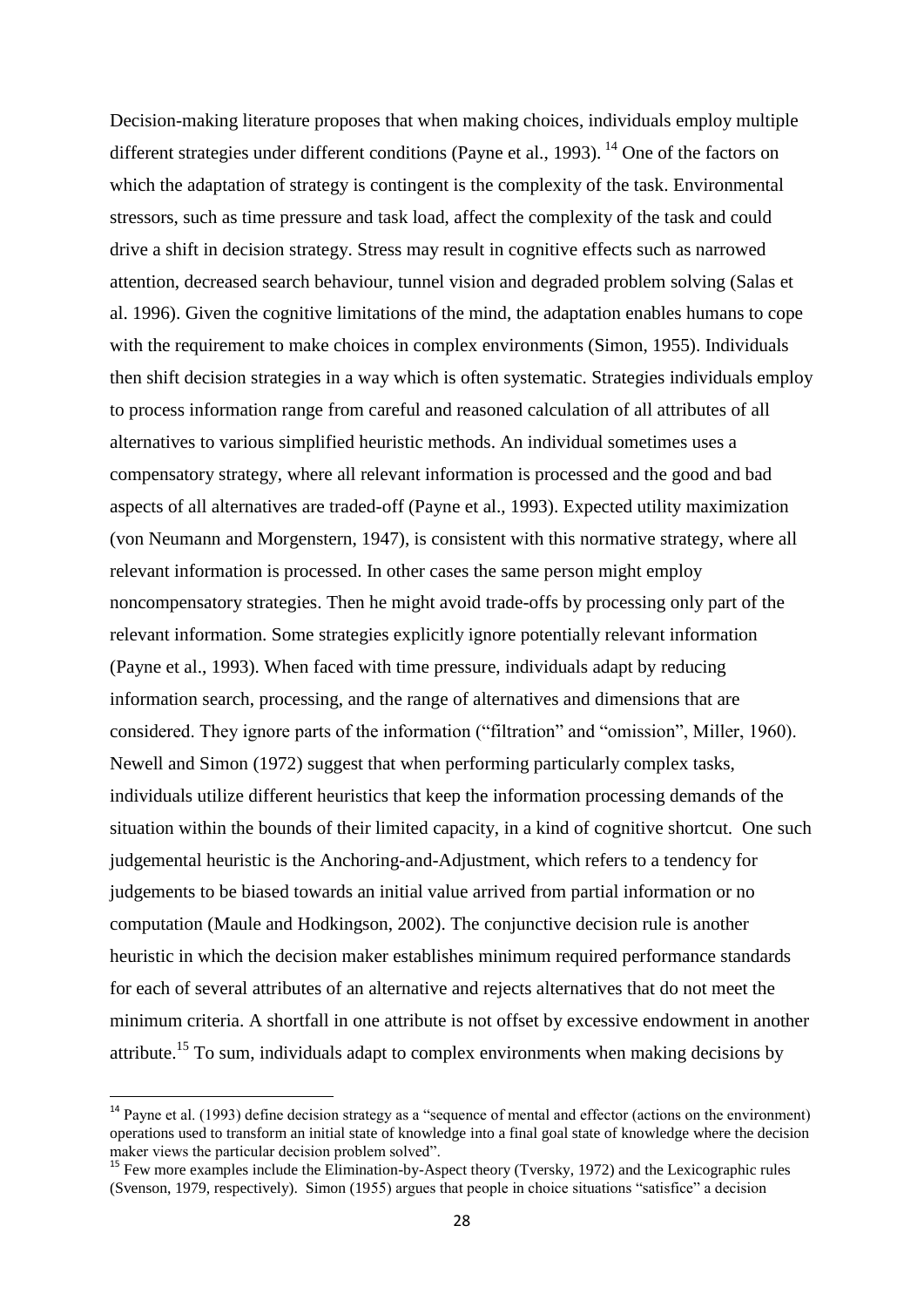increasing the selectivity of processing. They increase the use of information filtration, focusing on part of the aspects.

Another prominent pattern, with implications to investor behaviour during crises, is the effect of dispersion. Payne et al. (1988) show that higher dispersion in outcome probabilities leads to reduced, more selective and more attribute-based information processing. Financial crises are periods of high asset price volatility and greater dispersion in probabilities.

The complexity which characterises the environment of investor professional activity further increases during financial crises. Decisions have to be made under greater time shortage, incomplete information and higher uncertainty and ambiguity. In these situations investors could experience psychological pressure, which happens when an individual feels that the resources available do not meet the ones needed.<sup>16 17</sup>

Given limited-capacity of information processing and the demand of a particularly complex environment, I conjecture that investors adapt decision-making during crises in a systematic way. They shift strategy towards simplifying heuristics when only part of the relevant data is processed. A sovereign bond is a set of aspects, which represent values along quantitative and qualitative risk and return dimensions (e.g. foreign reserves, and debt ratios). In contemplating the purchase/sale of a bond during crises, investors focus on few specific aspects. I suggest that corruption acts as such an aspect. When the processing of information becomes more selective, investors focus on corruption and increase its weigh in decisionmaking, due to its advantages in facilitating complex decision, and to its "strength" (Griffin and Tversky, 1992). Thus, bonds issued by more corrupt countries will be more vulnerable to sell-offs when sentiment deteriorates.

Corruption has several attributes that could enhance its weight during crises. First, the level of corruption is a relatively stable indicator over time which evolves only rather slowly, compared with other sovereign risk determinants (e.g. foreign reserves ratio). As such, it is easier for investors to follow it. Next, corruption is a qualitative variable and its evaluation involves no numerical computations. It is easy to explain and justify in terms of a priority ordering defined on the aspects. It is simple and provides notable difference between

heuristic that involves choosing the first alternative that meets their minimum requirements. For an overview of simplifying heuristics see Payne et al., 1993.

<sup>&</sup>lt;sup>16</sup> For the relationship between time pressure, emotion arousal and psychological stress in human judgment and decision-making see Edland and Svenson (1993), Keinan, Friedland, and Ben Porath (1987), Lundberg (1993) and Maule and Hockey (1993).

<sup>&</sup>lt;sup>17</sup> The precise magnitude of the effect of insufficient resources on the feeling of psychological stress depends on investor's individual assessment of the available resources and those needed (Svenson and Benson, 1993). The individual's ability, personality characteristics, earlier experiences, and genetic dispositions may further contribute to the idiosyncrasy of the stress responses (Lundberg, 1993).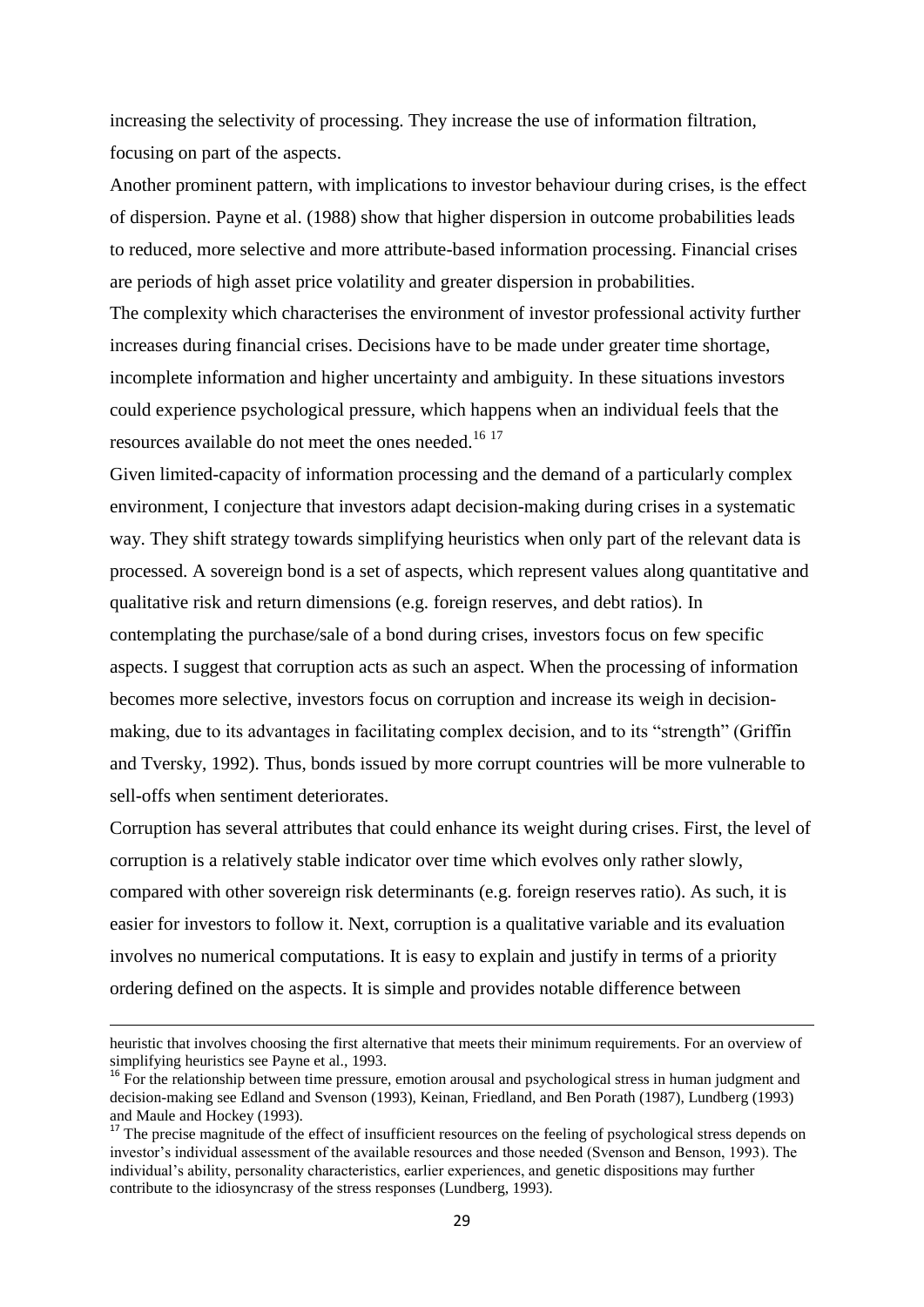sovereigns. The differences between countries' levels of corruption are hard-coded by investors over the years, prepared to be used as anchors under extreme market conditions. Satisfying corruption minimum requirement is a much simpler cognitive operation, which makes fewer demands on scarce mental resources during periods of crises. Corruption becomes an anchor on which bond investor focus.

As a result, when stock markets are under pressure, issuers hard-coded as "corrupt" suffer greater load of global shocks capitalized into their bonds. When investors readjust portfolios, they either covertly or consciously eliminate these bonds from purchases or sell them, and switch out of corrupt to clean countries.

This approach is supported too by the evidence in Paserman (2015). It finds that under pressure, investors shift from strategies consistent with expected utility maximization to ones in which they reduce information processing. When facing a financial crisis, investors focus on a selective subset of bond aspects, neglecting other relevant information. Corruption is found to be an aspect on which investors focus during crises. The amount of information searched on coupon and economic growth, typically positive aspects of more corrupt issuers, decreases. That implies that more corrupt emerging markets are more prone to bond sell-offs and comovement under extreme market conditions.

Evidence from Neuroeconomics seems to further support this approach. Coates and Herbert (2008) run an experiment with male traders in the City of London under real working conditions. They find that trader cortisol levels rise with both the variance of trading results and the volatility of the market. Cortisol is a steroid hormone released in response to a stressful stimulus (for the full physiological mechanism and research survey see Coateset al., 2010). Cortisol has powerful cognitive and emotional effects. Consequences of raised cortisol levels include a shift in risk preferences. Van Honk et al. (2003) find that Cortisol levels are positively correlated with risk aversion (see also Kandasamya, 2014). When elevated Cortisol level persists, it promotes a selective attention to mostly negative precedents and produces a tendency to find threat and risk where they do not exist (Coates and Herbert, 2008, and Erikson et al., 2003). Financial crises are periods of high uncertainty and volatility. Thus Cortisol is then likely to be released into investors' blood. If these periods are prolonged, investors might experience Cortisol's effect on information processing and decision-making. Their attention may be more selective. Corruption is a bond indicator more directly related to default risk, rather than to return. Coupon and the country's economic growth, for example,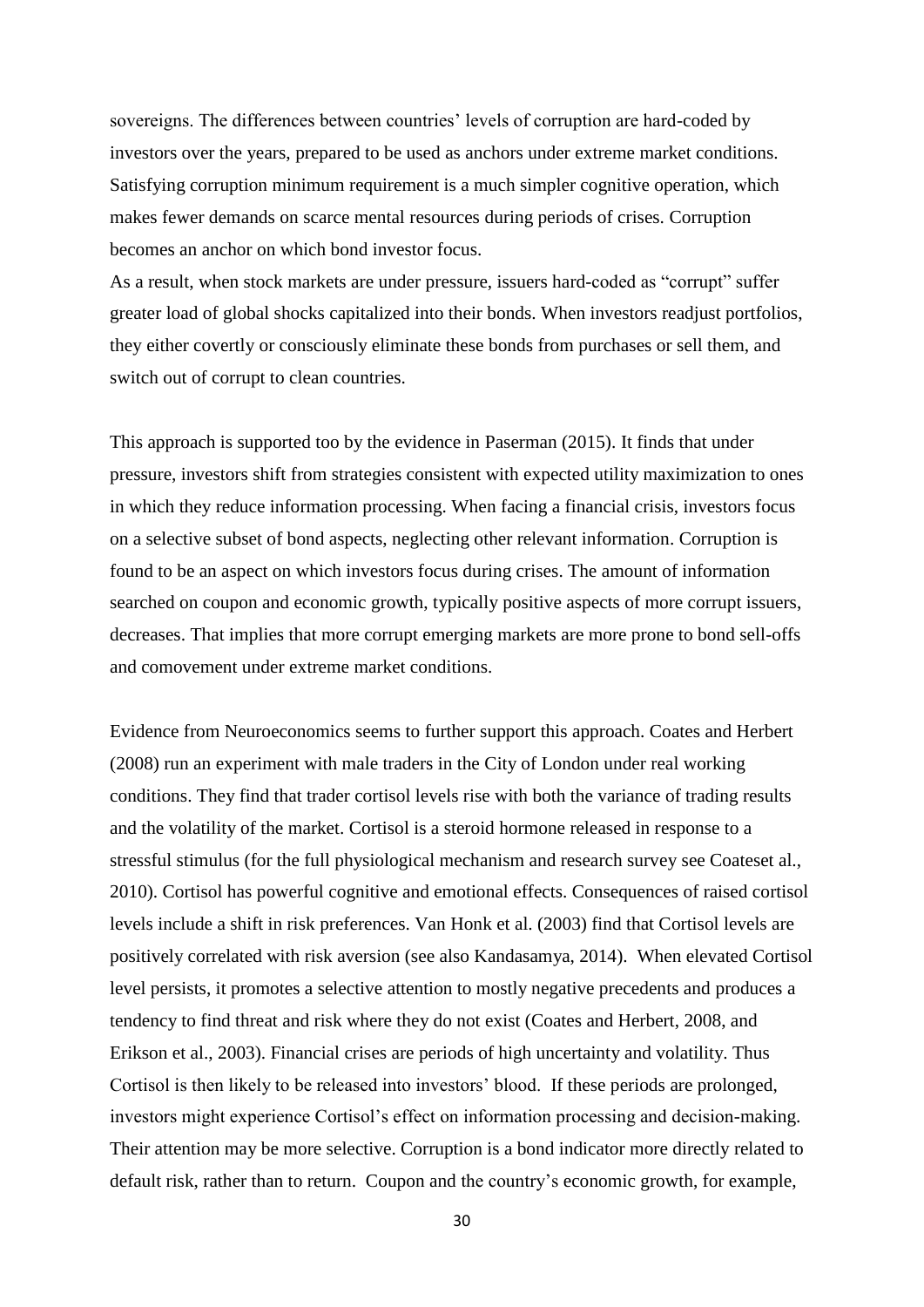are determinants more related to return (or long-term solvency). Corruption might therefore act as such a "most negative" aspect, on which investors focus while under prolonged pressure. It should be noted that brain research in this area is still very preliminary. More remains to be studied in order to better understand the link between investor body and mind and how it alters decision-making under extreme market conditions.

### **4. Conclusions**

This study finds that the perceived corruption level of an emerging market has a prominent effect on its vulnerability to investor sentiment. During financial crises bond market risk rises with the issuing country's corruption level. This pattern is found robust to various specifications and to the inclusion of alternative explanations that could correlate with corruption. The effect of corruption on the comovement with world markets during crises is found particularly strong within several sub-samples. The impact is greater in countries assigned "speculative" grades by credit rating agencies. Corruption also plays a much greater role for Asian countries, than it does for non-Asian. Furthermore, the effect is more prominent during crises originated in emerging markets, rather than those initiated in the US. The issuing country's default history and its external debt are two other important determinants of sovereign bonds' comovement with global markets, particularly under extreme market conditions.

The explanation I propose to the empirical finding on the role of corruption is based on comovement generated by news on fundamentals and investor sentiments (built on Barberis et al., 2005). I conjecture that information uncertainty is higher for more corrupt issuers and further increases during crises. Investors then capitalize more world-wide news into the prices of bonds issued by such countries, making them more prone to sell-offs. Two additional approaches are then discussed. The first is in line with Expected Utility theory. It assumes complete information, and two different probability distributions for two states of the market. The "crisis distribution" attributes more weight to corruption, as it objectively becomes a more important determinant of default risk when sentiment deteriorates. The second additional approach assumes that investors adapt their information processing and decision-making strategies under the pressure of a financial crisis. As a result of limited cognitive capacity, they attribute more weight to the corruption level of the issuer, neglecting other relevant aspects. More research remains to be done to truly understand the

way the three mechanisms combine to generate the behaviour of comovement.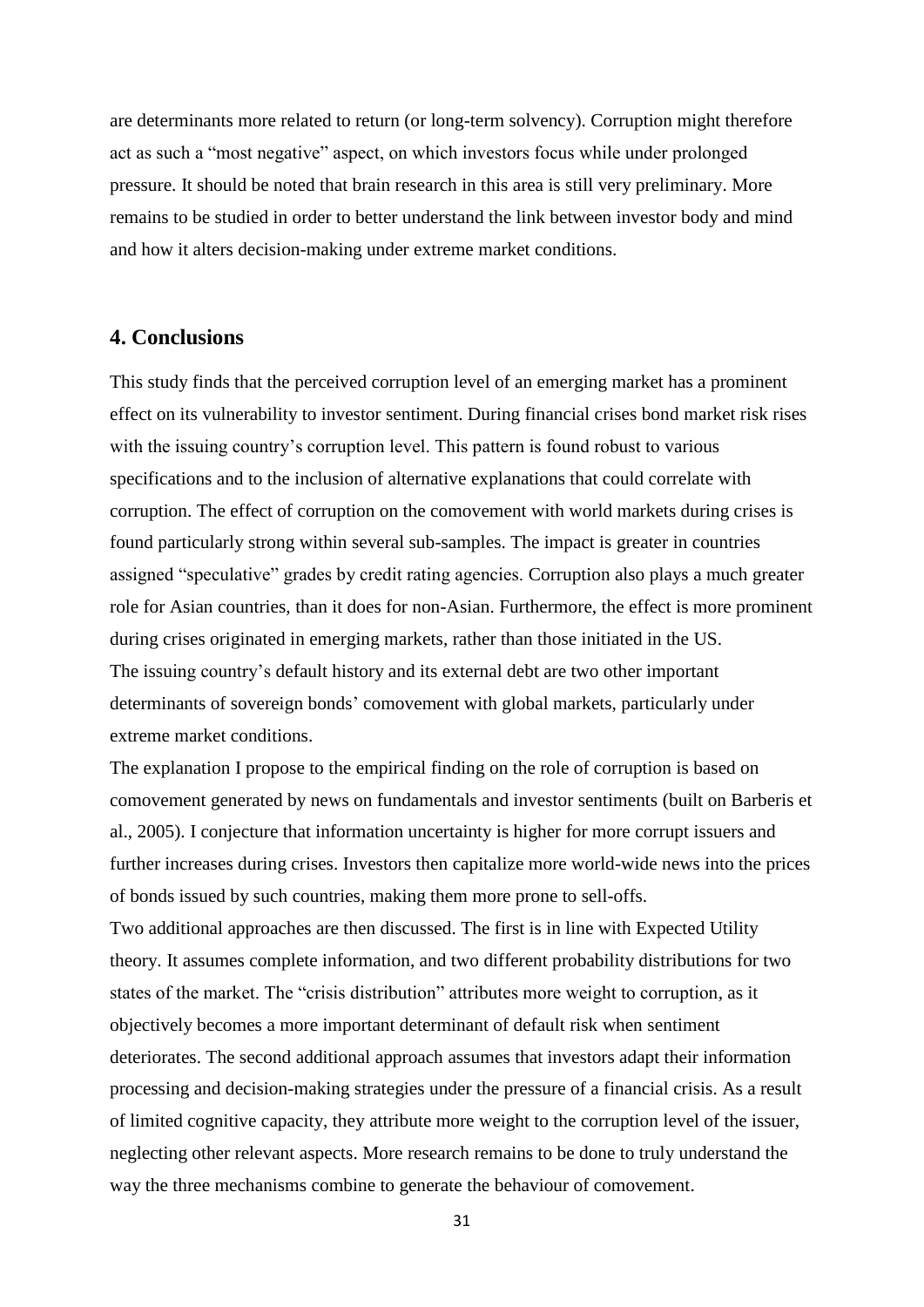The analysis in this study has important implications for global financial stability and portfolio management. Furthermore, it suggests that by reducing corruption, emerging markets could benefit from global integration while decreasing potential side effects of sudden capital outflows.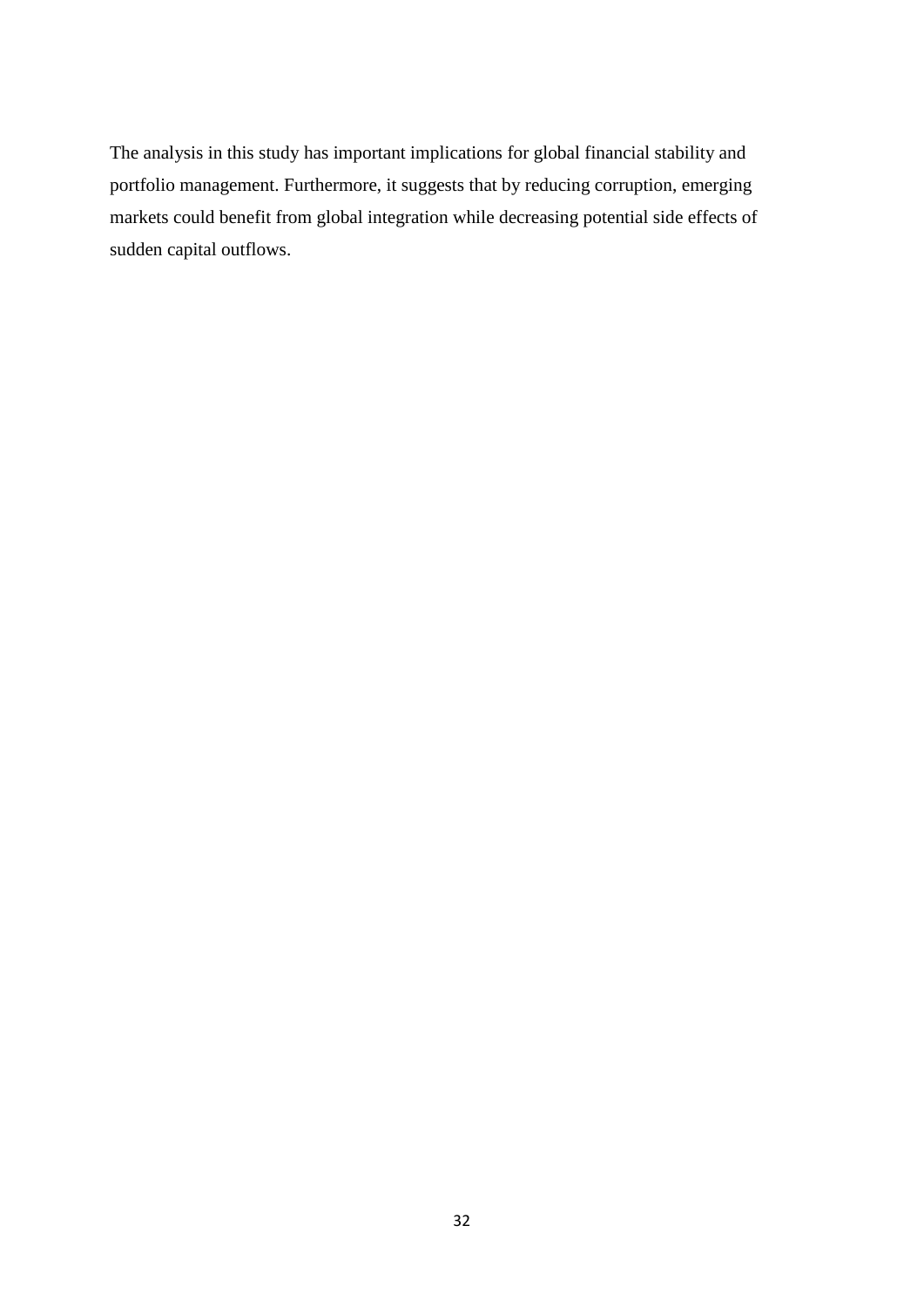#### **References**

Adama, A. S.Y., 2013. Corruption and Political Turnover in a Sovereign Default Model. Working paper, The University of Manchester.

Ang, A., Chen, J., 2002. Asymmetric Correlations of Equity Portfolios. Journal of Financial Economics, Vol. 63, 443-494.

Ariely, D., Zakay, D., 2001. A Timely Account of the Role of Duration in Decision-Making. Acta Psychologica, Vol. 108, 187-207.

Atkins, R., Hope, K., 2010, Greece and the eurozone: Halcyon no more. Financial Times. February 7, 2010 .

Atkinson, R. L., Atkinson, R. C., Smith, E. E., Bem, D. J., & Nolen-Hoeksema, S., 1996. Introduction to psychology, Ankara: Arkadas Publishing.

Baele, L., Inghelbrecht, K. Bekaert, G., and Wei, M., 2012. Flights to Safety. National Bank of Belgium Working Paper No. 230.

Barberis, N. and Shleifer, A., 2003. Style Investing. Journal of Financial Economics, Vol. 68. 161-199.

Barberis, N. Shleifer, A. and Vishny, R., 1998. A Model of Investor Sentiment. Journal of Financial Economics, Vol. 49 (3), 307-343.

Barberis, N., Shleifer A., and Wurgler, J., 2005. Comovement, Journal of Financial Economics, Vol. 75, 283–317.

Baur, D.G., and Lucey, B.M. 2009. Flights and contagion - An empirical analysis of stockbond correlations. Journal of Financial Stability, Vol. 5, no. 4, 339-352.

Baur, D. G., and Schulze, N., 2010. The Risk of Beta – Investor Learning and Prospect Theory. Finance and Corporate Governance Conference 2010 Paper.

Ben Zur, H. and Breznitz, S. J., 1981. The Effects of Time Pressure on Risky Choice Behavior. Ada Psychologica, Vol. 47, 89-104.

Caballero, R. J. and Krishnamurthy, A., 2008. Collective Risk Management in a Flight to Quality Episode. The Journal of Finance, Vol. 63, no. 5.

Calvo, G., 1999. Contagion in Emerging Markets: when Wall Street is a carrier. Technical Supplement to "Understanding the Russian Virus".

Camerer, C. and Fehr, E., 2006. When Does Economic Man Dominate Social Behavior? . Science, Vol. 311, 47-52.

Camerer, C., G. Loewenstein, and D. Prelec, 2005. Neuroeconomics: How Neuroscience Can Inform Economics. Journal of Economic Literature. Vol. 43, 9–64.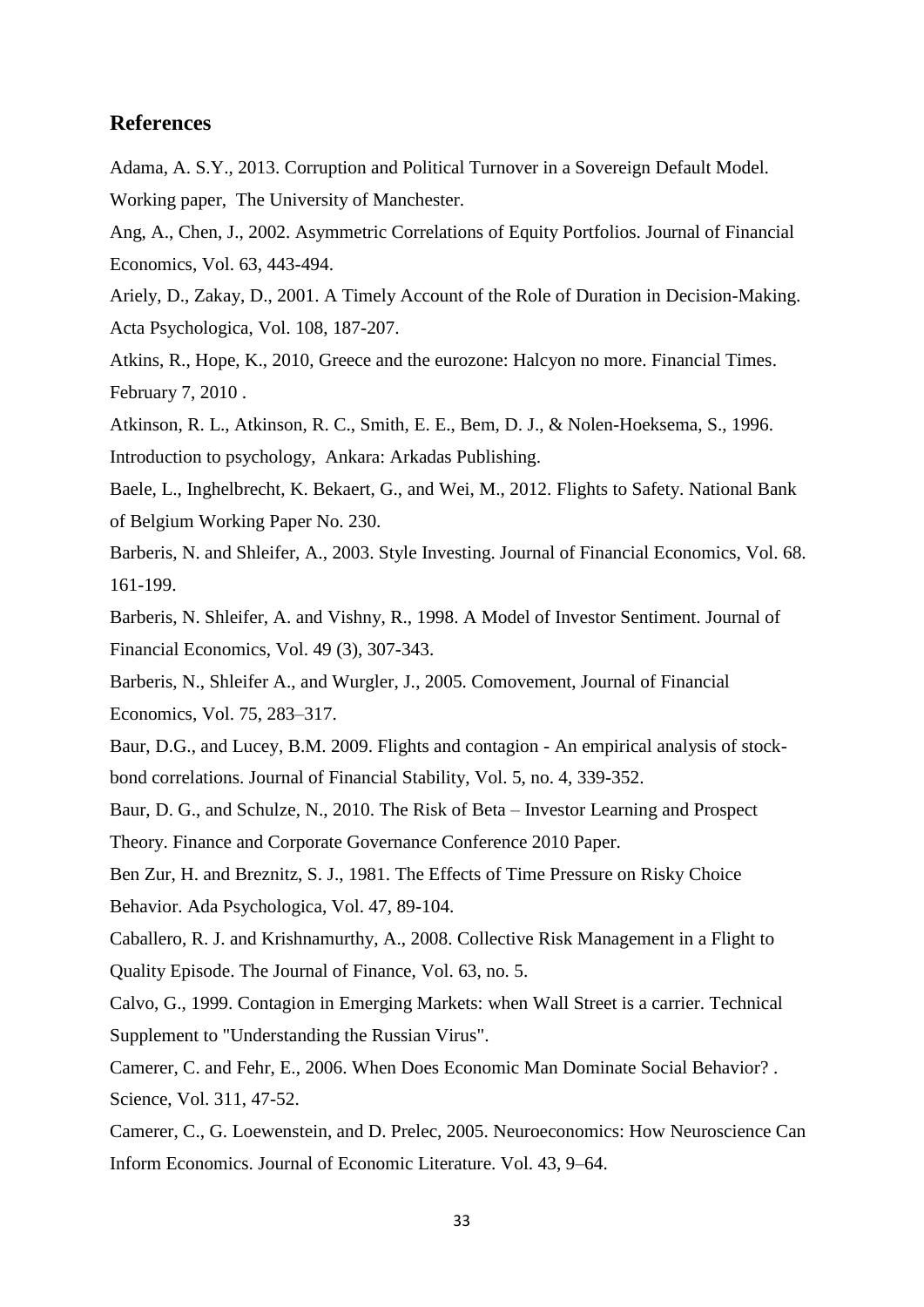Camerer, C. and Weber, M., 1992. Recent Developments in Modelling Preferences:

Uncertainty and Ambiguity. Journal of Risk and Uncertainty, Vol. 5, 325-370.

Chang, G. G., 2014. Forbes. Downloadable from:

http://www.forbes.com/sites/gordonchang/2014/09/14/imf-formula-china-gdp-grew-2-2-in-2013/

Ciocchini, F., Durbin E., and Ng, D. T., 2003. Does Corruption Increase Emerging Market Bond Spreads?. Working paper, Cornell University.

Coates, J. M., Gurnell, M., and Sarnyai, Z., 2010. From molecule to market: steroid hormones and financial risk-taking. Philosophical Transactions of the Royal Society, Vol. 365, 331–343. Coates, J. M. and Herbert, J., 2008. Endogenous steroids and financial risk taking on a

London trading floor. PNAS, Vol. 105, no. 16, 6167-6172.

Depken, C., LaFountain, C., and Butters, R., 2006. Corruption and Creditworthiness:

Evidence from Sovereign Credit Ratings. Working paper, University of Texas.

Edland, A. and Svenson, O., 1993. Judgement and Decision-Making under Pressure, Studies and Findings. In: Svenson, O., and Maule J. (Eds.), Time Pressure and Stress in Human Judgment and Decision-Making, New York, Plenum Press.

Ellsberg, D., 1961. Risk, Ambiguity, and the Savage Axioms. Quarterly Journal of Economics, Vol. 75, 643-669.

Epps, T.W., 1979. Comovements in Stock Prices in the Very Short Run. Journal of the American Statistical Association. Vol. 74, 291–298.

Erikson, K., Drevets, W. and Schulkin, J., 2003, Glucocorticoid regulation of diverse cognitive functions in normal and pathological emotional states. Neurosci Biobehav Rev. Vol. 27, 233–246.

Freedom House: https://freedomhouse.org/

Gelos, R. G., Wei, S, 2005. Transparency and International Portfolio Holdings. The Journal of Finance. Vol. LX, no. 6. 2987-3020.

Gigerenzer, G. and D. G. Goldstein, 1996. Reasoning the Fast and Frugal Way: Models of Bounded Rationality. Psychological Review, Vol. 103. No. 4, 650-669.

Gode, D. K. and Sunder, S., 1993. Allocative Efficiency of Markets with Zero-Intelligence Traders: Market as a Partial Substitute for Individual Rationality. Journal of Political Economy. Vol. 101, 119-137.

Goel, R. K. and Ram, R., 2013. Economic uncertainty and corruption: evidence from a large cross-country data set. Applied Economics. Vol. 45, 24, 3462–3468.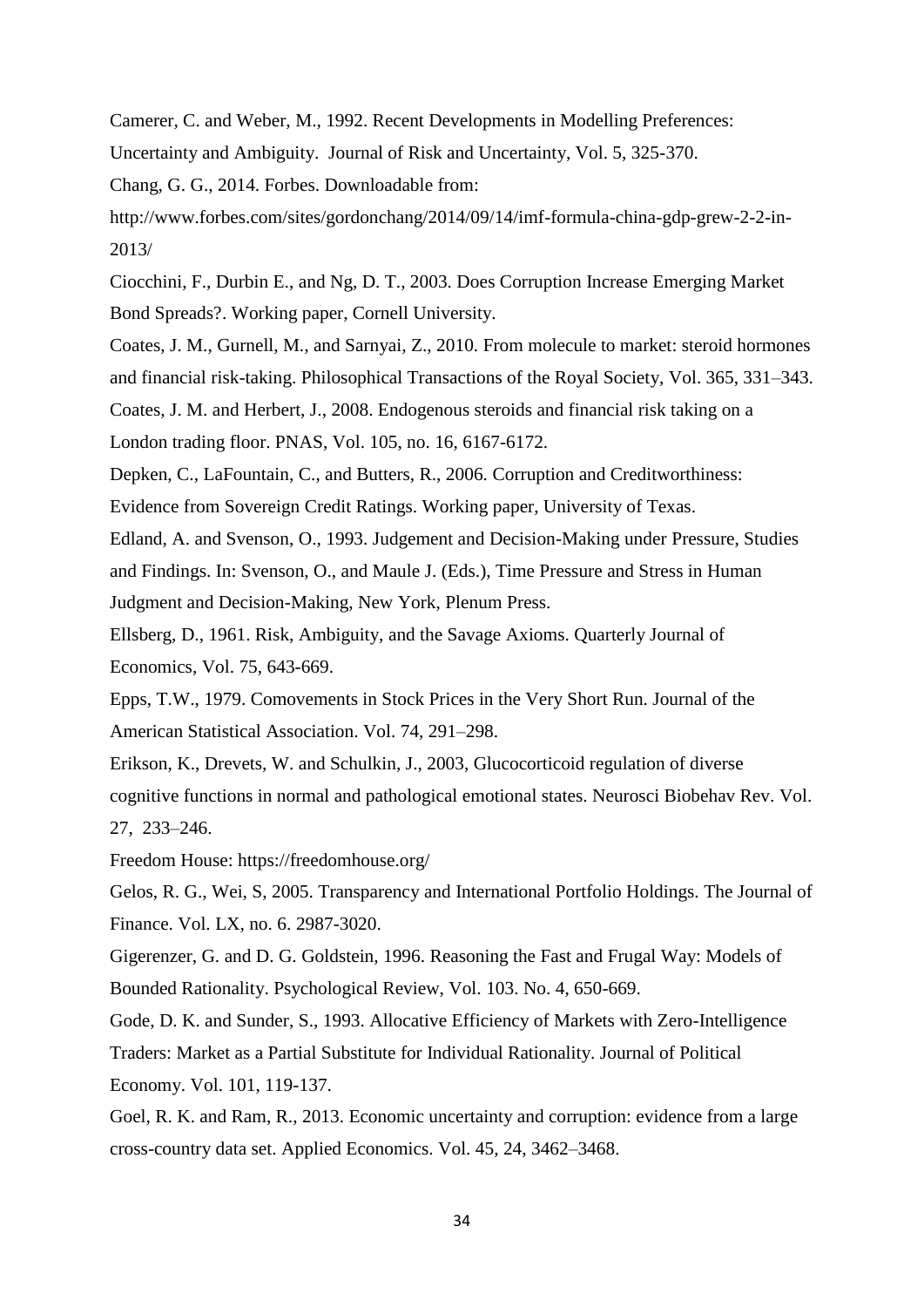González-Rozada, M. and Levy Yeyati, E., 2008. Global Factors and Emerging Market Spreads. The Economic Journal, Vol. 118, 1917–1936. Griffin, D., and Tversky, A., 1992. The weighing of evidence and the determinants of confidence. Cognitive Psychology. Vol. 24, 411-435. Hartmann, P, Straetmans, S., and de Vries, C. G., 2004. Asset Market Linkages in Crisis Periods. The Review of Economics and Statistics. Vol. 86, 313-326. Holmes, K.R.; ,Johnson, B.T., Kirkpatrick, M. 1997. 1997 Index of Economic Freedom. Washington, D.C.: Heritage Foundation and Dow Jones.

International Monetary Fund's web site: http://dsbb.imf.org/Pages/SDDS/Home.aspx (Last accessed on August 6, 2014).

Jaggers, K., Marshall, M. G., 2007. Polity IV Project, Political Regime Characteristics and Transitions, 1800-2006, Dataset Users' Manual. Downloadable from:

http://home.bi.no/a0110709/PolityIV\_manual.pdf

Johnson, S.Kaufmann, D., and Shleifer, A., 1997. The unofficial economy in transition. Brookings Papers on Economic Activity. 159-239.

Kandasamya, N. Hardyb, B, Pagec, L., Schaffnerc, M., Graggabera, J., Powlsona, A. S.,

Fletcherd, P. C., Gurnella, M., and Coates, J., 2014. Cortisol shifts financial risk preferences. Downloadable from: http://www.pnas.org/content/early/2014/02/13/1317908111 (Last accessed on August 6, 2014).

Keinan, G., Friedland, N. and Ben-Porath, Y., 1987. Decision-making Under Stress: Scanning of Alternatives Under Physical Threat. Acta Psychologica, Vol. 64, 219-228.

Kowalski-Trakofler, K. M., Vaught, C., and Scharf, T., 2003. Judgment and decision-making under stress: an overview for emergency managers. International Journal of Emergency Management. Vol. 1, 278–289.

La Porta, R., Lopez‐de‐Silanes, F., Shleifer, A., Vishny, R. W., downloadable from:

scholar.harvard.edu/files/shleifer/files/qgov\_web.xls and from:

faculty.tuck.dartmouth.edu/images/uploads/.../Govt\_Ownership\_Banks.xls

La Porta, R., Lopez‐de‐Silanes, F., Shleifer, A., Vishny, R. W., 1997. Legal Determinants of

External Finance. The Journal of Finance. Vol. 52, No. 3, 1131-1150.

La Porta, R., Lopez‐de‐Silanes, F., Shleifer, A., Vishny, R. W., 1998. Law and Finance.

Journal of Political Economy. Vol. 106, No. 6. pp. 1113-1155.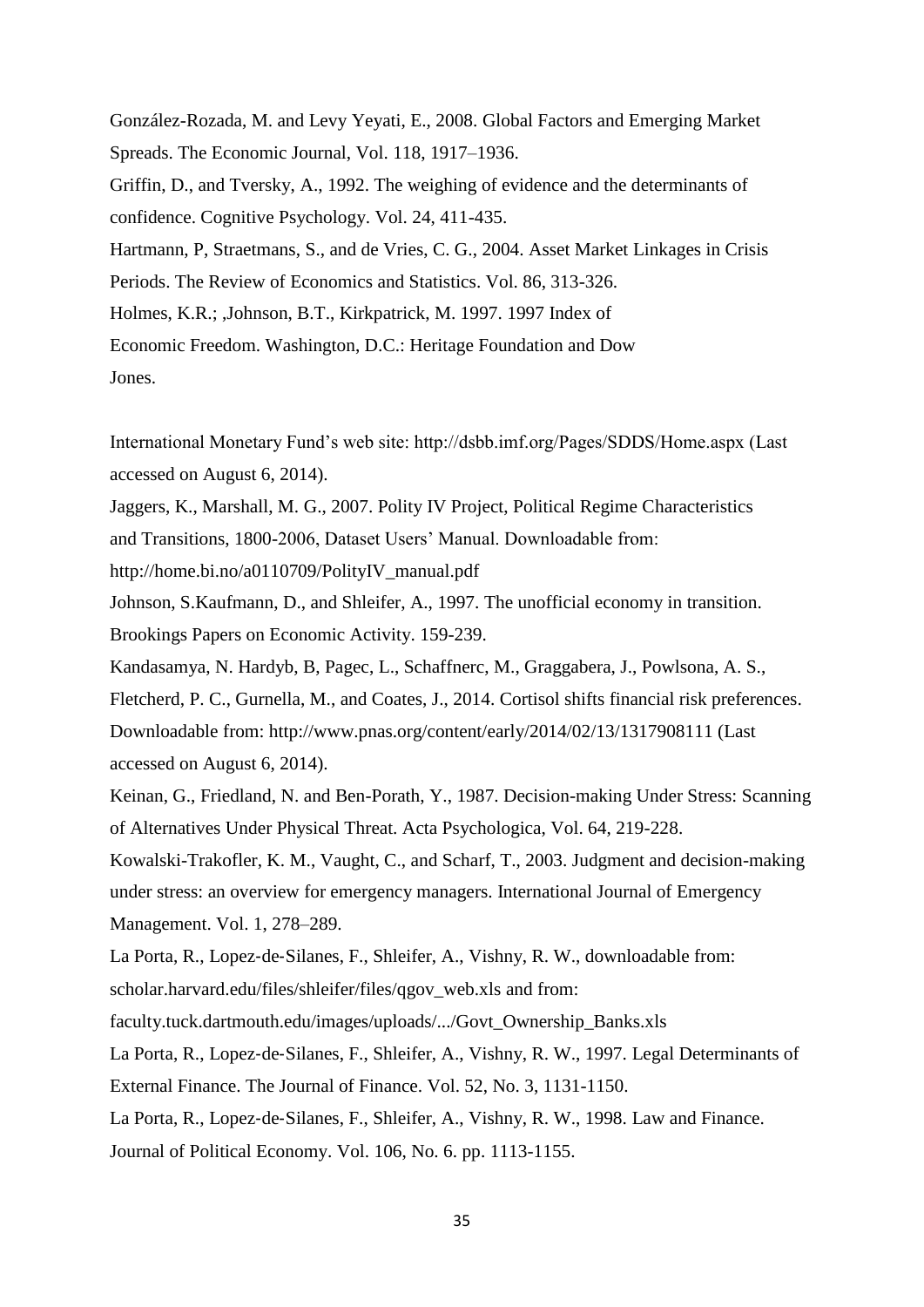Lintner, J., 1965. The valuation of risk assets and the selection of risky investments in stock portfolios and capital budgets. Review of Economics and Statistics. Vol. 47, 13-37. Lo, A. W., 2004. The Adaptive Markets Hypothesis, Market efficiency from an Evolutionary Perspective. The Journal of Portfolio Management, 30th Anniversary Issue, 15-29. Longstaff, F. A., Lasse, J. P., Pedersen, H. and Singleton, K. J., 2011, How Sovereign Is Sovereign Credit Risk?, American Economic Journal: Macroeconomics Vol. 3, 75-103. Lundberg, U., 1993. On the Psychobiology of Stress and Health. In: Svenson, O., and Maule J. (Eds.), Time Pressure and Stress in Human Judgment and Decision-Making, New York, Plenum Press.

Maule, J. and Hockey, G. R., 1993. State, Stress and Time Pressure. In: Svenson, O., and Maule J. (Eds.), Time Pressure and Stress in Human Judgment and Decision-Making, New York, Plenum Press.

Maule, A. H. and Hodgkinson, G. P., 2002. Heuristics, Biases and Strategic. The Psychologist. Vol. 15, 68-71.

Mauro, P., 1995. Corruption and growth. Quarterly Journal of Economics, Vol. 110, 681-712. Mauro, P., Sussman, N. and Yafeh, Y., 2002. Emerging Market Spreads: Then versus Now. Quarterly Journal of Economics, Vol. 117, 695-733.

Miller, J. G., 1960. Information Input Overload and Psychopathology. American Journal of Psychiatry. Vol. 116, 695-704.

Neumann, J. von and Morgenstern, O., 1947. Theory of Games and Economic Behavior. 2nd ed., Princeton, NJ. Princeton University Press.

Newell, A., and Simon, H. A., 1972. Human problem solving. Englewood Cliffs, NJ: Prentice Hall.

North, D. C., 1981. Structure and Change in Economic History. New York: Norton & Co.

Panizza, U., Sturzenegger, F., and Zettelmeyer, J., 2009. The Economics and Law of

Sovereign Debt and Default. Journal of Economic Literature. Vol. 47, 651–698.

Paserman, M., 2015, Adaptive Investment Strategies during Financial Crises:

An Experiment with Financial Professionals, Webster University working paper.

Payne, J. W., Bettman, J. R., and Johnson, E., 1988. Adaptive Strategy Selection in Decision-

Making. Journal of Experimental Psychology: Learning, Memory, and Cognition. Vol. 14, 534-552.

Payne, J. W., Bettman, J. R. and Johnson, E. J., 1993. The Adaptive Decision Maker, Cambridge University Press.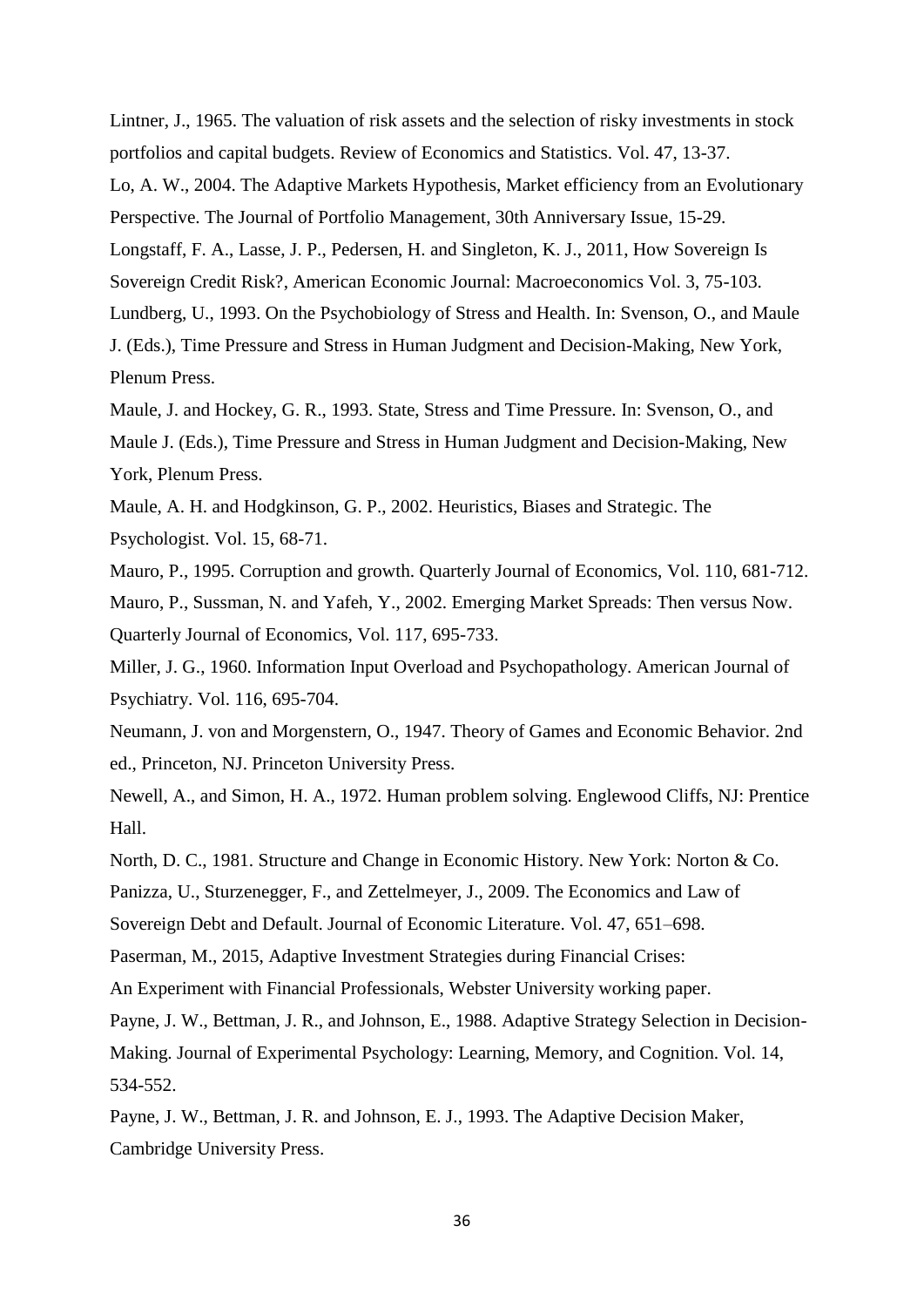Rauch, B., Göttsche1, M., Brähler, G., Engel, S., 2011. Fact and Fiction in EU-Governmental Economic Data. German Economic Review. Vol. 12 (3), 243–255

Saisana, M., and Saltelli, A., 2012. Corruption Perceptions Index 2012 Statistical Assessment. The European Comission, JRC Scientific and Policy Reports.

Salas, E., Driskell, E., and Hughs, S., 1996. The Study of Stress and Human Performance. In: Driskell, J.E. and Salas, E. Editors, 1996. Stress and Human Performance, Lawrence Erlbaum Associates, New Jersey, 1- 45.

Seldadyo, H., and de Haan, J., 2006. The Determinants of Corruption – A Literature Survey and New Evidence. A paper prepared for the 2006 EPCS Conference, Turku, Finland.

Sharpe, W., 1964, "Capital asset prices: a theory of market equilibrium under conditions of risk", Journal of Finance, 19, pp. 425-442.

Shleifer, A. and Vishny, R. W., 1993. Corruption. Quarterly Journal of Economics. Vol. 108, 599-617.

Simon, H. A., 1955. A behavioral model of rational choice. Quarterly Journal of Economics. Vol. 69, 99-118.

Svenson, O., 1979. Process Description of Decision-Making. Organizational Behavior and Human Performance. Vol. 23, 86-112.

Svenson, O., and Benson, L., 1993. Framing and Time Pressure in Decision-Making. In:

Svenson, O., and Maule J. (Eds.), Time Pressure and Stress in Human Judgment and Decision-Making, New York, Plenum Press.

Svenson, O., and Maule, A. J., 1993. Time Pressure and Stress in Human Judgment and Decision-Making. New York, Plenum Press, 1993.

Transparency International web site:

http://www.transparency.org/whoweare/organisation/mission\_vision\_and\_values (Last accessed on August 6, 2014).

Tversky, A., 1972. Elimination by aspects: A theory of choice. Psychological Review. Vol. 79, 281-299.

Tversky, A., and Kahneman, D., 1974. Judgment under uncertainty: heuristics and biases. Science, Vol. 185, 1124-1131.

Van Honk, J., Schutter, D. J. L.G., Hermans, E. J. and Putman, P., 2003. Low cortisol levels and the balance between punishment sensitivity and reward dependency. Neuroreport. Vol. 14, 1993-1996.

Whaley, R. E., 2000. The Investor Fear Gauge. Journal of Portfolio Management, Vol. 26 (3), 12-17.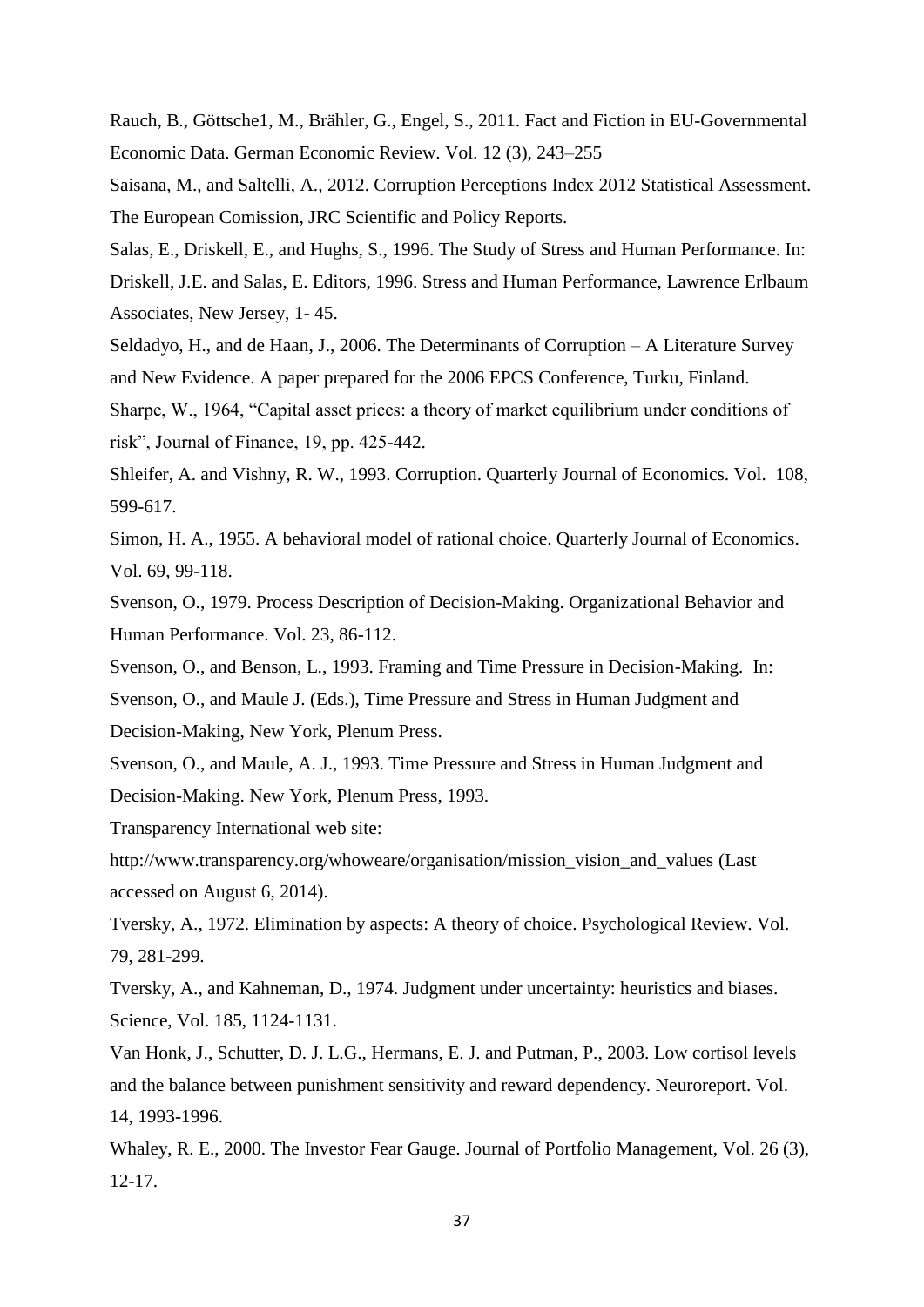The World Bank and the William Davidson Institute, 1999. Foreign Loans Diverted in Monster Money Laundering? The Mafia, Oligarchs, and Russia's Torment. Transition, vol. 10, number 4. Downloadable from: http://www-

wds.worldbank.org/external/default/WDSContentServer/WDSP/IB/2000/01/25/000094946\_0 0010705302626/Rendered/PDF/multi\_page.pdf (Last accessed on August 6, 2014).

Wright, P. L., 1974. The Harassed Decision Maker: Time Pressures, Distraction, and the Use of Evidence. Journal of Applied Psychology. Vol. 59, 555-561.

Zhang, X. Frank, 2006. Information Uncertainty and Stock Returns. The Journal of Finance. Vol. LXI, no. 1. 105-136.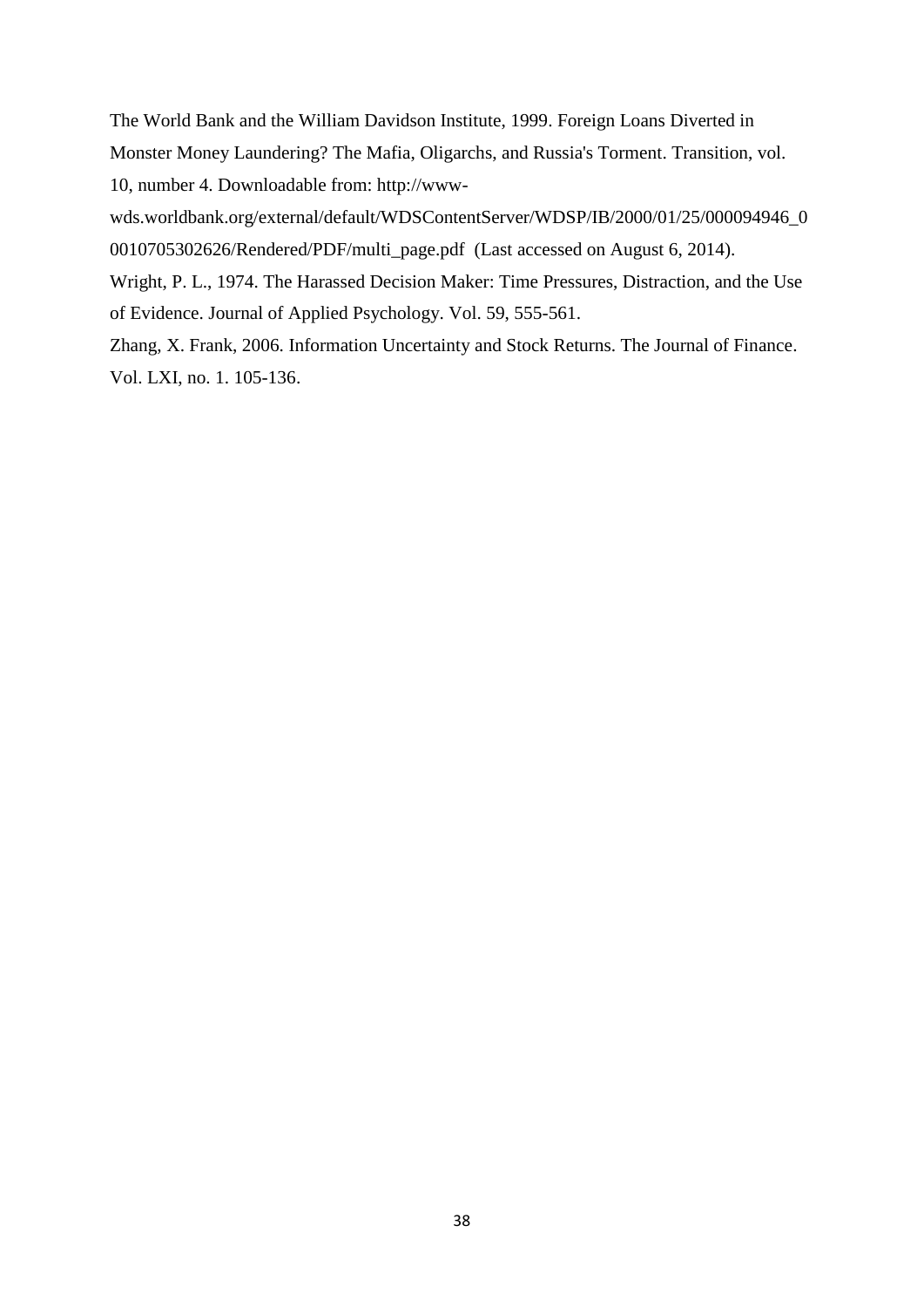# **Appendices**

# Appendix 1

## Variable Descriptions

| Abbreviation | Description                                                                                                 |
|--------------|-------------------------------------------------------------------------------------------------------------|
| Returns      | Weekly average returns on J.P. Morgan's EMBI indices.                                                       |
| S&P          | Weekly average returns on the S&P 500 stock index                                                           |
| VIX          | Weekly average value of the Chicago Board Options Exchange Market Volatility Index.                         |
| Corruption   | Transparency International's Corruption Perceived index measures perceptions of corruption in the           |
|              | public sector.                                                                                              |
|              | CPI Sources of Information (2012) include:                                                                  |
|              | 1. African Development Bank Governance Ratings (AFDB)                                                       |
|              | 2. Bertelsmann Foundation Sustainable Governance Indicators (BF-SGI)                                        |
|              | 3. Bertelsmann Foundation Transformation Index (BF-BTI)                                                     |
|              | 4. Economist Intelligence Unit Country Risk Ratings (EIU)                                                   |
|              | 5. Freedom House Nations in Transit (FH)                                                                    |
|              | 6. Global Insight Country Risk Ratings (GI)                                                                 |
|              | 7. IMD World Competitiveness Yearbook (IMD)                                                                 |
|              | 8. Political and Economic Risk Consultancy Asian Intelligence (PERC)                                        |
|              | 9. Political Risk Services International Country Risk Guide (ICRG)                                          |
|              | 10. Transparency International Bribe Payers Survey (TI)                                                     |
|              | 11. World Bank - Country Performance and Institutional Assessment (WB)                                      |
|              | 12. World Economic Forum Executive Opinion Survey (WEF)                                                     |
|              | 13. World Justice Project Rule of Law Index (WJP)                                                           |
|              | The data used in the study are averages of the sample periods, while higher values of the index are         |
|              | associated with less corruption.                                                                            |
| <b>SDDS</b>  | The Special Data Dissemination Standard is published by the IMF, and reflects data transparency. It         |
|              | covers data coverage, periodicity, and timeliness, as provided by the respective countries. A dummy         |
|              | variable which gets the value of 1 when the country is subscribed to Metadata, i.e. higher values are       |
|              | associated with more developed institutions.                                                                |
| Rule of Law  | Ratings published by The International Country Risk Guide (ICRG). The assessment is made on the basis       |
| Bureaucracy  | of subjective analysis of analysts of available information. Averages of the observed period. Higher        |
| Corruption   | values of the index are associated with more developed institutions.                                        |
| Reserves     | Foreign reserves to import ratios. IMF's International Financial Statistics monthly figures interpolated to |
|              | weeks.                                                                                                      |
| GDP growth   | World Bank annual data interpolated to weeks.                                                               |
| Debt         | World Bank averages of external debt stocks, % of exports of goods, services and income.                    |
| Default      | A dummy variable which gets the value of 1 if the country has defaulted since 1945 (same as since           |
|              | 1970). Default definition is based on Reinhart and Rogoff (2008).                                           |
| Polity       | A political regime index from INSCR, which codes the authority characteristics of states in the world for   |
|              | purposes of comparative, quantitative analysis. Higher values are associated with greater democratic and    |
|              | less autocratic institutionalized authority traits. Averages per country over the samples are used.         |
| GDP pc       | World Bank averages over the observed period.                                                               |
| Rating       | Standard and Poo'rs Sovereign Foreign Currency Credit Ratings. Averages over the observed periods.          |
|              | Higher values reflect better creditworthiness.                                                              |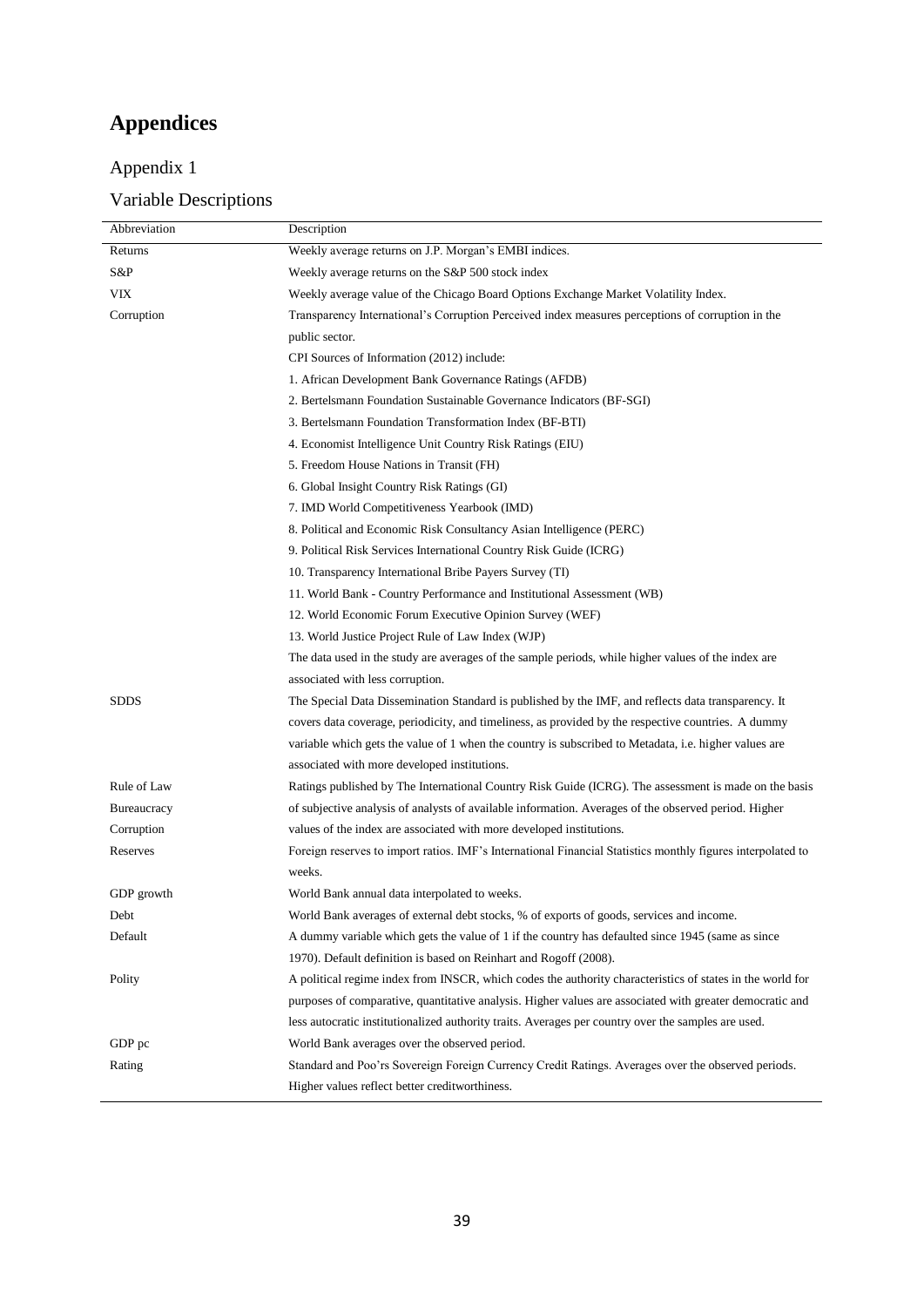## Appendix 2

# Correlation of Returns with S&P during crises and normal periods and corruption by Countries

|                    |            | correlation |          |          |                      |  |
|--------------------|------------|-------------|----------|----------|----------------------|--|
| country            | corruption | full sample | normal   | crisis   | change during crises |  |
| Croatia            | 3.6        | 0.098       | 0.189    | $-0.314$ | $-0.502$             |  |
| Poland             | 4.3        | 0.060       | 0.116    | $-0.264$ | $-0.380$             |  |
| Tunisia            | 4.5        | $-0.101$    | $-0.050$ | $-0.205$ | $-0.155$             |  |
| Thailand           | 3.4        | 0.174       | 0.216    | $-0.180$ | $-0.396$             |  |
| Greece             | 4.9        | 0.232       | 0.307    | $-0.137$ | $-0.444$             |  |
| Pakistan           | 2.4        | $-0.042$    | $-0.034$ | $-0.129$ | $-0.096$             |  |
| Sri Lanka          | 3.2        | $-0.036$    | 0.164    | $-0.110$ | $-0.274$             |  |
| Hungary            | 5.0        | $-0.007$    | 0.036    | $-0.081$ | $-0.117$             |  |
| Chile              | 7.2        | $-0.151$    | $-0.200$ | $-0.070$ | 0.130                |  |
| Serbia             | 3.4        | 0.104       | 0.252    | $-0.022$ | $-0.274$             |  |
| Trinidad & Tobago  | 3.5        | $-0.032$    | $-0.263$ | $-0.011$ | 0.252                |  |
| Malaysia           | 4.9        | 0.080       | 0.101    | 0.010    | $-0.091$             |  |
| China              | 3.4        | 0.001       | $-0.002$ | 0.025    | 0.027                |  |
| Bulgaria           | 3.7        | 0.165       | 0.199    | 0.032    | $-0.167$             |  |
| Gabon              | 3.0        | 0.140       | 0.289    | 0.059    | $-0.230$             |  |
| Morocco            | 3.6        | 0.235       | 0.248    | 0.070    | $-0.178$             |  |
| Ghana              | 3.9        | 0.133       | 0.215    | 0.079    | $-0.136$             |  |
| Jamaica            | 3.2        | 0.121       | 0.115    | 0.091    | $-0.024$             |  |
| Lebanon            | 2.9        | 0.058       | 0.035    | 0.100    | 0.065                |  |
| Dominican Republic | 3.0        | 0.135       | 0.145    | 0.115    | $-0.030$             |  |
| Georgia            | 4.0        | 0.175       | 0.224    | 0.116    | $-0.108$             |  |
| El Salvador        | 3.8        | 0.173       | 0.225    | 0.126    | $-0.099$             |  |
| Russia             | 2.4        | 0.199       | 0.219    | 0.130    | $-0.089$             |  |
| Nigeria            | 1.9        | 0.208       | 0.221    | 0.132    | $-0.089$             |  |
| South Africa       | 4.7        | 0.166       | 0.193    | 0.133    | $-0.061$             |  |
| Belize             | 3.0        | 0.135       | 0.079    | 0.146    | 0.068                |  |
| Cote d 'Ivoire     | 2.3        | 0.075       | 0.049    | 0.163    | 0.114                |  |
| Ukraine            | 2.3        | 0.194       | 0.200    | 0.169    | $-0.031$             |  |
| South Korea        | 4.2        | 0.221       | 0.232    | 0.191    | $-0.041$             |  |
| Uruguay            | 6.2        | 0.252       | 0.281    | 0.196    | $-0.085$             |  |
| Ecuador            | 2.3        | 0.224       | 0.221    | 0.200    | $-0.022$             |  |
| Turkey             | 3.8        | 0.243       | 0.252    | 0.227    | $-0.025$             |  |
| Algeria            | 2.5        | 0.172       | 0.143    | 0.253    | 0.110                |  |
| Iraq               | 1.6        | 0.292       | 0.300    | 0.277    | $-0.023$             |  |
| Kazakhstan         | 2.5        | 0.295       | 0.348    | 0.278    | $-0.070$             |  |
| Egypt              | 3.2        | 0.123       | 0.023    | 0.293    | 0.270                |  |
| Panama             | 3.4        | 0.195       | 0.187    | 0.308    | 0.121                |  |
| <b>Brazil</b>      | 3.8        | 0.334       | 0.338    | 0.328    | $-0.011$             |  |
| Peru               | 3.8        | 0.237       | 0.247    | 0.339    | 0.092                |  |
| Argentina          | 2.9        | 0.329       | 0.316    | 0.389    | 0.074                |  |
| Venezuela          | 2.3        | 0.330       | 0.314    | 0.424    | 0.110                |  |
| Colombia           | 3.5        | 0.389       | 0.362    | 0.435    | 0.073                |  |
| Mexico             | 3.4        | 0.306       | 0.256    | 0.483    | 0.227                |  |
| Philippines        | 2.7        | 0.404       | 0.348    | 0.524    | 0.175                |  |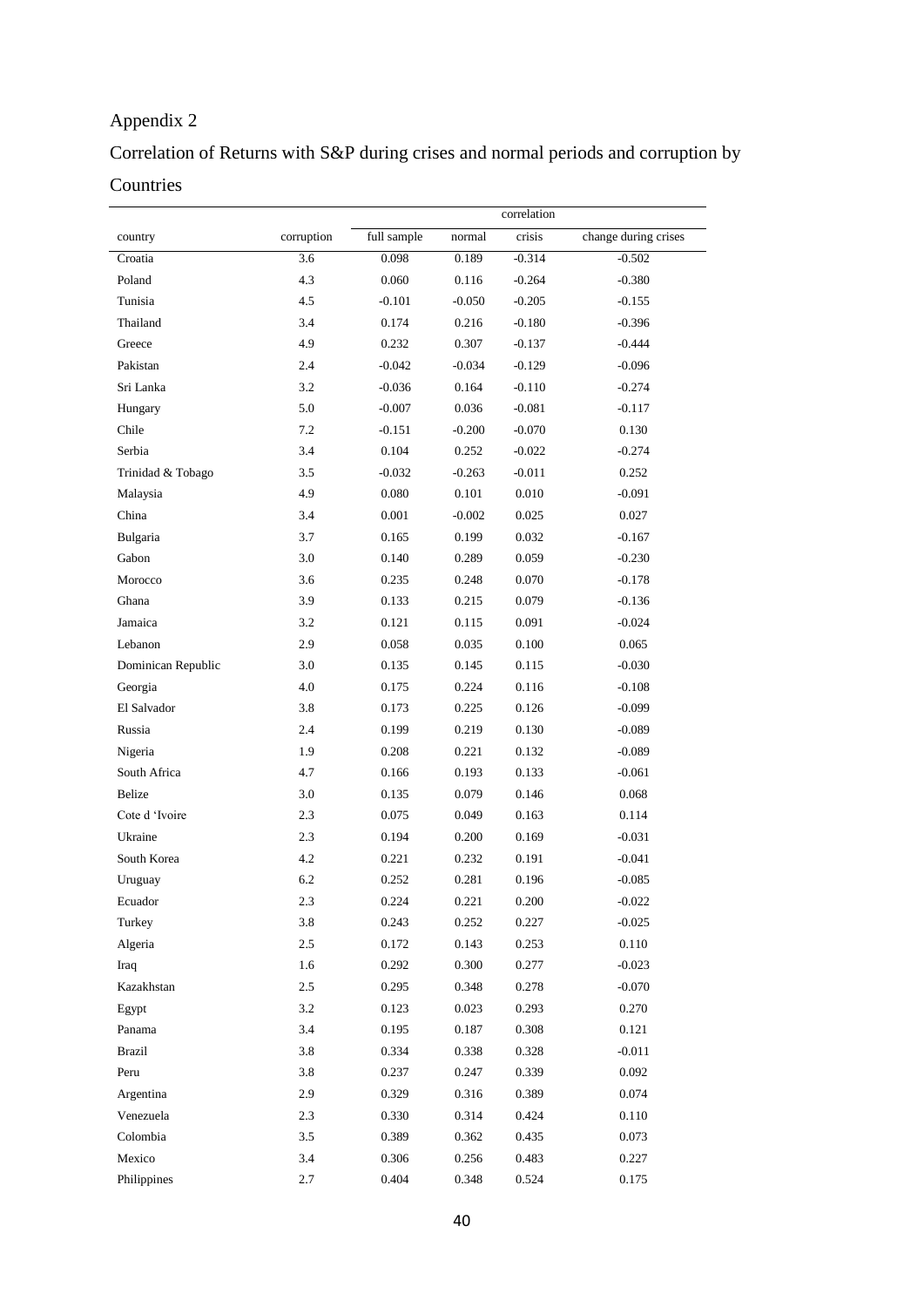| Vietnam        | 2.7 | 0.432    | 0.165    | 0.583 | 0.418 |
|----------------|-----|----------|----------|-------|-------|
| Indonesia      | 2.5 | 0.566    | 0.400    | 0.678 | 0.279 |
| <b>Belarus</b> | 2.5 | $-0.056$ | $-0.056$ | n.a.  | n.a.  |
| Jordan         | 4.5 | 0.009    | 0.009    | n.a.  | n.a.  |
| Lithuania      | 4.9 | 0.413    | 0.413    | n.a.  | n.a.  |
| Senegal        | 2.9 | $-0.125$ | $-0.125$ | n.a.  | n.a.  |

Data are sorted by correlation during crises. Calculated over the period 1/1994-8/2011.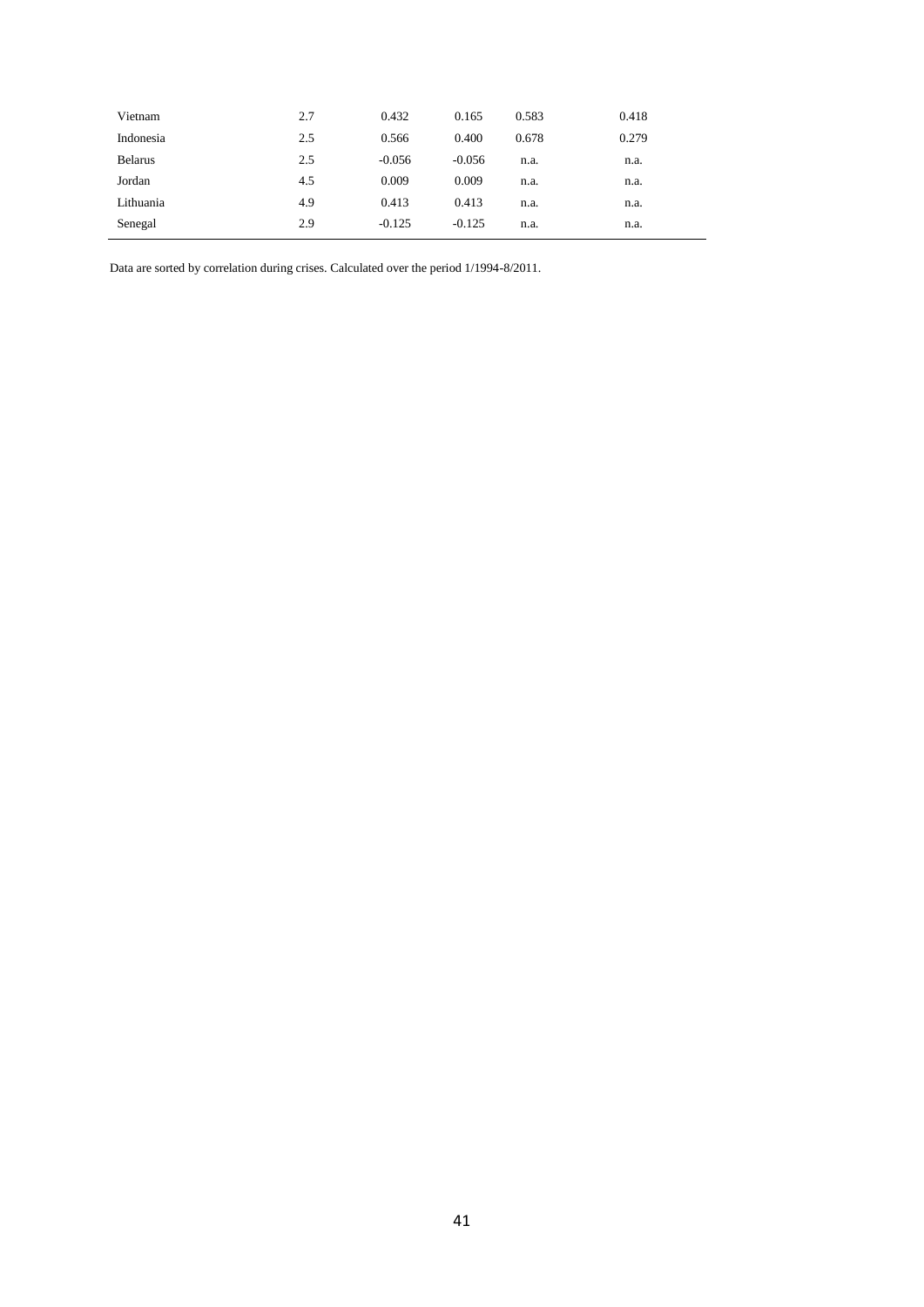|                | S&P CAPM Beta |                  |             |             |                      |  |  |
|----------------|---------------|------------------|-------------|-------------|----------------------|--|--|
| country        | corruption    | full sample beta | normal beta | crises beta | change during crises |  |  |
| Iraq           | 1.58          | 0.02             | 0.02        | 0.07        | 0.06                 |  |  |
| Nigeria        | 1.86          | 0.09             | 0.09        | 0.11        | 0.03                 |  |  |
| Cote d'Ivoire  | 2.30          | 0.62             | 0.61        | 1.62        | 1.02                 |  |  |
| Venezuela      | 2.31          | 0.24             | 0.24        | 0.15        | $-0.09$              |  |  |
| Ukraine        | 2.33          | 0.05             | 0.05        | 0.14        | 0.09                 |  |  |
| Ecuador        | 2.34          | 0.25             | 0.27        | $-0.29$     | $-0.56$              |  |  |
| Pakistan       | 2.35          | 0.01             | 0.00        | 0.06        | 0.06                 |  |  |
| Russia         | 2.39          | 0.19             | 0.20        | 0.15        | $-0.05$              |  |  |
| <b>Belarus</b> | 2.45          | 0.16             | 0.16        |             |                      |  |  |
| Algeria        | 2.50          | 0.27             | 0.28        | $-0.08$     | $-0.36$              |  |  |
| Indonesia      | 2.51          | 0.04             | 0.03        | 0.12        | 0.09                 |  |  |
| Kazakhstan     | 2.52          | 0.02             | $-0.01$     | 0.18        | 0.18                 |  |  |
| Philippines    | 2.68          | 0.05             | 0.05        | 0.06        | 0.01                 |  |  |
| Vietnam        | 2.68          | 0.01             | $-0.01$     | 0.18        | 0.19                 |  |  |
| Lebanon        | 2.88          | 0.01             | 0.00        | 0.02        | 0.01                 |  |  |
| Argentina      | 2.88          | 0.37             | 0.37        | 0.23        | $-0.14$              |  |  |
| Senegal        | 2.90          | $-0.07$          | $-0.07$     |             |                      |  |  |
| Belize         | 2.95          | 0.03             | 0.03        | 0.01        | $-0.03$              |  |  |
| Gabon          | 2.95          | 0.02             | 0.02        | 0.04        | 0.02                 |  |  |
| Dominican      | 3.02          | $-0.02$          | $-0.03$     | 0.07        | 0.10                 |  |  |
| Egypt          | 3.15          | 0.04             | 0.03        | 0.05        | 0.01                 |  |  |
| Jamaica        | 3.20          | $-0.02$          | $-0.02$     | 0.00        | 0.02                 |  |  |
| Sri            | 3.20          | 0.07             | 0.08        | 0.05        | $-0.02$              |  |  |
| Serbia         | 3.35          | $-0.01$          | $-0.01$     | $-0.07$     | $-0.06$              |  |  |
| Thailand       | 3.35          | $-0.01$          | $-0.01$     | $-0.06$     | $-0.05$              |  |  |
| Panama         | 3.39          | $-0.06$          | $-0.06$     | 0.07        | 0.13                 |  |  |
| Mexico         | 3.41          | 0.14             | 0.14        | 0.12        | $-0.02$              |  |  |
| China          | 3.44          | 0.00             | 0.00        | $-0.07$     | $-0.07$              |  |  |
| Colombia       | 3.52          | 0.10             | 0.11        | 0.10        | $-0.01$              |  |  |
| Trinidad       | 3.53          | $-0.05$          | $-0.08$     | 0.01        | 0.09                 |  |  |
| Croatia        | 3.55          | 0.07             | 0.07        | 0.16        | 0.09                 |  |  |
| Morocco        | 3.64          | 0.05             | $0.05\,$    | 0.28        | 0.23                 |  |  |
| Bulgaria       | 3.71          | 0.14             | 0.14        | 0.11        | $-0.03$              |  |  |
| Turkey         | 3.78          | 0.09             | 0.09        | $0.07\,$    | $-0.01$              |  |  |
| El Salvador    | 3.78          | $0.02\,$         | 0.03        | $0.00\,$    | $-0.03$              |  |  |
| <b>Brazil</b>  | 3.79          | 0.23             | 0.23        | 0.23        | 0.00                 |  |  |
| Peru           | 3.80          | 0.05             | $0.05\,$    | 0.12        | $0.08\,$             |  |  |
| Ghana          | 3.90          | 0.01             | $0.01\,$    | 0.01        | $0.00\,$             |  |  |
| Georgia        | 3.98          | 0.02             | 0.02        | $-0.01$     | $-0.04$              |  |  |
| South Korea    | 4.21          | 0.03             | 0.03        | $0.06\,$    | $0.02\,$             |  |  |
| Poland         | 4.27          | 0.05             | $0.05\,$    | $0.00\,$    | $-0.05$              |  |  |
| Jordan         | 4.50          | 0.20             | 0.20        |             |                      |  |  |
| Tunisia        | 4.51          | 0.02             | $0.02\,$    | $0.00\,$    | $-0.02$              |  |  |
| South Africa   | 4.73          | 0.03             | 0.03        | $-0.01$     | $-0.04$              |  |  |
| Lithuania      | 4.90          | $0.08\,$         | $0.08\,$    |             |                      |  |  |

# S&P Betas during crises and normal periods and corruption by Countries

Appendix 3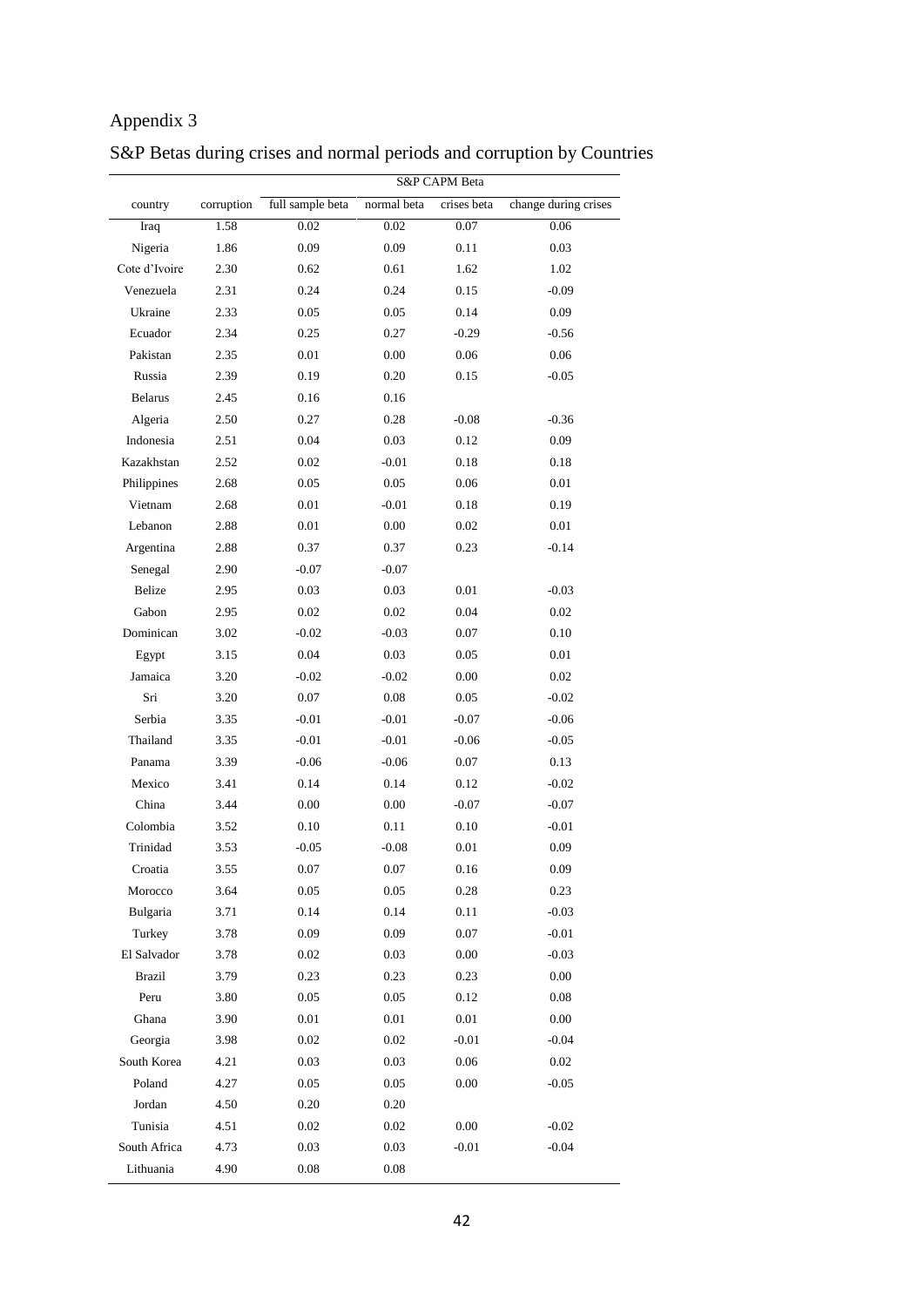| Greece   | 4.90 | 0.02    | 0.02    | $-0.14$ | $-0.16$ |
|----------|------|---------|---------|---------|---------|
| Malaysia | 4.91 | $-0.02$ | $-0.02$ | $-0.04$ | $-0.01$ |
| Hungary  | 5.02 | $-0.03$ | $-0.02$ | $-0.04$ | $-0.02$ |
| Uruguay  | 6.15 | 0.04    | 0.04    | 0.10    | 0.06    |
| Chile    | 7.21 | $-0.04$ | $-0.04$ | $-0.07$ | $-0.03$ |

Averages of weekly Betas. Data are sorted by CPI.

## Appendix 4

## Countries by Credit Rating

| Speculative        | Investment          |
|--------------------|---------------------|
| Algeria            | Bulgaria            |
| Argentina          | Chile               |
| <b>Belarus</b>     | China               |
| <b>Belize</b>      | Croatia             |
| <b>Brazil</b>      | Greece              |
| Colombia           | Hungary             |
| Cote d'Ivoire      | Kazakhstan          |
| Dominican Republic | Lithuania           |
| Ecuador            | Malaysia            |
| Egypt              | Poland              |
| El Salvador        | South Africa        |
| Gabon              | South Korea         |
| Georgia            | Thailand            |
| Ghana              | Trinidad and Tobago |
| Indonesia          | Tunisia             |
| Iraq               |                     |
| Jamaica            |                     |
| Jordan             |                     |
| Lebanon            |                     |
| Mexico             |                     |
| Morocco            |                     |
| Nigeria            |                     |
| Pakistan           |                     |
| Panama             |                     |
| Peru               |                     |
| Philippines        |                     |
| Russia             |                     |
| Senegal            |                     |
| Serbia             |                     |
| Sri Lanka          |                     |
| Turkey             |                     |
| Ukraine            |                     |
| Uruguay            |                     |
| Venezuela          |                     |
| Vietnam            |                     |

Investment grade is S&P's BBB and above on average over the observed period. Not-graded countries are categorized as "Speculative" and include Algeria, Cote d'Ivoir and Iraq.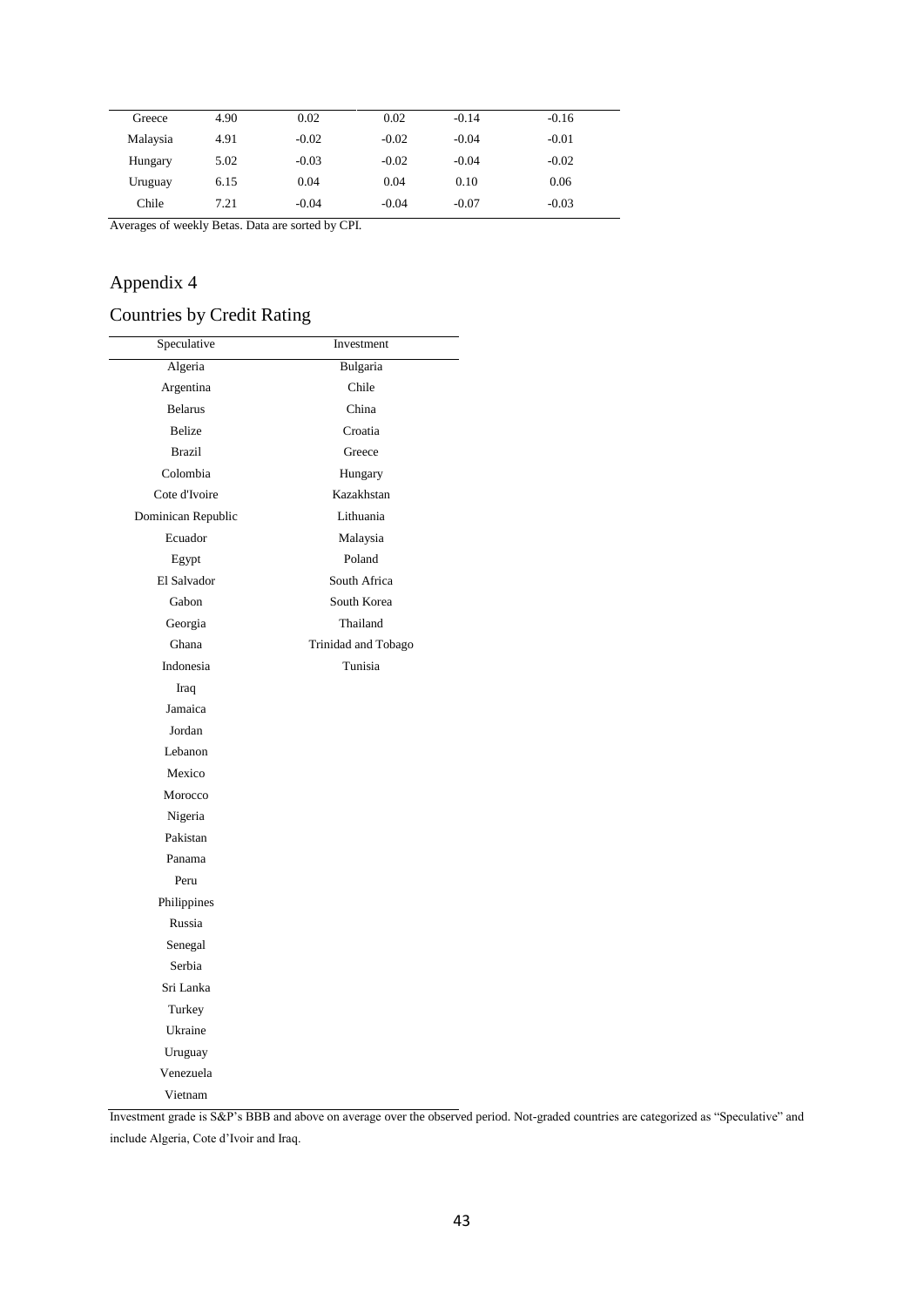## Appendix 5

## Crisis Periods

| <b>EM Originated Crises</b> |                           |  |  |
|-----------------------------|---------------------------|--|--|
| 4/9/1998-12/10/1998         | The Russian Crisis        |  |  |
| 18/9/2001-25/9/2001         | Argentina Default         |  |  |
| <b>US Originated Crises</b> |                           |  |  |
| 26/7/2002-14/10/2002        | Dot Com Crisis            |  |  |
| 2/10/2008-9/4/2009          | The Subprime Crisis       |  |  |
| 9/4/2009-28/7/2011          | The Debt crisis in the EU |  |  |

Crises periods are weeks when average VIX value exceeded 38 (two sd above the index average over the observed period).

## Appendix 6

### Correlations between Variables

|            | corruption | reserves | GDP growth | debt    | default | rating  | Polity |
|------------|------------|----------|------------|---------|---------|---------|--------|
| corruption |            |          |            |         |         |         |        |
| reserves   | $-0.06$    |          |            |         |         |         |        |
| GDP growth | $-0.04$    | 0.14     |            |         |         |         |        |
| debt       | $-0.19$    | 0.17     | $-0.19$    | 1       |         |         |        |
| default    | $-0.04$    | $-0.01$  | $-0.06$    | 0.30    |         |         |        |
| rating     | 0.72       | 0.07     | 0.11       | $-0.44$ | $-0.27$ |         |        |
| Polity     | 0.19       | $-0.45$  | $-0.26$    | 0.03    | 0.28    | $-0.00$ |        |

## Appendix 7

### Correlations between Institutions Variables

|                            | corruption(TI) | law and order | <b>Bureaucracy Quality</b> | Democratic Accountability | rule_law | <i>Corruption</i> $(F)$ |
|----------------------------|----------------|---------------|----------------------------|---------------------------|----------|-------------------------|
| corruption (TI)            |                |               |                            |                           |          |                         |
| law and order              | 0.35           |               |                            |                           |          |                         |
| <b>Bureaucracy Quality</b> | 0.59           | 0.31          |                            |                           |          |                         |
| Democratic Accountability  | 0.44           | $-0.04$       | 0.49                       |                           |          |                         |
| rule_law                   | 0.39           | 0.48          | 0.39                       | 0.37                      |          |                         |
| Corruption (F)             | 0.62           | 0.26          | 0.53                       | 0.62                      | 0.48     |                         |